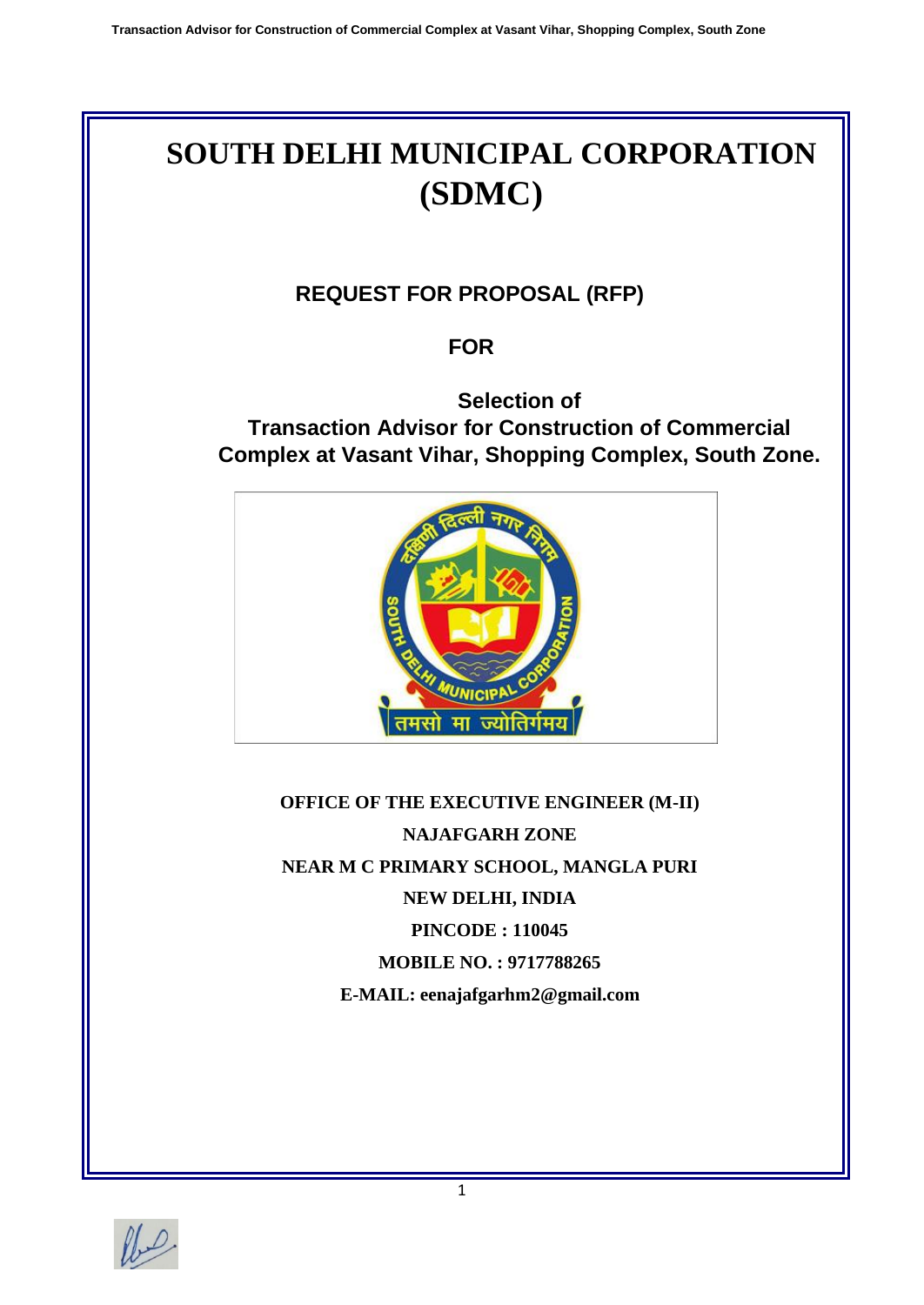#### **Disclaimer**

The information contained in this Request for Proposal document ("**RFP**") or subsequently provided to Applicants, whether verbally or in documentary or any other form by or on behalf of the SDMC or any of its employees or advisers, is provided to Applicants on the terms and conditions set out in this RFP and such other terms and conditions subject to which such information is provided.

The purpose of this RFP is to provide interested parties with information that may be useful to them in the formulation of their Proposals pursuant to this RFP. This RFP includes statements, which reflect various assumptions and assessments arrived at by the SDMC in relation to the Consultancy. Such assumptions, assessments and statements do not purport to contain all the information that each Applicant may require. This RFP may not be appropriate for all persons, and it is not possible for the SDMC, its employees or advisers to consider the objectives, technical expertise and particular needs of each party who reads or uses this RFP. The assumptions, assessments, statements and information contained in this RFP, may not be complete, accurate, adequate or correct. Each Applicant should, therefore, conduct its own investigations and analysis and should check the accuracy, adequacy, correctness, reliability and completeness of the assumptions, assessments and information contained in this RFP and obtain independent advice from appropriate sources.

Information provided in this RFP to the Applicants is on a wide range of matters, some of which depends upon interpretation of law. The information given is not an exhaustive account of statutory requirements and should not be regarded as a complete or authoritative statement of law. The SDMC accepts no responsibility for the accuracy or otherwise for any interpretation or opinion on the law expressed herein.

The SDMC, its employees and advisers make no representation or warranty and shall have no liability to any person including any Applicant under any law, statute, rules or regulations or tort, principles of restitution or unjust enrichment or otherwise for any loss, damages, cost or expense which may arise from or be incurred or suffered on account of anything contained in this RFP or otherwise, including the accuracy, adequacy, correctness, reliability or completeness of the RFP and any assessment, assumption, statement or information contained therein or deemed to form part of this RFP or arising in any way in this Selection Process.

The SDMC also accepts no liability of any nature whether resulting from negligence or otherwise, howsoever caused, arising from reliance of any Applicant upon the statements contained in this RFP.

The SDMC may in its absolute discretion, but without being under any obligation to do so, update, amend or supplement the information, assessment or assumption contained in this RFP.

The issue of this RFP does not imply that the SDMC is bound to select an Applicant or to appoint the Selected Applicant, as the case may be, for the Consultancy and the SDMC reserves the right to reject all or any of the Proposals without assigning any reasons whatsoever.

The Applicant shall bear all its costs associated with or relating to the preparation and submission of its Proposal including but not limited to preparation, copying, postage, delivery fees, expenses associated with any demonstrations or presentations which may be required by the SDMC or any other costs incurred in connection with or relating to its Proposal. All such costs and expenses will remain with the Applicant and the SDMC shall not be liable in any manner whatsoever for the same or for any other costs or other expenses incurred by an Applicant in preparation or submission of the Proposal, regardless of the conduct or outcome of the Selection Process.

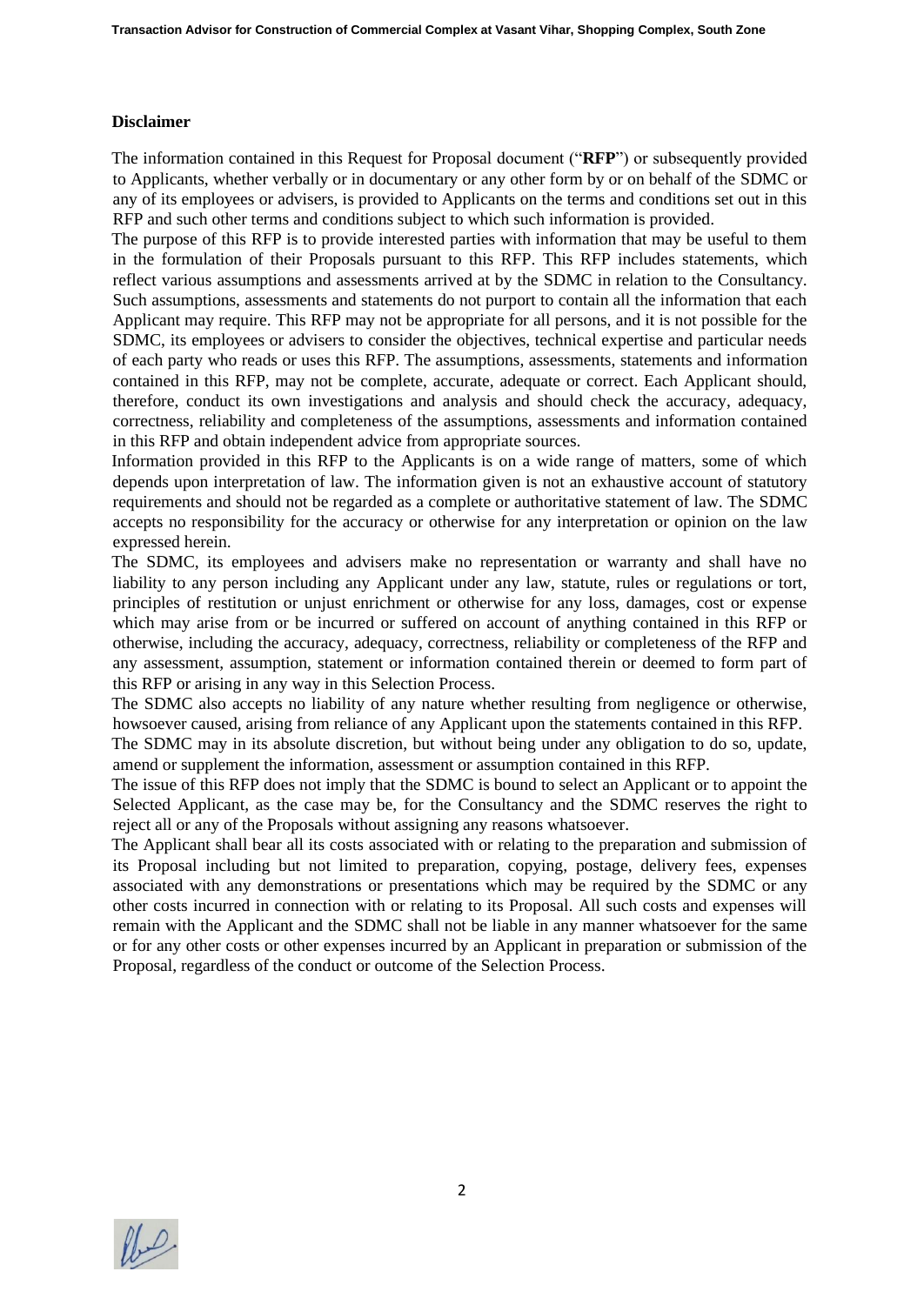# **TENDER NOTICE FOR LIMITED TENDERS DOCUMENT CONTROL SHEET**

# **N.O.W.:- Selection of Transaction Advisor for Construction of Commercial Complex at Vasant Vihar, Shopping Complex, South Zone.**

| EE/M-II/NGZ/TC/20-21/06 dt. 13/11/2020                                                                                                                         |
|----------------------------------------------------------------------------------------------------------------------------------------------------------------|
| From 13/11/2020 to 03/12/2020<br>$13/11/2020$ to $02/12/2020 - 10$ AM to 5 PM                                                                                  |
| $03/12/20 - 10$ AM to 3 PM                                                                                                                                     |
| Rs. 5,000/- (Non-refundable) in the form of Demand Draft/<br>Pay order in favour of "Commissioner, South Delhi<br>Municipal Corporation" payable at New Delhi. |
| Rs. 5,00,000/- in the form of Demand Draft/ Pay order in<br>of "Commissioner, South Delhi<br>favour<br>Municipal<br>Corporation" payable at New Delhi          |
| 23/11/2020 at 05:30 PM                                                                                                                                         |
| 24/11/2020 at 12:30 PM                                                                                                                                         |
| Office of Chief Engineer, Najafgarh, Engineering Head<br>SDMC, 19th floor, Dr. S.P.M. Civic Center,<br>Quarter,<br>JLN Marg, Minto Road, New Delhi-110 002     |
| 30/11/2020                                                                                                                                                     |
| 03/12/2020 at 04:00 PM                                                                                                                                         |
| 03/12/2020 at 04:10 PM at Office of the Executive<br>Engineer(M-II)Najafgarh, SDMC, Near M.C. Primary<br>School Manglapuri, New Delhi-110045                   |
| Executive Engineer (M-II) Najafgarh, SDMC, Near M. C.<br>Primary School, Manglapuri New Delhi-110045                                                           |
|                                                                                                                                                                |

**NOTE:** (1) This RFP Document is non transferable.

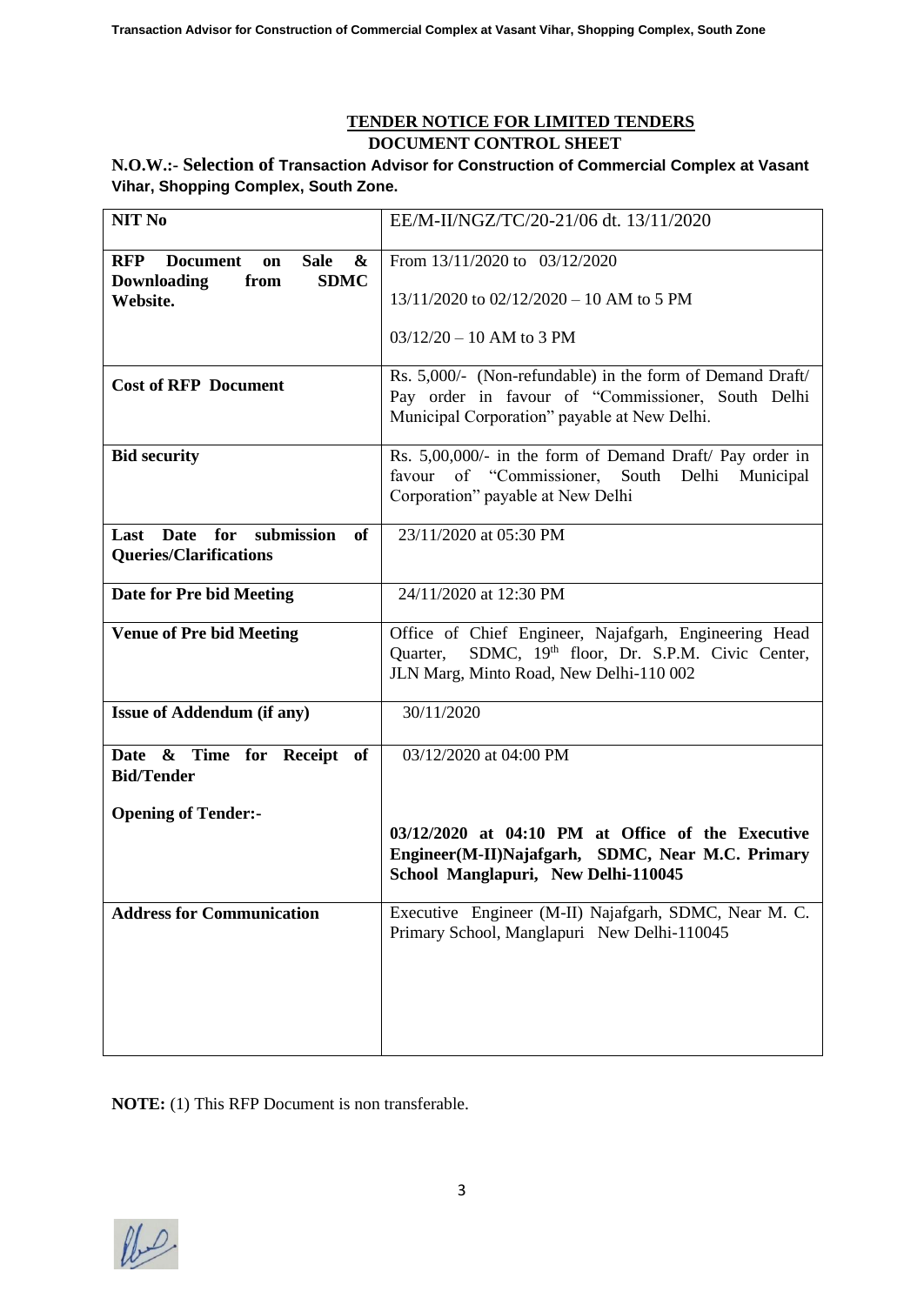#### **Limited Tender Enquiry**

#### 1. INTRODUCTION

#### **1.1 Background**

- 1.1.1 South Delhi Municipal Corporation (SDMC) intends to appoint a Transaction Advisor from the consultancy Firms Empanelled by Department of Investment and Public Assets Management (DIPAM), Ministry of Finance, Government of India, for Monetization of Land & Properties of CPSEs/PSUs/Other Government Organizations on Two Bid System for Selection of Consultant to Provide Services for **Transaction Advisor for Construction of Commercial Complex at Vasant Vihar, Shopping Complex, South Zone**
- 1.1.2 With a view to inviting bids for the Project, the SDMC has decided to conduct a detailed assessment to evaluate different modes of transactions on the subject project. The assessment will include determining the technical feasibility and financial viability of the Project. If project is found technically and financially viable, the same may be awarded to a private entity (Agency) as per terms and conditions fixed by the SDMC and generate alternate revenue options. The Project would be implemented in accordance with the terms and conditions stated in the concession agreement to be entered into between the SDMC and the Agency
- 1.1.3 In pursuance of the above, the SDMC has decided to carry out the process for selection of a Transaction Advisory Consultant, for preparing the feasibility report and bid documents. The Transaction Advisory Consultant shall prepare the Feasibility and undertake transaction advisory in accordance with the Terms of Reference specified at Schedule-1 (the "**TOR**").
- 1.1.4 Brief of the shopping complex:

The shopping complex at Vasant Vihar was transferred to erstwhile MCD in March 2006 from MOHUA, GOI. The approx. area of land is 2718.17 sqm or 29253.40 sqft.

As per record, an initiative was taken by the Land & Estate Department in pursuance of transfer of 125 vacant shops by the Directorate of Estate (DOE), Ministry of Urban Development to the erstwhile Municipal Corporation of Delhi in the wake of Notification dated 24.03.2006 issued by the Government of India. In all, there are 46 shops in Vasant Vihar Shopping complex, out of which all the shops are lying vacant at present.

The terms and conditions contained in the notification of MOUD dt. 24.03.2006 are annexed as Annexure 'A' and will have to be adhered to.

#### **1.2 Request for Proposals**

The SDMC intends to select the Consultant through a **Competitive Limited Tender Bidding** process as set out in clause 1.1.1 above in accordance with the procedure set out herein.

#### **1.3 Due diligence by Applicants**

Applicants are encouraged to inform themselves fully about the assignment and the local conditions before submitting the Proposal by paying a visit to the SDMC and the Project site(s), sending written queries to the SDMC.

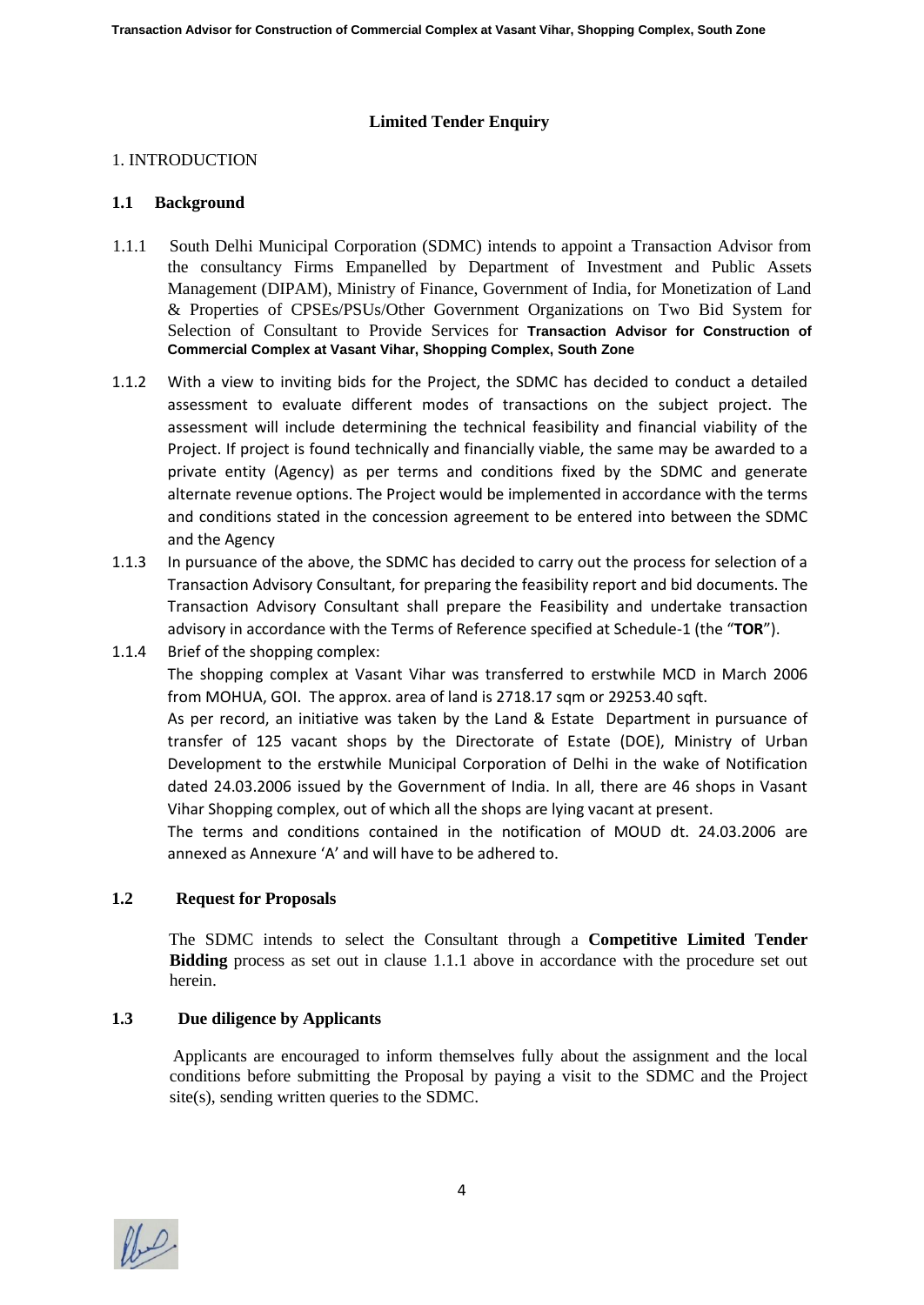#### **1.4 Downloading of RFP Document**

RFP document can be downloaded from the website www.mcdonline.nic.in at a tender cost of Rs. 5,000/-.

In addition to this, **Bid Security** has to be deposited as under:

(i) Bid Security shall be deposited in the form of demand draft in favor of Commissioner, SDMC payable at New Delhi, India.

### **1.5 Submission of Bids**

The financial bid shall be submitted manually.

#### **1.6 Validity of the Proposal**

The Proposal shall be valid for a period of 180 days from the Proposal Due Date (the "**PDD**").

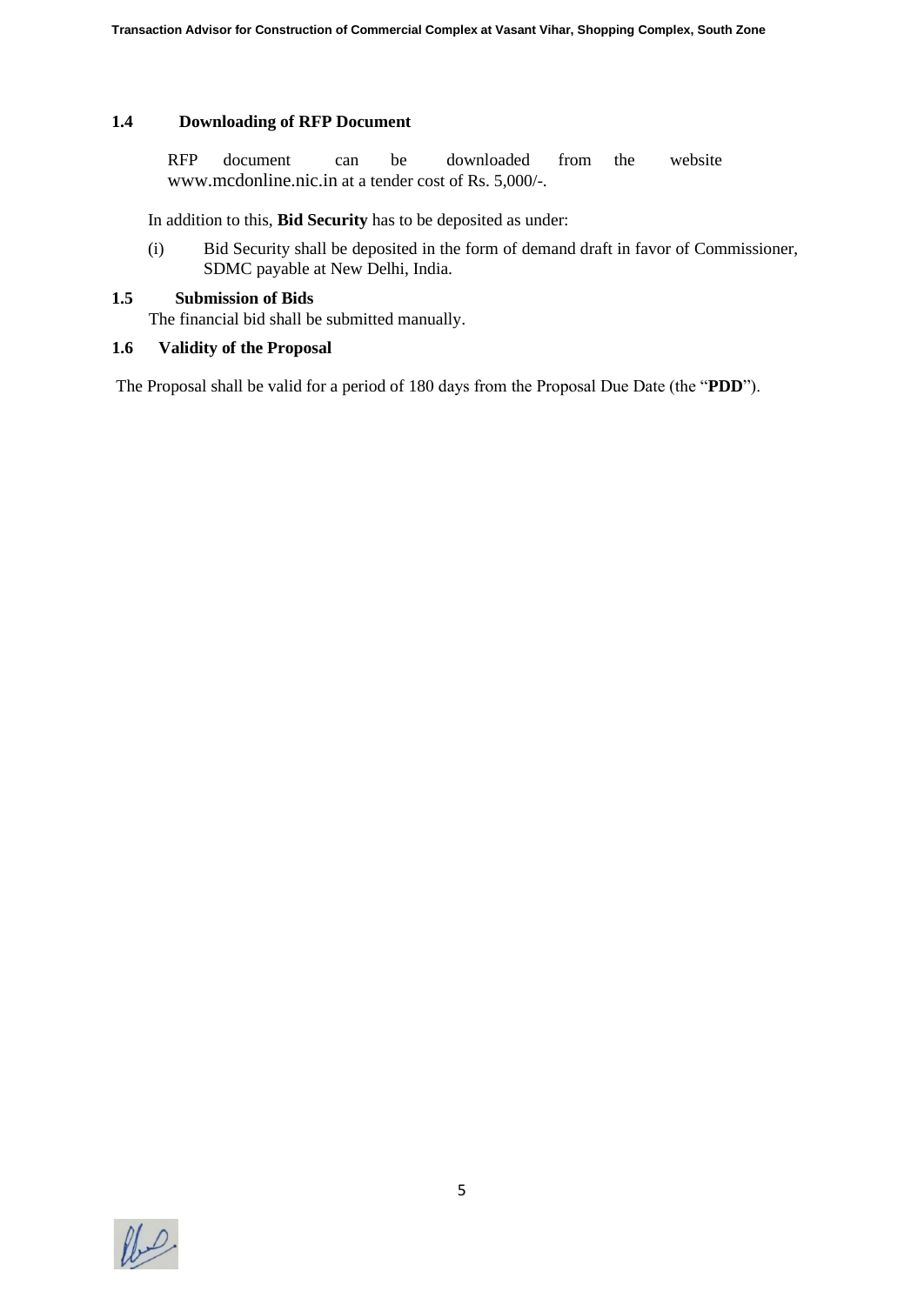### 1.7 **Schedule of Tender Process**

The SDMC would endeavor to adhere to the following schedule:

| NIT <sub>No</sub>                                                       | EE/M-II/NGZ/TC/20-21/06 dt. 13/11/2020                                                                                                                         |  |  |
|-------------------------------------------------------------------------|----------------------------------------------------------------------------------------------------------------------------------------------------------------|--|--|
| <b>Sale</b><br><b>Document</b><br>$\boldsymbol{\&}$<br><b>RFP</b><br>on | From 13/11/2020 to 03/12/2020                                                                                                                                  |  |  |
| <b>Downloading</b><br><b>SDMC</b><br>from<br>Website.                   | 13/11/2020 to 02/12/2020 - 10 AM to 5 PM                                                                                                                       |  |  |
|                                                                         | $03/12/20 - 10$ AM to 3 PM                                                                                                                                     |  |  |
| <b>Cost of RFP Document</b>                                             | Rs. 5,000/- (Non-refundable) in the form of Demand Draft/<br>Pay order in favour of "Commissioner, South Delhi<br>Municipal Corporation" payable at New Delhi. |  |  |
| <b>Bid security</b>                                                     | Rs. 5,00,000/- in the form of Demand Draft/ Pay order in<br>of "Commissioner,<br>favour<br>South<br>Delhi<br>Municipal<br>Corporation" payable at New Delhi    |  |  |
| submission<br>Last Date for<br>of<br><b>Queries/Clarifications</b>      | 23/11/2020 at 05:30 PM                                                                                                                                         |  |  |
| Date for Pre bid Meeting                                                | 24/11/2020 at 12:30 PM                                                                                                                                         |  |  |
| <b>Venue of Pre bid Meeting</b>                                         | Office of Chief Engineer, Najafgarh, Engineering Head<br>SDMC, 19th floor, Dr. S.P.M. Civic Center,<br>Ouarter,<br>JLN Marg, Minto Road, New Delhi-110 002     |  |  |
| <b>Issue of Addendum (if any)</b>                                       | 30/11/2020                                                                                                                                                     |  |  |
| Date & Time for Receipt of<br><b>Bid/Tender</b>                         | 03/12/2020 at 04:00 PM                                                                                                                                         |  |  |
| <b>Opening of Tender:-</b>                                              |                                                                                                                                                                |  |  |
|                                                                         | 03/12/2020 at 04:10 PM at Office of the Executive<br>Engineer(M-II)Najafgarh, SDMC, Near M.C. Primary<br>School Manglapuri, New Delhi-110045                   |  |  |
| <b>Address for Communication</b>                                        | Executive Engineer (M-II) Najafgarh, SDMC, Near M. C.<br>Primary School, Manglapuri New Delhi-110045                                                           |  |  |

**NOTE:** (1) This RFP Document is non transferable.

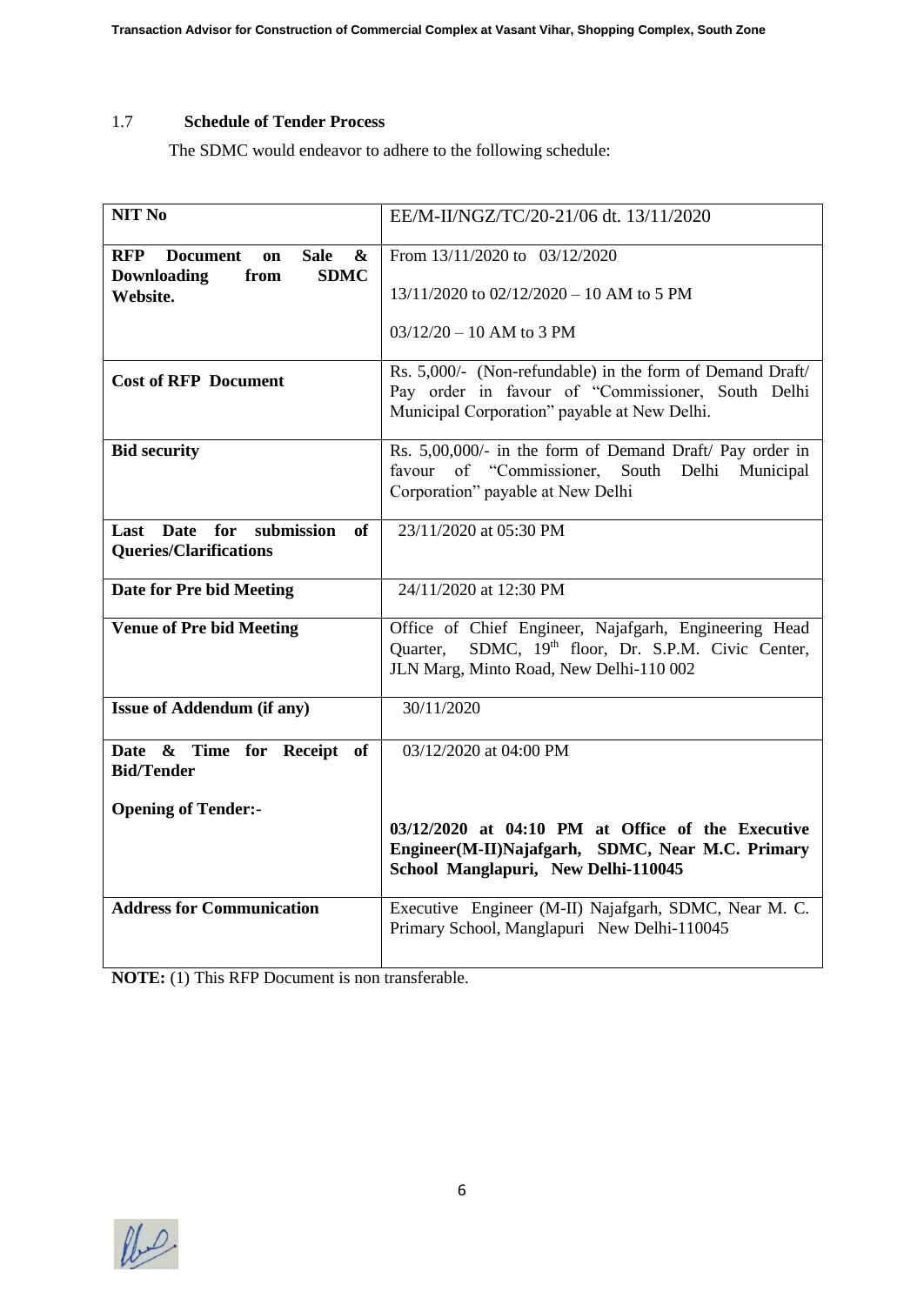#### **1.8 Communications**

1.8.1All communications should be addressed to:

Executive Engineer (M-II) Najafgarh, South Delhi Municipal Corporation, Near M. C. Primary School, Manglapuri New Delhi-110045 Mobile No. : 9717788265, E-mail : eenajafgarhm2@gmail.com

1.8.2 The submission of bids should be addressed & submitted to :

**Executive Engineer (M-II) Najafgarh, South Delhi Municipal Corporation, Near M. C. Primary School, Manglapuri New Delhi-110045 Mobile No. : 9717788265, E-mail : eenajafgarhm2@gmail.com**

1.8.3 All communications, including the envelopes, should contain the following information, to be marked at the top in bold letters:

NIT No. \_\_\_\_\_\_\_\_\_\_\_\_\_\_\_\_

Contents in the envelope:

- $1 \_$
- $2 \overline{\qquad \qquad }$

 $3$ 

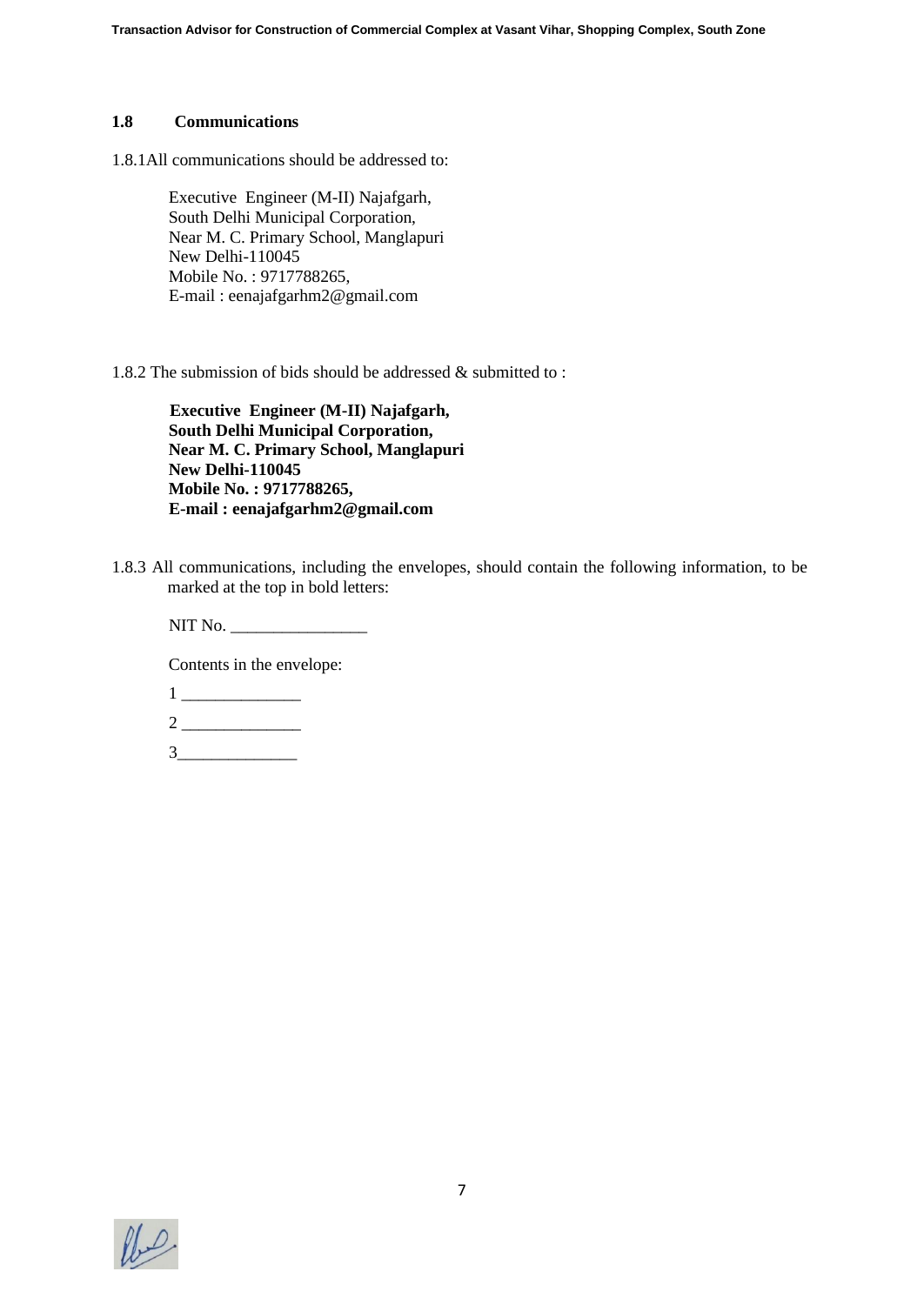#### **2. INSTRUCTIONS TO APPLICANTS**

#### **A. GENERAL**

### **2.1 Scope of Proposal**

2.1.1 Detailed description of the objectives, scope of services, Deliverables and other requirements relating to this Consultancy are specified in this RFP. Only applicant/firm Empanelled with Department of Investment and Public Assets Management (DIPAM), Ministry of Finance, Government of India, for monetization of land & properties of CPSEs/PSUs/Other government Organisations, may participate in the Selection Process. The term applicant (the "Applicant") means the agency involved in Technical Consultancy. The manner in which the proposal is required to be submitted is explained in this RFP.

#### 2.2 **Key Personnel**

The Consultancy Team shall consist of the following key personnel (the "**Key Personnel**") who shall discharge their respective responsibilities as specified below:

| S.No | <b>Key</b><br><b>Personn</b><br>el | <b>Responsibilities</b>                                                                                                                                                                    | <b>Educational</b><br><b>Qualification</b>                                                                                                                                                                                                                      | <b>Minimum</b><br><b>Experience</b><br>(Post<br>qualificatio<br>$\mathbf{n}$ ) | <b>Experience on</b><br>Eligible<br><b>Assignment</b>                                                                            |
|------|------------------------------------|--------------------------------------------------------------------------------------------------------------------------------------------------------------------------------------------|-----------------------------------------------------------------------------------------------------------------------------------------------------------------------------------------------------------------------------------------------------------------|--------------------------------------------------------------------------------|----------------------------------------------------------------------------------------------------------------------------------|
| 1.   | Team<br>Leader                     | Lead, Co-ordinate<br>and supervise the<br>TA<br>team<br>for<br>delivering the TA<br>service in a timely<br>with<br>manner<br>satisfaction<br>of<br>client<br><b>as</b><br>envisaged in RFP | Master Degree in<br><b>Business</b><br>Administration or<br>Planning<br>Urban<br>Chartered<br><sub>or</sub><br>Accountancy.                                                                                                                                     | 15 Years                                                                       | Should have led a<br>multi-disciplinary<br>team in minimum 5<br>eligible<br>assignments out of<br>which one is PPP<br>Assignment |
| 2.   | Infrastruc<br>ture<br>Expert       | Shall<br>be<br>responsible<br>for<br>feasibility studies,<br>project structuring<br>and development<br>strategy.                                                                           | <b>Bachelor</b><br>in<br>Engineering<br>(BE/B.Tech/B.Sc<br>/B<br>Plan) AND<br><b>Masters</b><br>in<br>Planning,<br>Infrastructure<br>Management,<br>Construction<br>Management,<br>Urban/ Regional<br>Planning or any<br>Infrastructure<br><b>Related Field</b> | 10 years                                                                       | Should have led a<br>multi-disciplinary<br>team in minimum 5<br>eligible<br>assignments out of<br>which one is PPP<br>Assignment |
| 3.   | Urban<br>Planning<br>Expert &      | Preparation<br>of<br>project<br>development                                                                                                                                                | Master in Urban<br>Planning<br>or                                                                                                                                                                                                                               | 10 years                                                                       | Should have led the<br>architectural/planni<br>ng teams for<br>at                                                                |

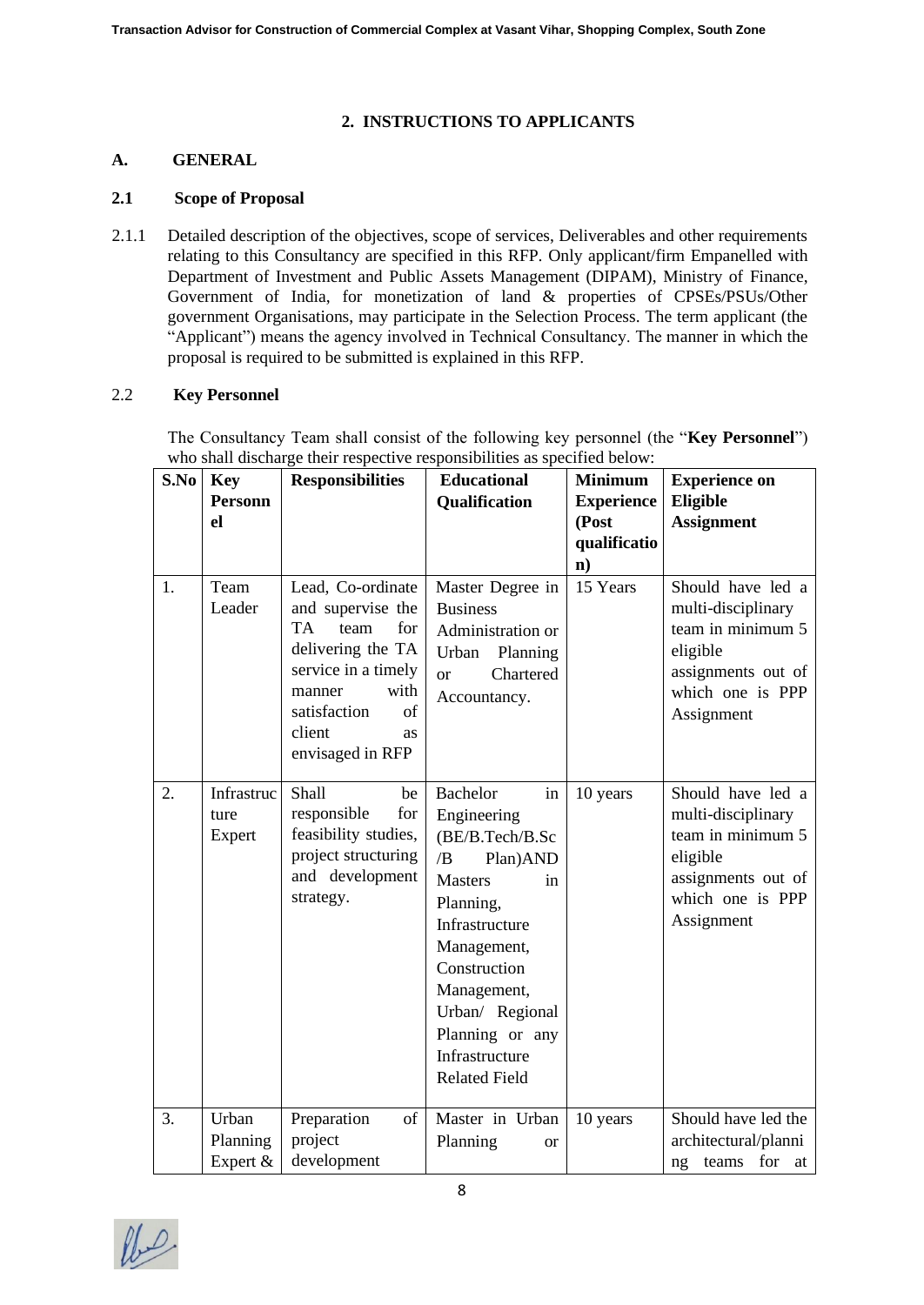|                  | Infrastruc<br>ture<br>Expert | options<br>the<br>on<br>of<br>basis<br>all<br>applicable<br>planning<br>guidelines<br>and<br>development<br>regulations<br>and<br>review of master<br>plan (if required)                                                                                 | Architecture                              |          | eligible<br>3<br>least<br>assignments                                                                                         |
|------------------|------------------------------|----------------------------------------------------------------------------------------------------------------------------------------------------------------------------------------------------------------------------------------------------------|-------------------------------------------|----------|-------------------------------------------------------------------------------------------------------------------------------|
| $\overline{4}$ . | Financial<br>Expert          | Shall<br>be<br>responsible<br>for<br>preparation<br>the<br>financial<br>model<br>undertaking<br>necessary<br>financial analysis,<br>review and advice<br>on financial terms<br>of<br>the<br>agreement/propos<br>from<br>the<br>als<br>potential bidders. | MBA/CA/CS/PG<br>P or equivalent           | 10 years | Should<br>have<br>worked on demand<br>analysis and best<br>study<br>use<br>in<br>minimum 3 (three)<br>eligible<br>assignments |
| 5.               | Procurem<br>ent<br>Expert    | Deciding the PPP<br>procurement<br>option<br>and<br>of<br>preparation<br>requisite<br>documentation.                                                                                                                                                     | <b>MBA</b><br><sub>or</sub><br>equivalent | 5 years  | Should<br>have<br>worked<br>as<br>Financial Expert on<br>3<br>eligible<br>assignments                                         |
| 6.               | Legal<br>Expert              | the<br>All<br>legal<br>matters, covering<br>applicable<br>rules,<br>regulations<br>bye<br>laws etc including<br>drafting of legal<br>documents                                                                                                           | <b>LLB</b>                                | 10 years | Should have been<br>involved<br>in<br>rendering<br>legal<br>service in respect<br>of preparation of<br>legal documents        |

- 2.2.1 Any entity/applicant which has been barred by the Central Government, any State Government, a statutory SDMC or a public sector undertaking, as the case may be, from participating in any project, and the bar subsists as on the date of Proposal, would not be eligible to submit a Proposal either by itself or through its Associate.
- 2.2.2 An Applicant or its Associate should have neither, during the last five years, failed to perform on any agreement, as evidenced by imposition of a penalty by an arbitral nor blacklisted due to termination for breach.
- 2.2.3 While submitting a Proposal, the Applicant should attach clearly mark the referenced continuation sheets in the event that the space provided in the specified forms in the Appendices is insufficient. Alternatively, Applicants may format the specified forms making due provision for in SDMC of the requested information.

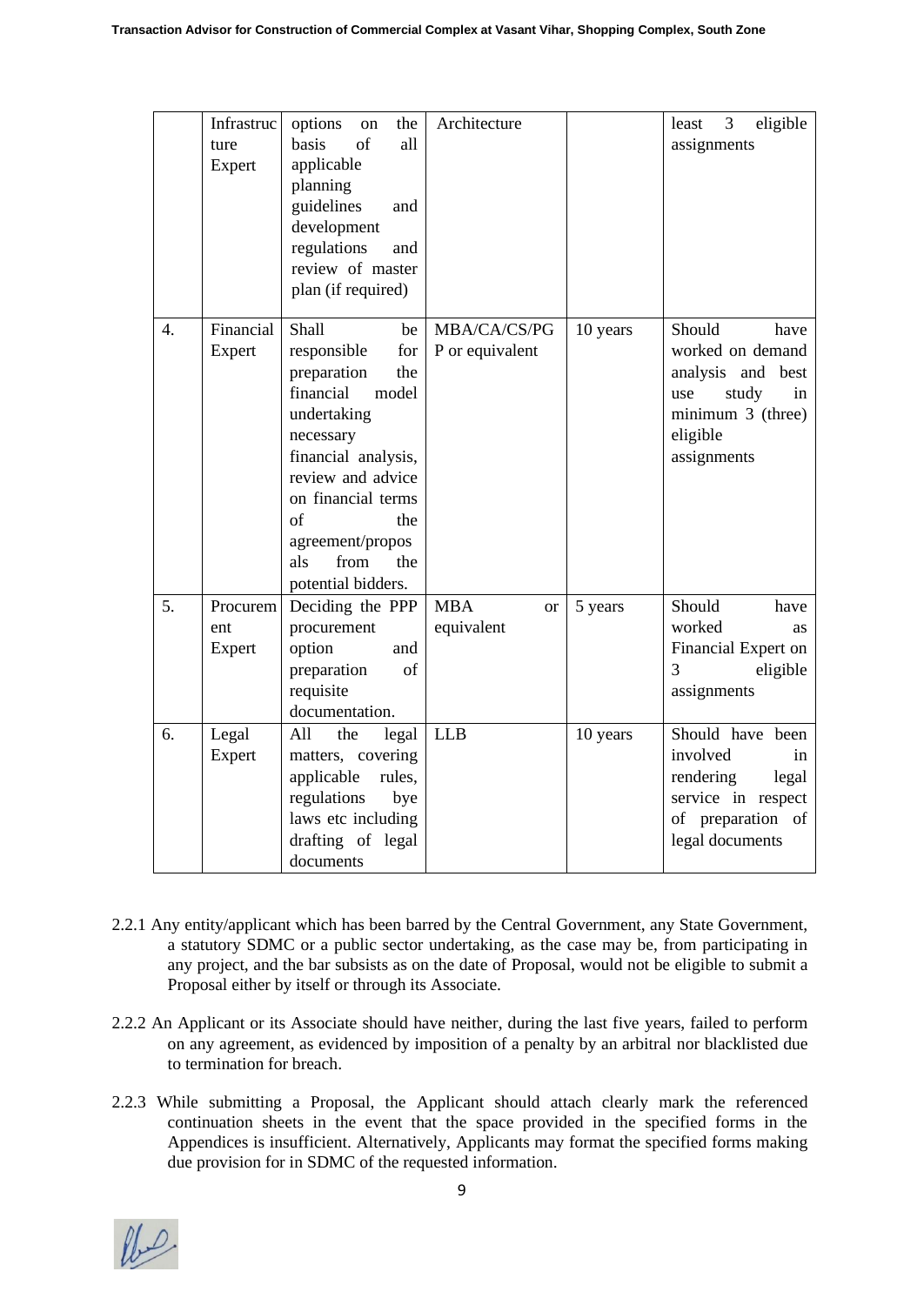### **2.3 Conflict of Interest**

- 2.3.1 An Applicant shall not have a conflict of interest that may affect the Selection Process or the Consultancy (the "**Conflict of Interest**"). Any Applicant found to have a Conflict of Interest shall be disqualified.
- 2.3.2 The SDMC requires that the Consultant provides professional, objective, and impartial advice and at all times hold the SDMC's interests paramount, avoid conflicts with other assignments or its own interests, and act without any consideration for future work. The Consultant shall not accept or engage in any assignment that would be in conflict with its prior or current obligations to other clients, or that may place it in a position of not being able to carry out the assignment in the best interests of the SDMC.
- 2.3.3 Some guiding principles for identifying and addressing Conflicts of Interest have been illustrated in the Guidance Note. Without limiting the generality of the above, an Applicant shall be deemed to have a Conflict of Interest affecting the Selection Process, if:
	- (a) a constituent of such Applicant is also a constituent of another Applicant; or
	- (b) such Applicant or its Associate receives or has received any direct or indirect subsidy or grant from any other Applicant or its Associate; or
	- (c) such Applicant has the same legal representative for purposes of this Application as any other Applicant; or
	- (d) such Applicant has a relationship with another Applicant, directly or through common third parties, that puts them in a position to have access to each other's information about, or to influence the Application of either or each of the other Applicant; or
	- (e) There is a conflict among this and other consulting assignments of the Applicant (including its personnel and Sub-consultant) and any subsidiaries or entities controlled by such Applicant or having common controlling shareholders. The duties of the Consultant will depend on the circumstances of each case. While providing consultancy services to the SDMC for this particular assignment, the Consultant shall not take up any assignment that by its nature will result in conflict with the present assignment; or
	- (f) a firm which has been engaged by the SDMC to provide goods or works or services for a project, and its Associates, will be disqualified from providing consulting services for the same project; or
	- (g) the Applicant, its Member or Associate (or any constituent thereof), and the bidder or Concessionaire, if any, for the Project, its contractor(s) or sub-contractor(s) (or any constituent thereof) have common controlling shareholders or other ownership interest; provided that this disqualification shall not apply in cases where the direct or indirect shareholding or ownership interest of an Applicant, its Member or Associate (or any shareholder thereof having a shareholding of more than 5% (five per cent) of the paid up and subscribed share capital of such Applicant, Member or Associate, as the case may be,) in the bidder or Concessionaire, if any, or its contractor(s) or sub-contractor(s) is less than 5% (five per cent) of the paid up and subscribed share capital of such Concessionaire or its contractor(s) or subcontractor(s); provided further that this disqualification shall not apply to ownership

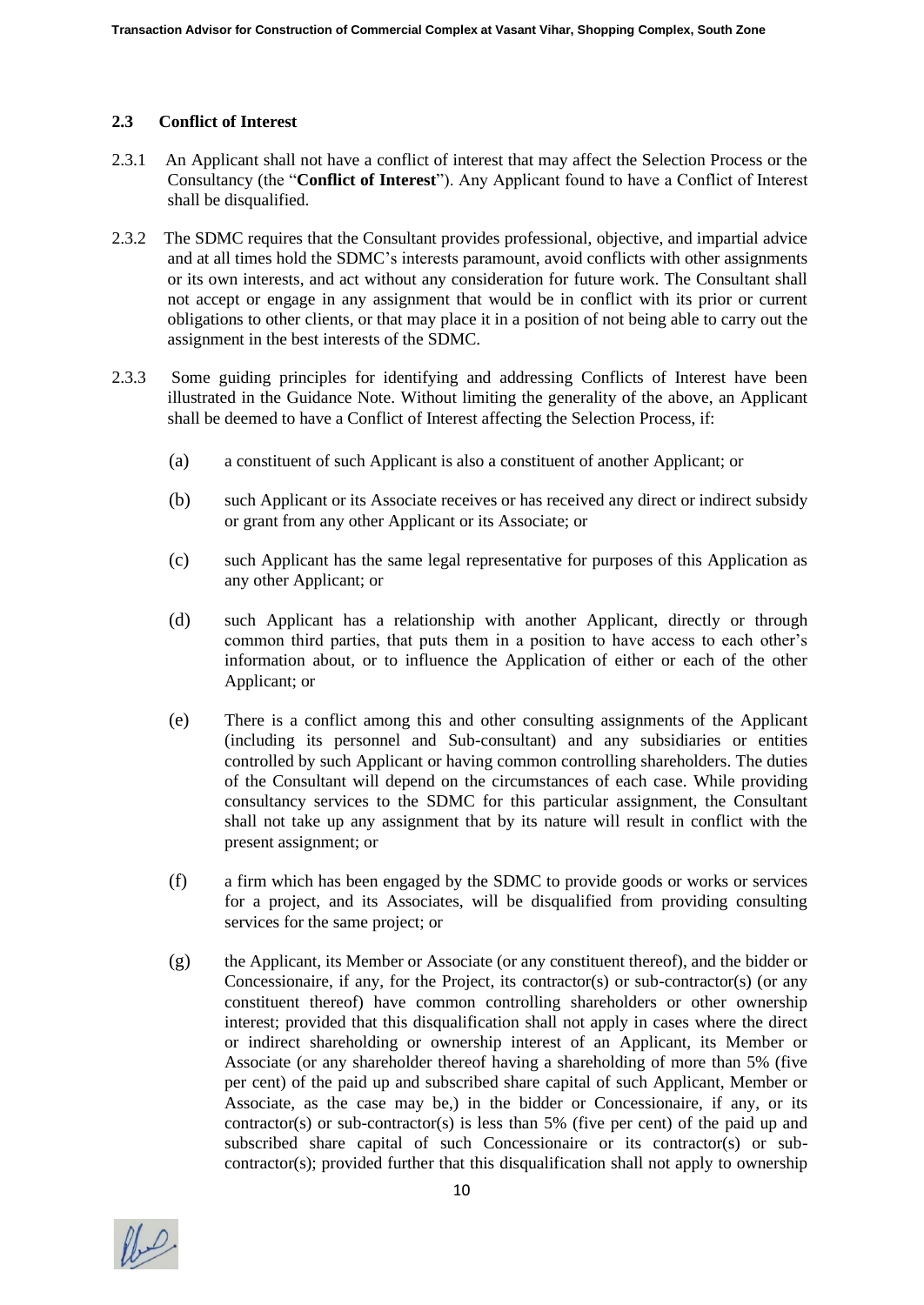by a bank, insurance company, pension fund or a Public Financial Institution referred to in subsection (72) of section 2 of the Companies Act, 2013. For the purposes of this sub-clause (h), indirect shareholding shall be computed in accordance with the provisions of sub-clause (a) above.

For purposes of this RFP, Associate means, in relation to the Applicant, a person who controls, is controlled by, or is under the common control with such Applicant (the "**Associate**"). As used in this definition, the expression "control" means, with respect to a person which is a company or SDMC, the ownership, directly or indirectly, of more than 50% (fifty per cent) of the voting shares of such person, and with respect to a person which is not a company or SDMC, the power to direct the management and policies of such person by operation of law or by contract.

2.3.4 An Applicant eventually appointed to provide Consultancy for this Project, and its Associates, shall be disqualified from subsequently providing goods or works or services related to the construction and operation of the same Project and any breach of this obligation shall be construed as Conflict of Interest; provided that the restriction herein shall not apply after a period of 5 (five) years from the completion of this assignment or to consulting assignments granted by banks/ lenders at any time; provided further that this restriction shall not apply to consultancy/ advisory services performed for the SDMC in continuation of this Consultancy or to any subsequent consultancy/ advisory services performed for the SDMC in accordance with the rules of the SDMC. For the avoidance of doubt, an entity affiliated with the Consultant shall include a partner in the Consultant's firm or a person who holds more than 5% (five per cent) of the subscribed and paid up share capital of the Consultant, as the case may be, and any Associate thereof.

#### **2.4 Number of Proposals**

No Applicant or its Associate shall submit more than one Application for the Consultancy. An Applicant applying individually or as an Associate shall not be entitled to submit another application either individually or as a member of any consortium, as the case may be.

#### **2.5 Cost of Proposal**

The Applicants shall be responsible for all of the costs associated with the preparation of their Proposals and their participation in the Selection Process including subsequent negotiation, visits to the SDMC, Project site etc. The SDMC will not be responsible or in any way liable for such costs, regardless of the conduct or outcome of the Selection Process.

#### **2.6 Site visit and verification of information**

Applicants are encouraged to submit their respective Proposals after visiting the Project site and ascertaining for themselves the site conditions, traffic, location, surroundings, climate, access to the site, availability of drawings and other data with the SDMC, Applicable Laws and regulations or any other matter considered relevant by them.

#### **2.7 Acknowledgement by Applicant**

- 2.7.1 It shall be deemed that by submitting the Proposal, the Applicant has:
	- (a) made a complete and careful examination of the RFP;
	- (b) Received all relevant information requested from the SDMC.

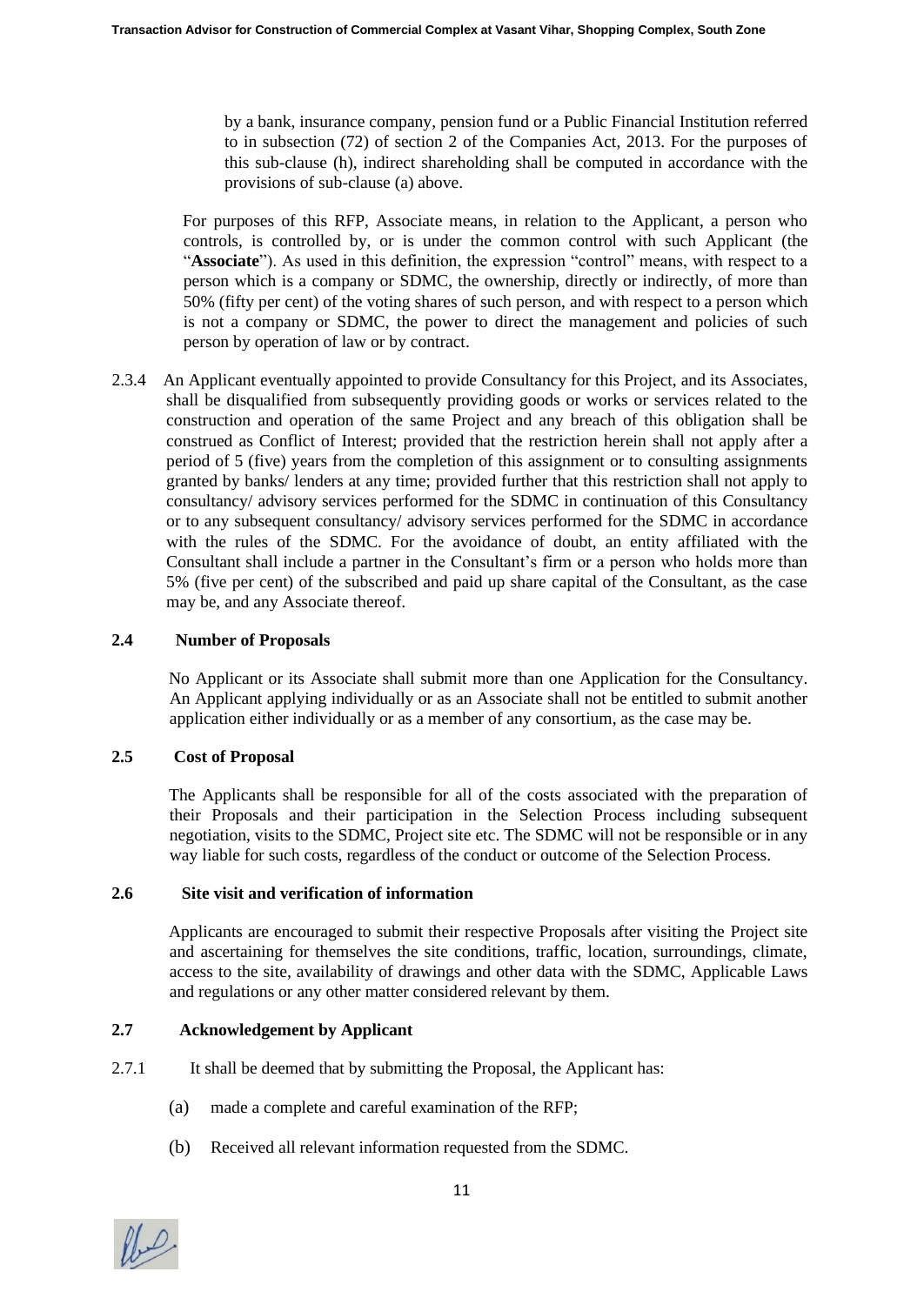- (c) acknowledged and accepted the risk of inadequacy, error or mistake in the information provided in the RFP or furnished by or on behalf of the SDMC;
- (d) satisfied itself about all matters, things and information, necessary and required for submitting an informed Application and performance of all of its obligations there under;
- (e) Acknowledged that it does not have a Conflict of Interest; and
- (f) Agreed to be bound by the undertaking provided by it under and in terms hereof.
- 2.7.2 The SDMC shall not be liable for any omission, mistake or error on the part of the Applicant in respect of any of the above or on account of any matter or thing arising out of or concerning or relating to RFP or the Selection Process, including any error or mistake therein or in any information or data given by the SDMC.

#### **2.8 Right to reject any or all Proposals**

- 2.8.1 Notwithstanding anything contained in this RFP, the Commissioner, SDMC reserves the right to accept or reject any Proposal and to annul the Selection Process and reject all Proposals, at any time without any liability or any obligation for such acceptance, rejection or annulment, and without assigning any reasons thereof.
- 2.8.2 Without prejudice, the SDMC reserves the right to reject any Proposal if:
	- (a) at any time, a material misrepresentation is made or discovered, or
	- (b) the Applicant does not provide, within the time specified by the SDMC, the supplemental information sought by the SDMC for evaluation of the Proposal.

Misrepresentation/ improper response by the Applicant may lead to the disqualification of the Applicant. If the Applicant is the Lead Member of a consortium, then the entire consortium may be disqualified / rejected. If such disqualification / rejection occurs after the Proposals have been opened and the highest ranking Applicant gets disqualified / rejected, then the SDMC reserves the right to consider the next best Applicant, or take any other measure as may be deemed fit in the sole discretion of the SDMC, including annulment of the Selection Process.

#### **B. DOCUMENTS**

#### **2.9 Contents of the RFP**

 This RFP comprises the Disclaimer set forth hereinabove, the contents as listed below and will additionally include any Addendum / Amendment issued in future:

#### **Request for Proposal**

- 1 Introduction
- 2 Instructions to Applicants
- 3 Fraud and corrupt practices

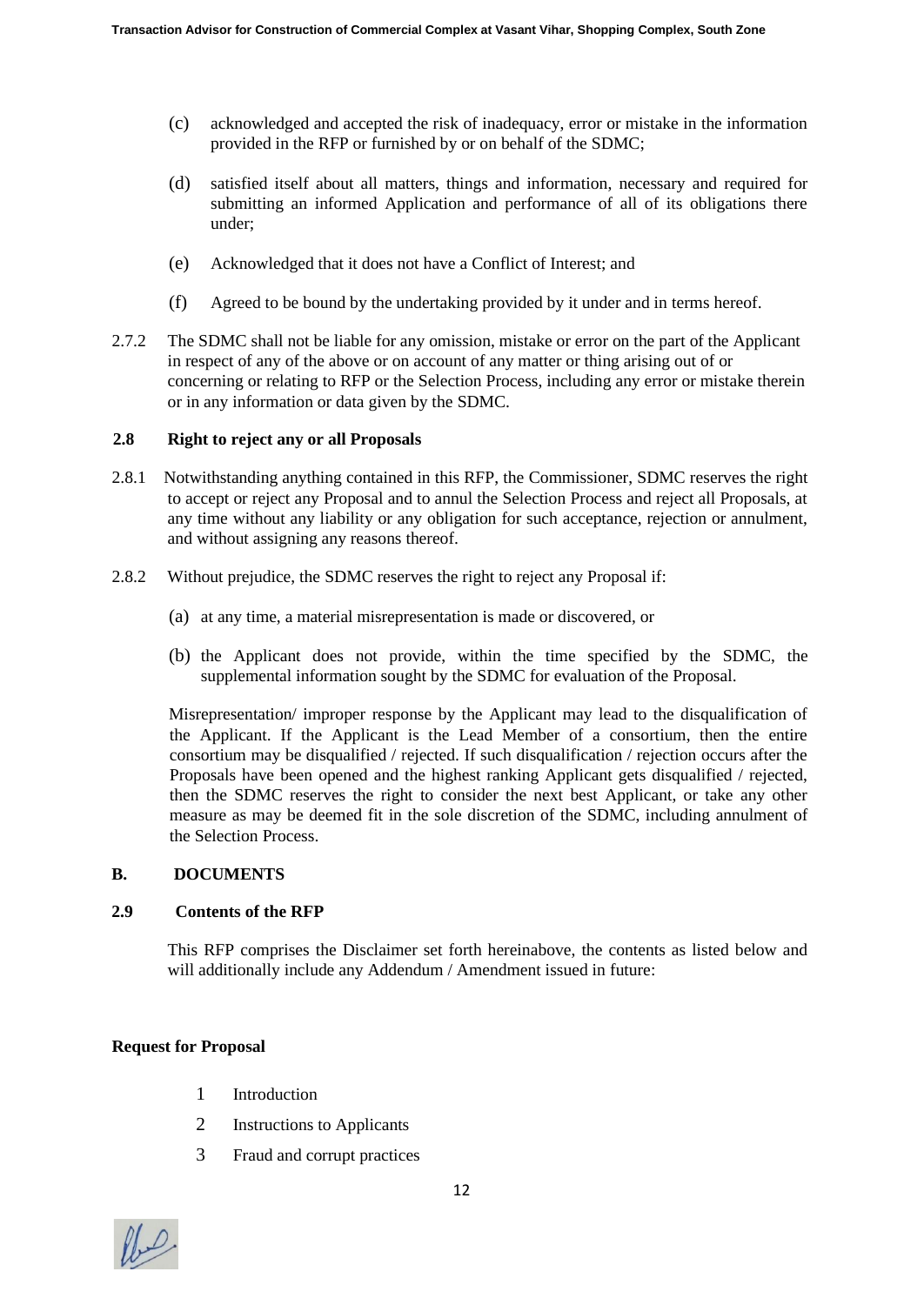- 4 Pre-Proposal Conference
- 5 Miscellaneous
- 6 Schedules

#### **2.10 Clarifications**

2.10.1 Applicants requiring any clarification on the RFP may send their queries to the SDMC in writing by speed post/ courier/ special messenger or by e-mail so as to reach before the date mentioned in the Schedule of Selection Process. The envelopes shall clearly bear the following identification:

"Queries concerning Selection of Consultant to Provide Services Transaction Advisor for Construction of Commercial Complex at Vasant Vihar, Shopping Complex, South Zone Under the Jurisdiction of SDMC"

The SDMC shall endeavour to respond to the queries within the period specified therein but not later than 7 (seven) days prior to the Proposal Due Date. The SDMC will post the reply to all such queries on the Official Website.

2.10.2 The SDMC reserves the right not to respond to any questions or provide any clarifications, at its sole discretion, and nothing shall be construed as obliging the SDMC to respond to any question or to provide any clarification.

#### **2.11 Amendment of RFP**

- 2.11.1 At any time prior to the deadline for submission of Proposal, the SDMC may, for any reason, whether at its own initiative or in response to clarifications requested by an Applicant, modify the RFP document by the issuance of Addendum/ Amendment and posting it on the Official Website.
- 2.11.2 All such amendments will be posted on the Official Website along with the revised RFP containing the amendments and will be binding on all Applicants.
- 2.11.3 In order to afford the Applicants a reasonable time for taking an amendment into account, or for any other reason, the SDMC may, in its sole discretion, extend the Proposal Due Date.

# **C. PREPARATION AND SUBMISSION OF PROPOSAL**

#### **2.12 Language**

The Proposal with all accompanying documents (the "**Documents**") and all communications in relation to or concerning the Selection Process shall be in English language and strictly on the forms provided in this RFP. No supporting document or printed literature shall be submitted with the Proposal unless specifically asked for and in case any of these Documents is in another language, it must be accompanied by an accurate translation of the relevant passages in English, in which case, for all purposes of interpretation of the Proposal, the translation in English shall prevail.

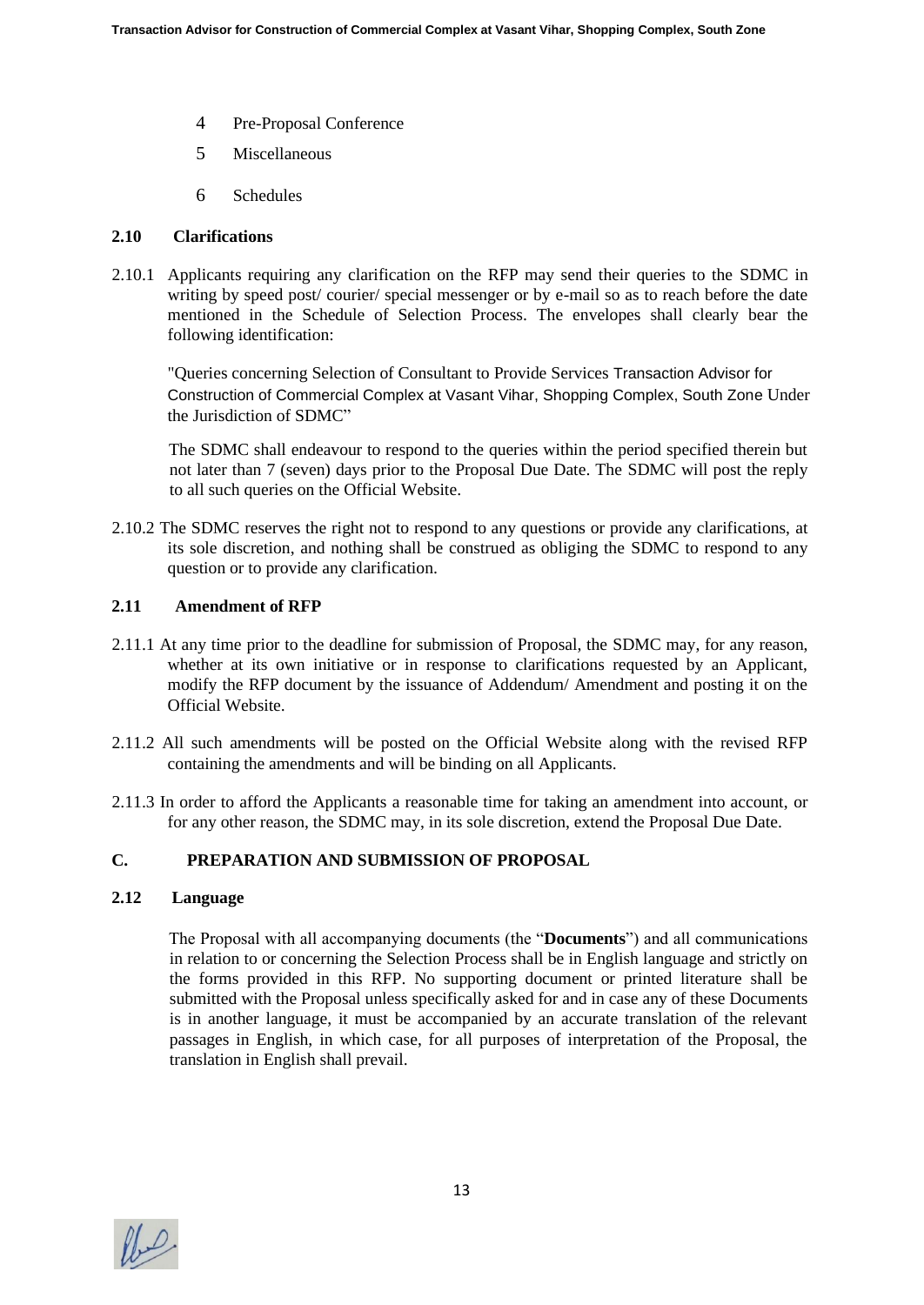#### **2.13 Format and signing of Proposal**

- 2.13.1 The Applicant shall provide all the information sought under this RFP. The SDMC would evaluate only those Proposals that are received in the specified forms and complete in all respects.
- 2.13.2 The Applicant shall prepare one original set of the Proposal (together with originals/ copies of Documents required to be submitted along therewith pursuant to this RFP) and submit the same by the bid due date for submission of hard copy.
- 2.13.3 The Proposal, and its copy, shall be typed or written in indelible ink and signed by the authorized signatory of the Applicant who shall initial each page, in blue/black ink. In case of printed and published Documents, only the cover shall be initialed. All the alterations, omissions, additions, or any other amendments made to the Proposal shall be initialed by the person(s) signing the Proposal. The Proposals must be properly signed by the authorized representative (the "**Authorized Representative**") as detailed below:
	- (a) by the proprietor, in case of a proprietary firm; or
	- (b) by a partner, in case of a partnership firm and/or a limited liability partnership; or
	- (c) by a duly authorized person holding the Power of Attorney, in case of a Limited Company or a SDMC; or

A copy of the Power of Attorney certified under the hands of a partner or director of the Applicant and notarized by a notary public in the form specified in Appendix-I (Form-4) shall accompany the Proposal.

2.13.4 Applicants should note the Proposal Due Date for submission of Proposals. Except as specifically provided in this RFP, no supplementary material will be entertained by the SDMC, and that evaluation will be carried out only on the basis of Documents received by the closing time of Proposal Due Date. Applicants will ordinarily not be asked to provide additional material information or documents subsequent to the date of submission, and unsolicited material if submitted will be summarily rejected.

#### **2.14 Financial Proposal**

- 2.14.1 Applicants shall submit the financial proposal in the formats at Appendix (the "**Financial Proposal**") clearly indicating the total cost of the Consultancy in both figures and words, in Indian Rupees, and signed by the Applicant's Authorized Representative. In the event of any difference between figures and words, the amount indicated in words shall prevail. In the event of a difference between the arithmetic total and the total shown in the Financial Proposal, the lower of the two shall prevail.
- 2.14.2 While submitting the Financial Proposal, the Applicant shall ensure the following:
	- (i) All the costs associated with the assignment shall be included in the Financial Proposal. These shall normally cover remuneration for all the Personnel (Expatriate and Resident, in the field, office etc.), accommodation, air fare, equipment, printing of documents, surveys, geotechnical investigations etc. The total amount indicated in the Financial Proposal shall be without any condition attached or subject to any assumption, and shall be final and binding. In case any assumption or condition is

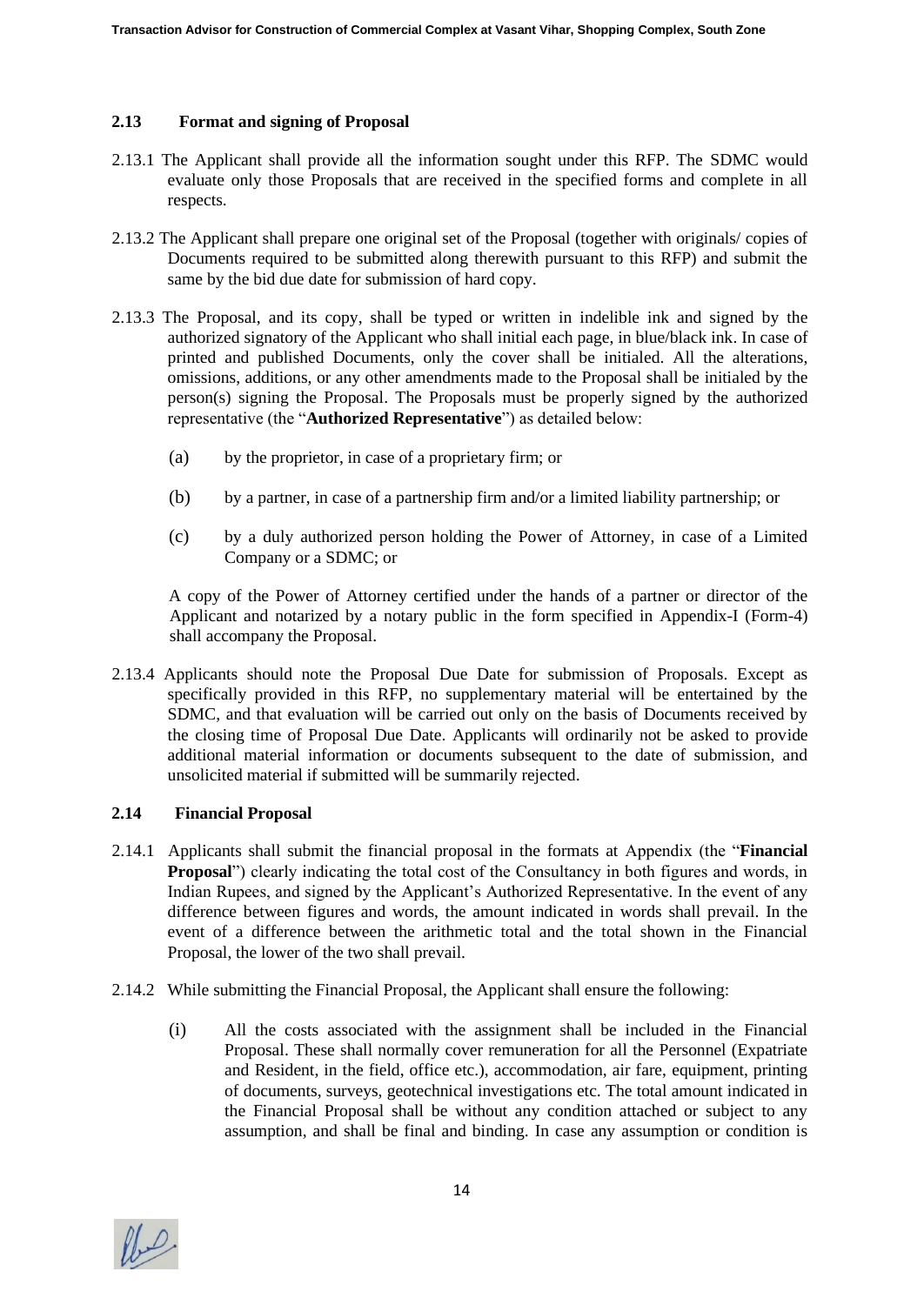indicated in the Financial Proposal, it shall be considered nonresponsive and liable to be rejected.

(ii) The Financial Proposal shall take into account all expenses and tax liabilities. For the avoidance of doubt, it is clarified that all taxes shall be deemed to be included in the costs shown under different items of the Financial Proposal. However, GST shall be reimbursable on submission of proof.

#### **2.15 Submission of Proposal**

2.15.1 The submission of proposal should be addressed & submitted to :

**Executive Engineer (M-II) Najafgarh Zone South Delhi Municipal Corporation Near M.C. Primary School Manglapuri, New Delhi-110045**

- 2.15.2 The Proposal shall be made in the Forms specified in this RFP. Any attachment to such Forms must be provided on separate sheets of paper and only information that is directly relevant should be provided. This may include photocopies of the relevant pages of printed documents. No separate documents like printed annual statements, company brochures, copy of contracts etc. will be entertained.
- 2.15.3 The rates quoted shall remain same throughout the currency of contract and including acceptance of the Feasibility Report/DPR by the SDMC and discharge of all obligations of the Consultant under the Agreement.

#### 2.16 **Proposal Due Date**

2.16.1 Proposal should be submitted at or before 04.00PM on the Proposal Due Date at the address provided in the manner and form as detailed in this RFP.

2.16.2 The SDMC may, in its sole discretion, extend the Proposal Due Date by issuing an Addendum uniformly for all Applicants.

#### **2.17 Late Proposals**

Proposals received by the SDMC after the specified time on Proposal Due Date shall not be eligible for consideration and shall be summarily rejected.

#### **2.18 Modification/ substitution/ withdrawal of Proposals**

- 2.18.1 The Applicant may modify, substitute, or withdraw its Proposal prior to Proposal Due Date. No Proposal shall be modified, substituted, or withdrawn by the Applicant after the Proposal Due Date.
- 2.18.2 Any alteration/modification in the Proposal or additional information or material supplied subsequent to the Proposal Due Date, unless the same has been expressly sought for by the SDMC, shall be disregarded.

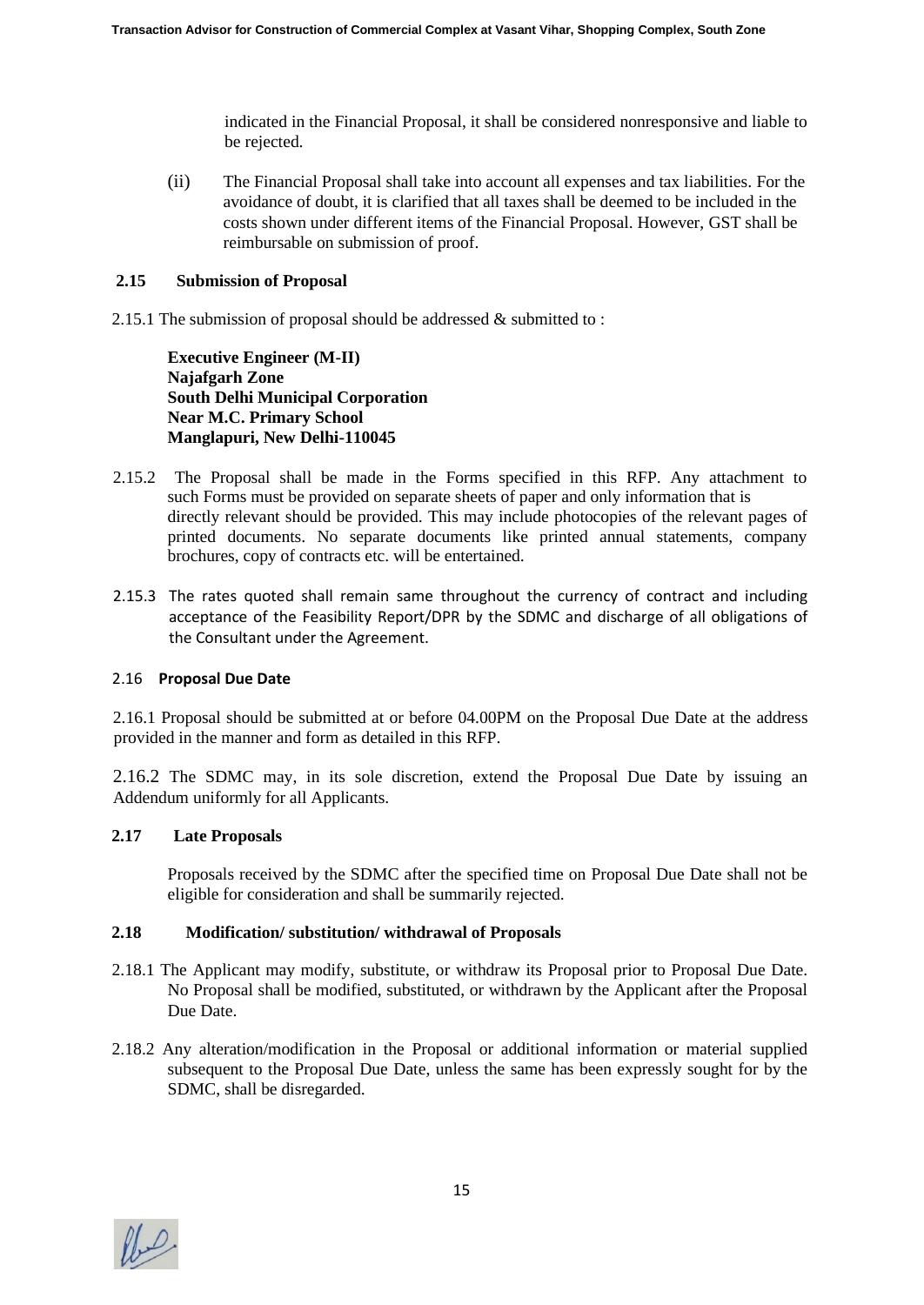### **2.19 Bid Security**

- 2.19.1 The Applicant shall furnish as part of its Proposal, a bid security of **Rs. 5,00,000/- (Rupees five lacs only)** to be deposited in the form of demand draft in favour of Commissioner, SDMC payable at New Delhi, India. The Selected Applicant's Bid Security shall be refunded after signing of agreement between SDMC and the Consultant.
- 2.19.2 Any Bid without Bid Security shall be rejected by the SDMC as non-responsive.
- 2.19.3 The SDMC shall not be liable to pay any interest on the Bid Security and the same shall be interest free.
- 2.19.4 The Applicant, by submitting its Application pursuant to this RFP, shall be deemed to have acknowledged that without prejudice to the SDMC's any other right or remedy hereunder or in law or otherwise, the Bid Security shall be forfeited and appropriated by the SDMC as the mutually agreed pre-estimated compensation and damage payable to the SDMC for, *inter alia*, the time, cost and effort of the SDMC in regard to the RFP including the consideration and evaluation of the Proposal under the following conditions:
	- (a) If an Applicant submits a non-responsive Proposal;
	- (b) If an Applicant engages in any of the Prohibited Practices specified in Section 4 of this RFP;
	- (c) If an Applicant withdraws its Proposal during the period of its validity as specified in this RFP and as extended by the Applicant from time to time;
	- (d) If the Applicant is found to have a Conflict of Interest as specified in Clause 2.3.

#### **2.20 Performance Security**

- 2.20.1 The Applicant, by submitting its Application pursuant to this RFP, shall be deemed to have acknowledged that without prejudice to the SDMC's any other right or remedy hereunder or in law or otherwise, its Performance Security shall be forfeited by the SDMC under the following conditions:
	- (a) If an Applicant engages in any of the Prohibited Practices specified in this RFP;
	- (b) if the Applicant is found to have a Conflict of Interest as specified in Clause 2.3; and
	- (c) if the Selected Applicant commits a breach of the Agreement.
- 2.20.2 An amount equal to 10% (ten per cent) of the Agreement Value shall be deemed to be the Performance Security for the purposes of this Clause which may be forfeited and appropriated in accordance with the provisions hereof.
- 2.20.3 Penalty Clause in case of default in meeting with the time lines set in this RFP or any other conditions of the contract agreement, the performance security will be forfeited.

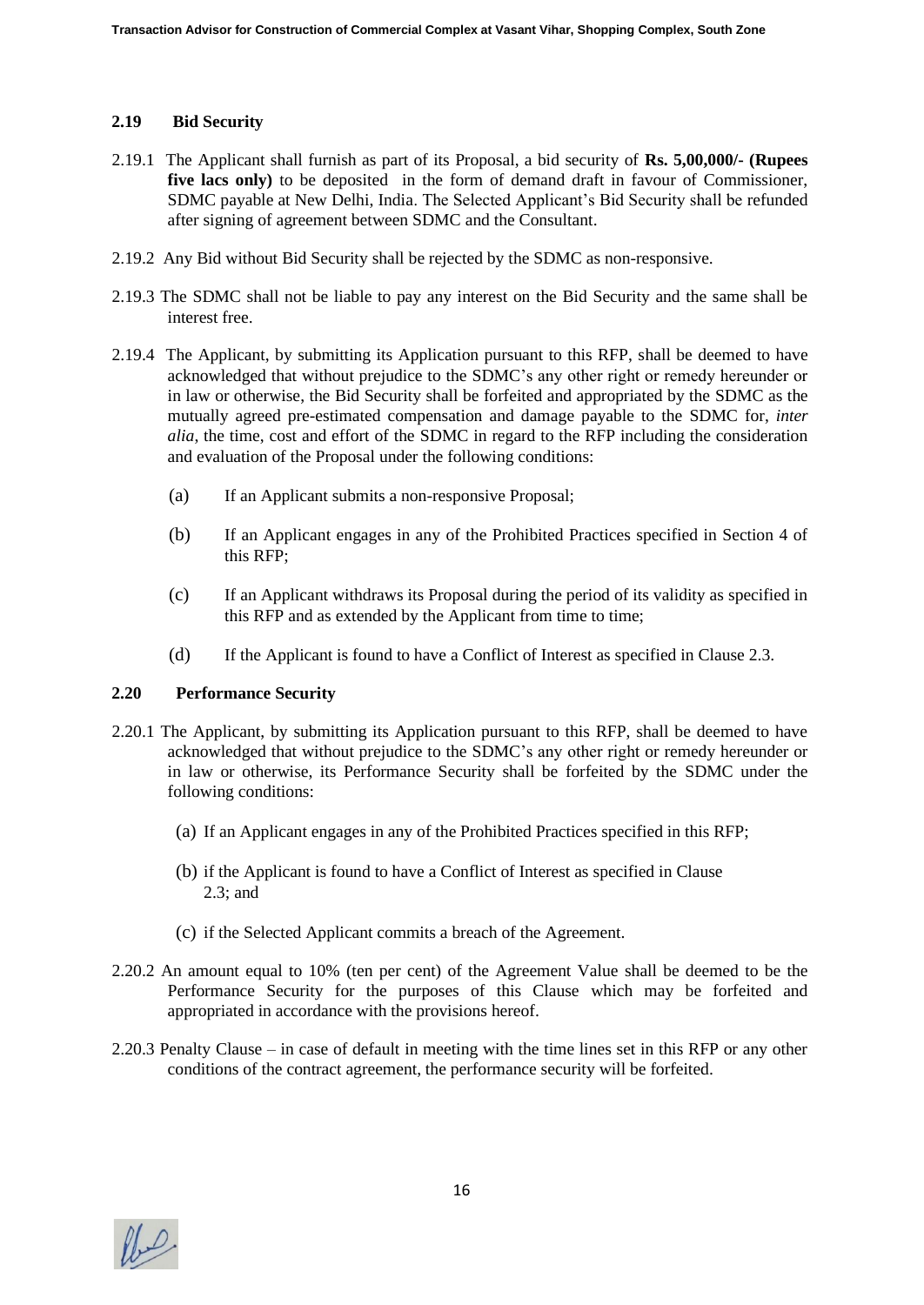#### **D. EVALUATION PROCESS**

#### **2.21 Evaluation of Proposals**

- 2.21.1 Proposals for which a notice of withdrawal has been submitted in accordance with Clause 2.19 shall not be opened.
- 2.21.2 Prior to evaluation of Proposals, the SDMC will determine whether each Proposal is responsive to the requirements of the RFP. The SDMC may, in its sole discretion, reject any Proposal that is not responsive hereunder.
- 2.21.3 The SDMC reserves the right to reject any Proposal which is non-responsive and no request for alteration, modification, substitution or withdrawal shall be entertained by the SDMC in respect of such Proposals.
- 2.21.4 The SDMC shall subsequently examine and evaluate Proposals in accordance with the Selection Process and the criteria set out in this RFP.
- 2.21.5 After the evaluation of the documents submitted by the applicant, the SDMC shall prepare a list of shortlisted Applicants. A date, time and venue will be notified to all Applicants for opening of Financial Proposals of technically qualified applicants. The SDMC will not entertain any query or clarification from Applicants who fail to qualify at any stage of the Selection Process. The financial proposal of applicants who do not qualify the criteria will be returned back without opening of their financial bids immediately after opening of financial bid.
- 2.21.6 Applicants are advised that Selection shall be entirely at the discretion of the SDMC. Applicants shall be deemed to have understood and agreed that the SDMC shall not be required to provide any explanation or justification in respect of any aspect of the Selection Process or Selection.
- 2.21.7 Any information contained in the Proposal shall not in any way be construed as binding on the SDMC, its agents, successors or assigns, but shall be binding against the Applicant if the Consultancy is subsequently awarded to it.

#### **2.22 Confidentiality**

Information relating to the examination, clarification, evaluation, and recommendation for the selection of Applicants shall not be disclosed to any person who is not officially concerned with the process or is not a retained professional adviser advising the SDMC in relation to matters arising out of or concerning the Selection Process. The SDMC shall treat all information, submitted as part of the Proposal, in confidence and shall require all those who have access to such material to treat the same in confidence. The SDMC may not divulge any such information unless it is directed to do so by any statutory entity that has the power under law to require its disclosure or is to enforce or assert any right or privilege of the statutory entity and/or the SDMC or as may be required by law or in connection with any legal process.

#### **IPR indemnity**

#### **The intellectual property rights in this case shall vest with SDMC.**

If the Indemnified Party promptly notifies the Indemnifying Party in writing of third party claim against the Indemnified Party that any Deliverables/ Services provided by the

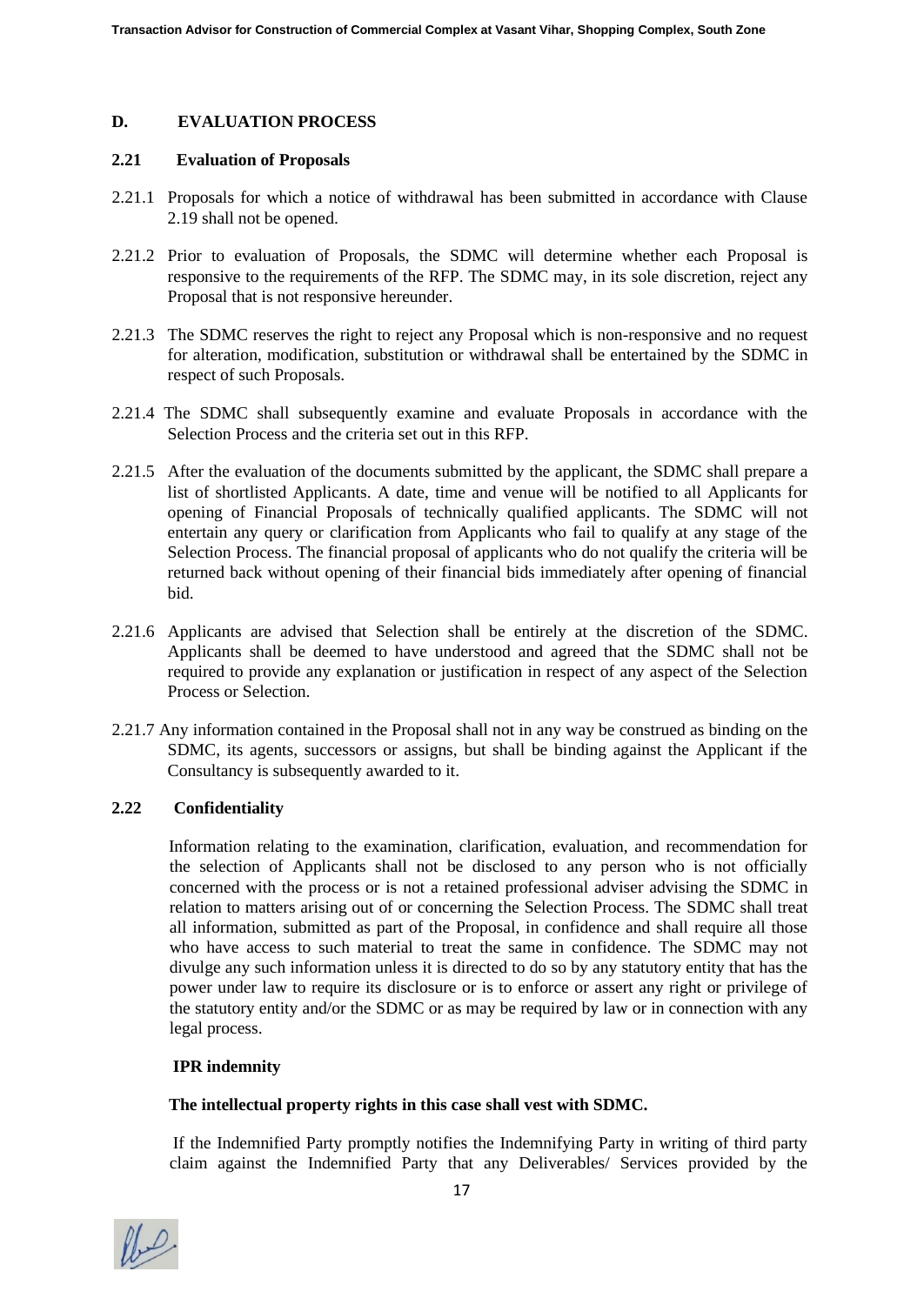Indemnifying Party infringes a copyright, trade secret, patent or other intellectual property rights of any third party, the Indemnifying Party will defend such claim at its expense and will pay any costs or damages that may be finally awarded against the Indemnified Party. The Indemnifying Party will not indemnify the Indemnified Party, however, if the claim of infringement is caused by (a) The Indemnified Party's misuse or modification of the Deliverables; (b) The Indemnified Party's failure to use corrections or enhancements made available by the Indemnifying Party; (c) The Indemnified Party's use of the Deliverables in combination with any product or information not owned or developed or supplied by the Indemnifying Party. If any of the Deliverables is or likely to be held to be infringing, the Indemnifying Party shall at its expense and option either (i) procure the right for the Indemnified Party to continue using it, (ii) replace it with a non-infringing equivalent, (iii) modify it to make it non-infringing.

# **2.23 Clarifications**

- 2.23.1 To facilitate evaluation of Proposals, the SDMC may, at its sole discretion, seek clarifications from any Applicant regarding its Proposal. Such clarification(s) shall be provided within the time specified by the SDMC for this purpose. Any request for clarification(s) and all clarification(s) in response thereto shall be in writing.
- 2.23.2 If an Applicant does not provide clarifications sought within the specified time, its Proposal shall be liable to be rejected. In case the Proposal is not rejected, the SDMC may proceed to evaluate the Proposal by construing the particulars requiring clarification to the best of its understanding, and the Applicant shall be barred from subsequently questioning such interpretation of the SDMC.

# **E. APPOINTMENT OF CONSULTANT**

#### **2.24 Negotiations**

2.24.1 The Selected Applicant may, if necessary, be invited for negotiations. The negotiations shall generally not be for reducing the price of the Proposal, but will be for re-confirming the obligations of the Consultant under this RFP. Issues such as deployment of Key Personnel, understanding of the RFP, methodology and quality of the work plan shall be discussed during negotiations, if held.

#### **2.25 Indemnity**

The Consultant shall, subject to the provisions of the Agreement, indemnify the SDMC for an amount not exceeding 3 (three) times the value of the Agreement for any direct loss or damage that is caused due to any deficiency in services.

#### **2.26 Award of Consultancy**

 After selection, a Letter of Award (the "**LOA**") shall be issued, in duplicate, by the SDMC to the Selected Applicant and the Selected Applicant shall, within 10 (Ten) days of the receipt of the LOA, sign and return the duplicate copy of the LOA in acknowledgement thereof. In the event the duplicate copy of the LOA duly signed by the Selected Applicant is not received by the stipulated date, the SDMC may, unless it consents to extension of time for submission thereof, forfeit the Bid Security of such Applicant as mutually agreed genuine pre-estimated loss and damage suffered by the SDMC on account of failure of the Selected Applicant to acknowledge the LOA.

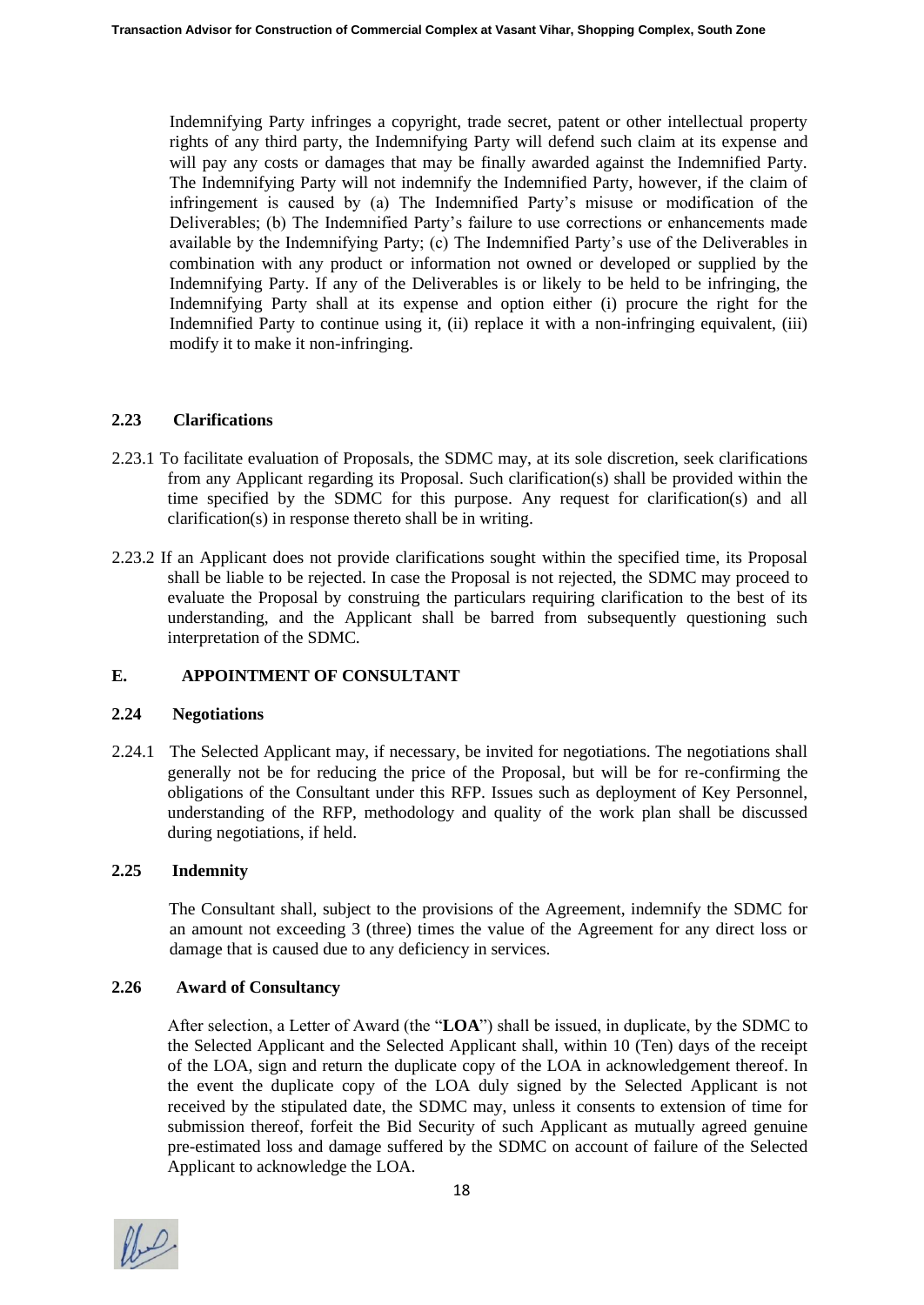#### **2.27 Execution of Agreement**

After acknowledgement of the LOA as aforesaid by the Selected Applicant, it shall execute the Agreement within the prescribed period. The Selected Applicant shall not be entitled to seek any deviation in the Agreement.

# **2.28 Commencement of assignment**

The Consultant shall commence the Services at the Project site within 7 (seven) days of the date of the Award, or such other date as may be mutually agreed. If the Consultant fails to either sign the Agreement or commence the assignment as specified herein. In such an event, the Bid Security of the lowest bidder shall be forfeited and appropriated in accordance with the provisions of Clause 2.20.3

#### **2.29 Proprietary data**

Subject to the provisions of Clause 2.23, all documents and other information provided by the SDMC or submitted by an Applicant to the SDMC shall remain or become the property of the SDMC. Applicants and the Consultant, as the case may be, are to treat all information as strictly confidential. The SDMC will not return any Proposal or any information related thereto. All information collected, analyzed, processed or in whatever manner provided by the Consultant to the SDMC in relation to the Consultancy shall be the property of the SDMC.

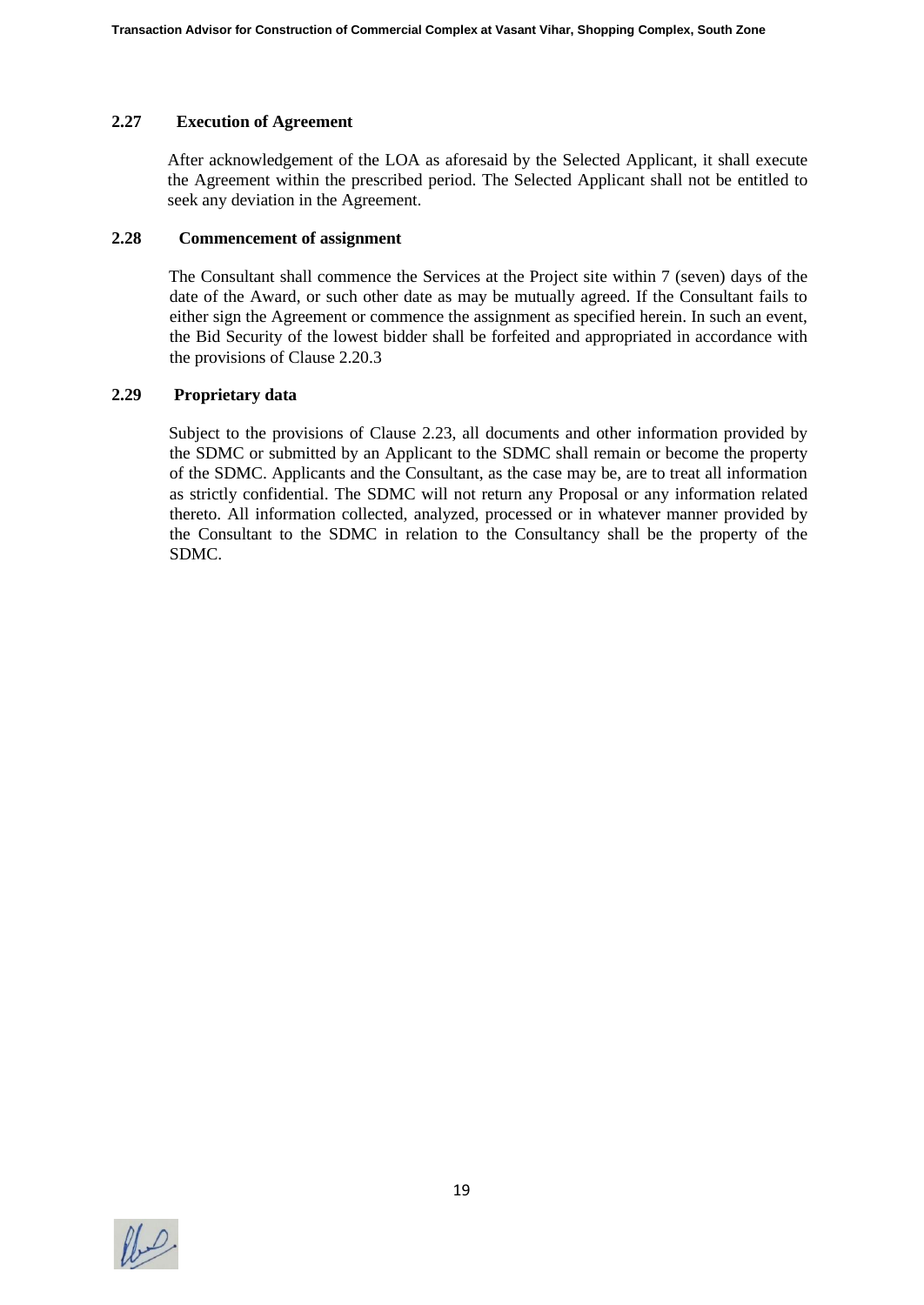# 3. **FRAUD AND CORRUPT PRACTICES**

- 3.1 The Applicants and their respective officers, employees, agents and advisers shall observe the highest standard of ethics during the Selection Process. Notwithstanding anything to the contrary contained in this RFP, the SDMC shall reject a Proposal without being liable in any manner whatsoever to the Applicant, if it determines that the Applicant has, directly or indirectly or through an agent, engaged in corrupt practice, fraudulent practice, coercive practice, undesirable practice or restrictive practice (collectively the "**Prohibited Practices**") in the Selection Process. In such an event, the SDMC shall, without prejudice to its any other rights or remedies, forfeit and appropriate the Bid Security or Performance Security, as the case may be, as mutually agreed genuine pre-estimated compensation and damages payable to the SDMC for, *inter alia*, time, cost and effort of the SDMC, in regard to the RFP, including consideration and evaluation of such Applicant's Proposal.
- 3.2 Without prejudice to the rights of the SDMC under Clause 4.1 hereinabove and the rights and remedies which the SDMC may have under the LOA or the Agreement, if an Applicant or Consultant, as the case may be, is found by the SDMC to have directly or indirectly or through an agent, engaged or indulged in any corrupt practice, fraudulent practice, coercive practice, undesirable practice or restrictive practice during the Selection Process, or after the issue of the LOA or the execution of the Agreement, such Applicant or Consultant shall not be eligible to participate in any tender or RFP issued by the SDMC during a period of 2 (two) years from the date such Applicant or Consultant, as the case may be, is found by the SDMC to have directly or through an agent, engaged or indulged in any corrupt practice, fraudulent practice, coercive practice, undesirable practice or restrictive practice, as the case may be.
- 3.3 For the purposes of this Section, the following terms shall have the meaning hereinafter respectively assigned to them:
	- (a) "**corrupt practice**" means (i) the offering, giving, receiving, or soliciting, directly or indirectly, of anything of value to influence the action of any person connected with the Selection Process (for avoidance of doubt, offering of employment to or employing or engaging in any manner whatsoever, directly or indirectly, any official of the SDMC who is or has been associated in any manner, directly or indirectly with the Selection Process or the LOA or has dealt with matters concerning the Agreement or arising therefrom, before or after the execution thereof, at any time prior to the expiry of one year from the date such official resigns or retires from or otherwise ceases to be in the service of the SDMC, shall be deemed to constitute influencing the actions of a person connected with the Selection Process); or (ii) save as provided herein, engaging in any manner whatsoever, whether during the Selection Process or after the issue of the LOA or after the execution of the Agreement, as the case may be, any person in respect of any matter relating to the Project or the LOA or the Agreement, who at any time has been or is a legal, financial or technical consultant/ adviser of the SDMC in relation to any matter concerning the Project;
	- (b) "**fraudulent practice**" means a misrepresentation or omission of facts or disclosure of incomplete facts, in order to influence the Selection Process;
	- (c) "**coercive practice**" means impairing or harming or threatening to impair or harm, directly or indirectly, any persons or property to influence any person's participation or action in the Selection Process;

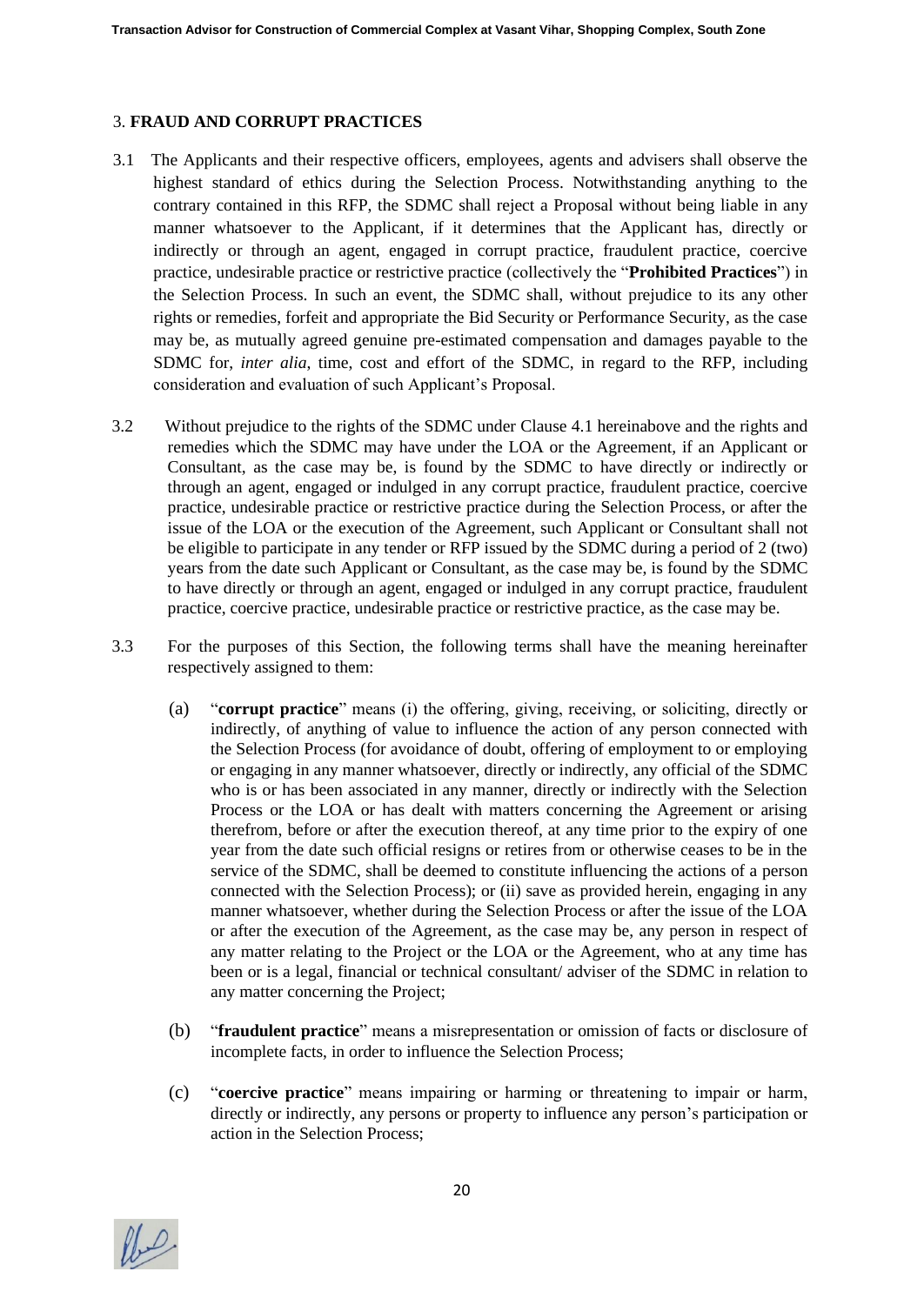- (d) "**undesirable practice**" means (i) establishing contact with any person connected with or employed or engaged by the SDMC with the objective of canvassing, lobbying or in any manner influencing or attempting to influence the Selection Process; or (ii) having a Conflict of Interest; and
- (e) "**restrictive practice**" means forming a cartel or arriving at any understanding or arrangement among Applicants with the objective of restricting or manipulating a full and fair competition in the Selection Process.

# **4. MISCELLANEOUS**

- 4.1 The Selection Process shall be governed by, and construed in accordance with, the laws of India and the Courts in the State in which the SDMC has its headquarters shall have exclusive jurisdiction over all disputes arising under, pursuant to and/or in connection with the Selection Process.
- 4.2 The SDMC, in its sole discretion and without incurring any obligation or liability, reserves the right, at any time, to:
	- (a) suspend and/or cancel the Selection Process and/or amend and/or supplement the Selection Process or modify the dates or other terms and conditions relating thereto;
	- (b) consult with any Applicant in order to receive clarification or further information;
	- (c) retain any information and/or evidence submitted to the SDMC by, on behalf of and/or in relation to any Applicant; and/or
	- (d) Independently verify, disqualify, reject and/or accept any and all submissions or other information and/or evidence submitted by or on behalf of any Applicant.
- 4.3 It shall be deemed that by submitting the Proposal, the Applicant agrees and releases the SDMC, its employees, agents and advisers, irrevocably, unconditionally, fully and finally from any and all liability for claims, losses, damages, costs, expenses or liabilities in any way related to or arising from the exercise of any rights and/or performance of any obligations hereunder, pursuant hereto and/or in connection herewith and waives any and all rights and/or claims it may have in this respect, whether actual or contingent, whether present or future.
- 4.4 All documents and other information supplied by the SDMC or submitted by an Applicant shall remain or become, as the case may be, the property of the SDMC. The SDMC will not return any submissions made hereunder. Applicants are required to treat all such documents and information as strictly confidential.
- 4.5 The SDMC reserves the right to make inquiries with any of the clients listed by the Applicants in their previous experience record.

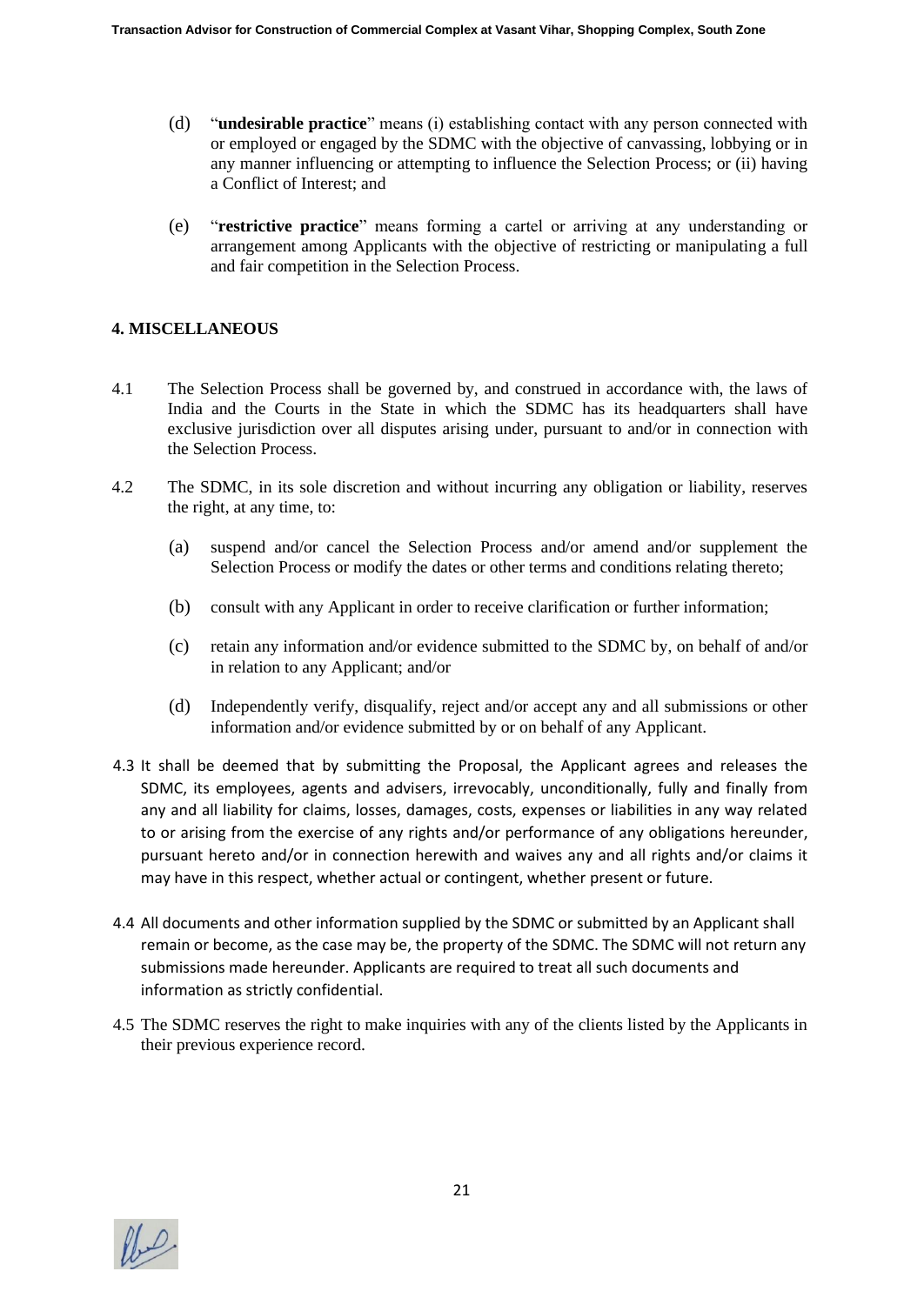#### **Annexure-A**

#### **MINISTRY OF URBAN DEVELOPMENT**

#### **NOTIFICATION (TO BE COMPLIED)**

#### **New Delhi, the 24th March, 2006**

**S.O. 404(E)** – Whereas the Land and Development Office, Directorate of Estates and Central Public Works Department under the Ministry of Urban Development are administering various markets in Delhi.

2. And whereas the Central Government has decided to transfer the markets under Land & Development Office, Directorate of Estates and Central Public Works Department (except Indira Chowk, Rajiv Chowk and I.N.A Market Complex) comprising of shops and flats over the shops (excluding the general pool flats over the shops in R.K. Puram Market, Srinivaspuri, Andrews Ganj, Nanakpura and Lancer Road Markets) to the New Delhi Municipal Council and Municipal Corporation of Delhi on "as is where is" basis, it is decided as follows;

3. On transfer of these markets, New Delhi Municipal Council and Municipal Corporation of Delhi will function as the lessor or Licensor, in respect of shops and flats in these markets and shall exercise all powers being performed by Land & Development office, Directorate of Estates and Central Public Works Department, as the case may be, as the lessor or licensor. The guidelines and procedure followed by Land & Development Office and Directorate of Estates in the matter of substitution/mutation of title, Gift Permission, Sale Permission, Mortgage Permission, Conversion of lease hold into freehold change of use of premises, regularization/restoration of allotment of shops etc. change of trade, conferment of ownership rights, recovery of misuse/damages charges etc. may also be followed by the local bodies viz. Delhi Municipal Council and Municipal Corporation of Delhi.

4. In addition to performing the functions as lessor/ licensor, local bodies can also take appropriate action against violation of building bye-laws, municipal bye-laws and exercise other statutory powers.

5. Both New Delhi Municipal Council and Municipal Corporation of Delhi shall create a separate Corpus of Fund to which the revenue generated from transfer of markets by way of receipt of rent, licences, unearned increase, premium, conversion fee, damages/misuse charge etc. shall be deposited. If for any reason the amount is credited in the common Municipal Fund, then a separate Account shall be maintained in respect of the revenue realized from transfer of markets and this be duly accounted for. These Funds shall be utilized only for the purpose of development of the markets and for no other purpose. A quarterly report of the deposits made and the amounts spent are to be furnished to the Land and Development Office and Ministry of Urban Development Nirman Bhawan, New Delhi.

6. The details of the markets being transferred to the New Delhi Municipal Council are listed under **Annexure-I**. Similarly, the details of the markets being transferred to the Municipal Corporation of Delhi are at **Annexure-II**.

7. The transfer of Markets will take effect from 1<sup>st</sup> April, 2006 and transfer of all records shall be completed by  $30<sup>th</sup>$  April, 2006

> [No. L & & DO/PS-IV/Policy/I/2004] P.K. PRADHAN, Jt. Secy.

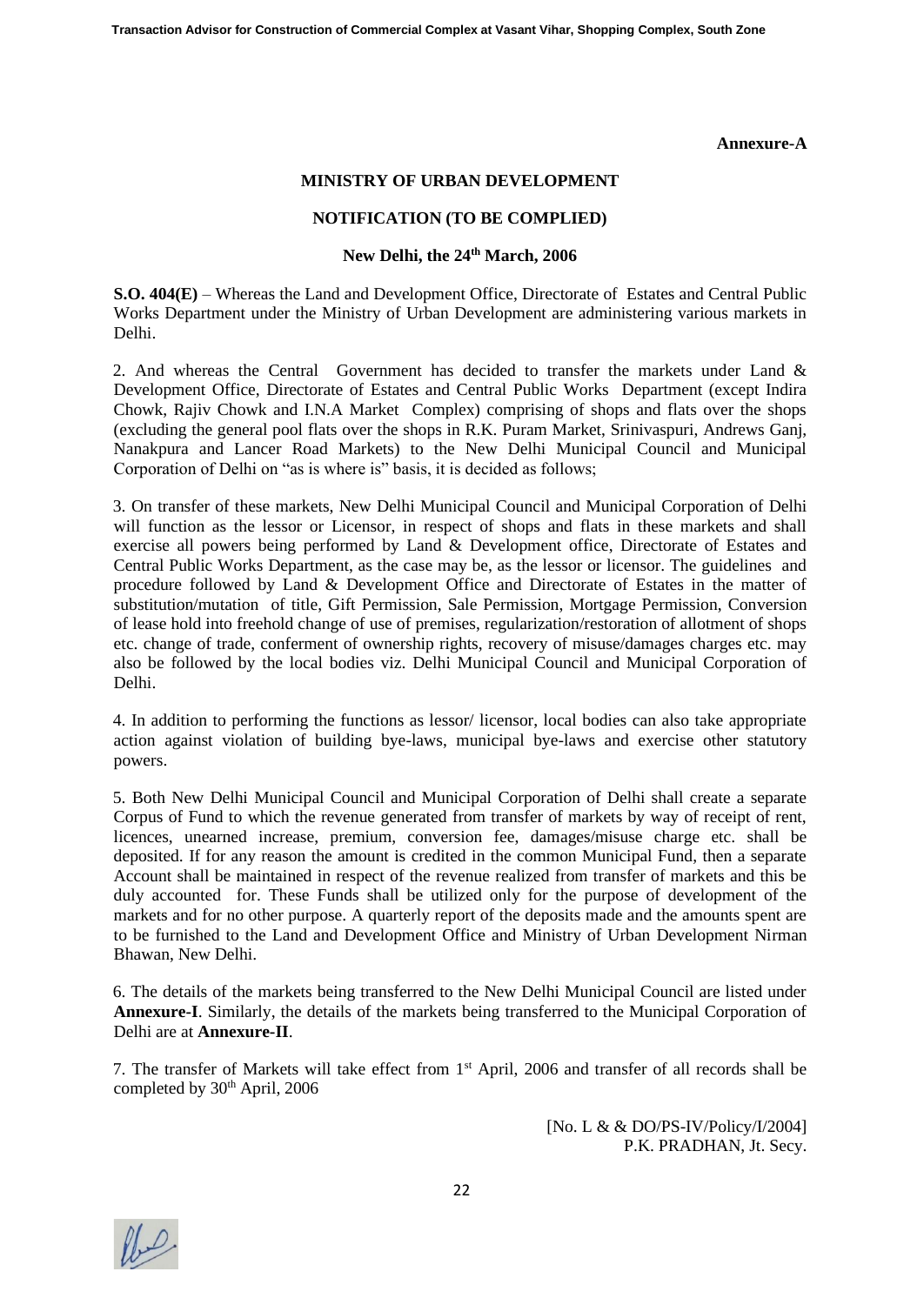#### **SCHEDULES**

#### SCHEDULE–1

# **Selection of Consultant to Provide Services for Transaction Advisor for Construction of Commercial Complex at Vasant Vihar, Shopping Complex, South Zone Under the Jurisdiction of SDMC**

Terms of Reference (TOR)

for

# TECHNICAL CONSULTANT

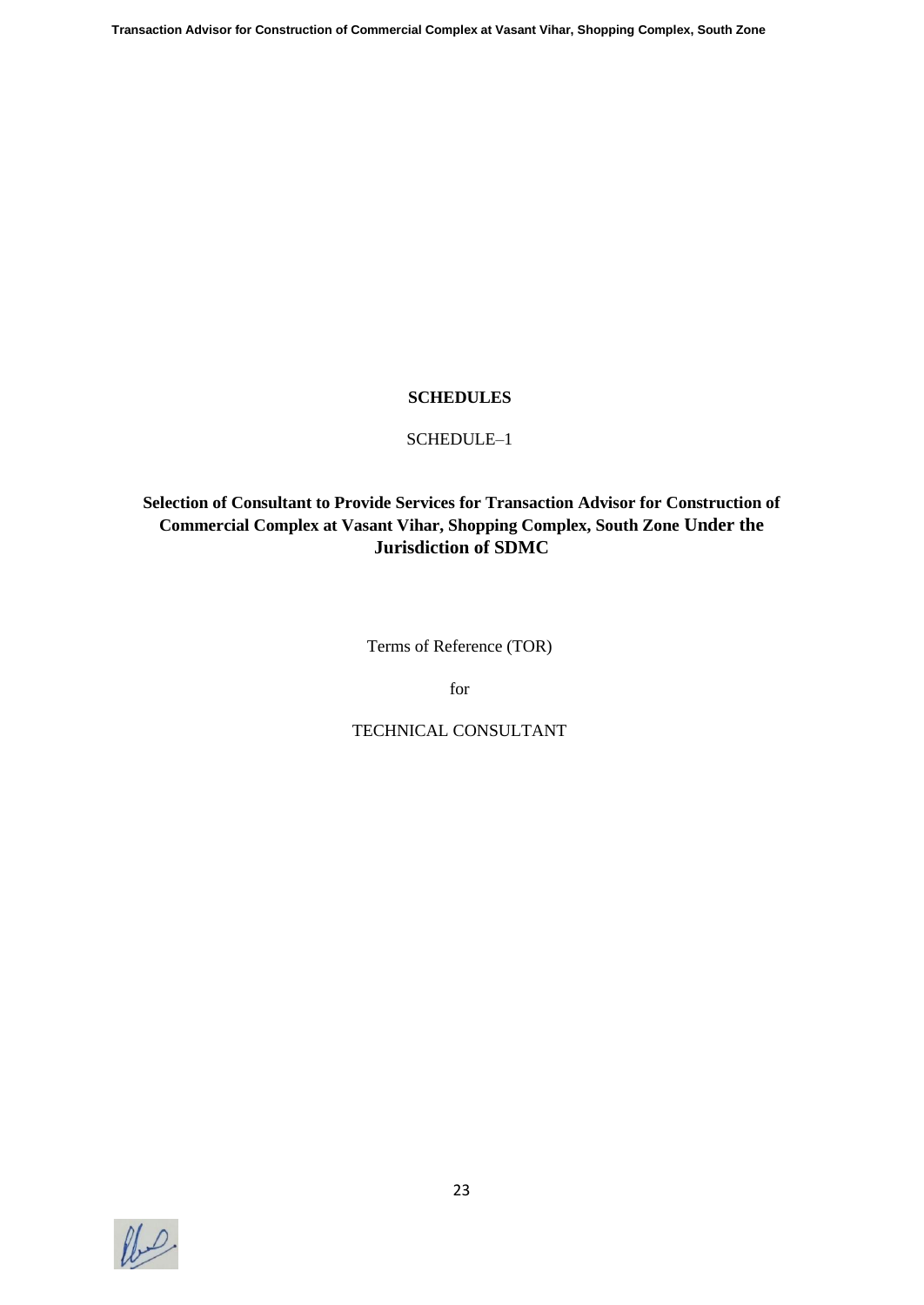#### **Terms of Reference (TOR)**

#### **1. GENERAL**

#### **2. Terms of Reference**

**Name of Work: Selection of Consultant to Provide Services for Transaction Advisor for Construction of Commercial Complex at Vasant Vihar, Shopping Complex, South Zone Under the Jurisdiction of SDMC**

#### **Activity 1: Feasibility Study**

The purpose of Activity-1 is to undertake detailed site analysis for the proposed project given in the name of work to establish the site suitability for the development of retail. Following are the tasks (not limited to):

- Reconnaissance survey for undertaking site analysis.
- Site analysis: Connectivity/Circulation aspects, Existing land use, surrounding developments, Review of Development controls (Bye-laws, FSI/FAR) and land use Zoning regulations and other laws as applicable, SWOT analysis and suggest measures as may be required to take forward the project.
- The consultant shall examine land use proposed in the Statutory Master Plan, Zonal Development Plan for the project site and the related Development controls and building regulations, applicable guidelines (including environment related), etc and accordingly advise SDMC on the changes if any required to be made in the land use plans, Development controls and building regulations /special permissions for undertaking the envisaged development.
- Prepare Concept Plan for identified best use product mix available along with a conceptual layout indicating location, activity mix, pedestrian facilities, green spaces, along with the quantum of built up space and broad estimates.
- Presentations to SDMC for finalization of alternate revenue options along with the layout. Segmentation should be done basis the area available for commercial exploitation.
- Identify potential stakeholders that might be interested in the bidding for the public convenience unit.
- Recommendations to capture retail market opportunities and reinforce customer base.
- Identify the advertising potential of the subject development
- Forecast revenues from advertising and alternate sources of development at the subject developments
- Preliminary Financial Analysis
	- o The consultant shall develop a preliminary financing model to work out cash flow statements and the financial viability of the proposed development

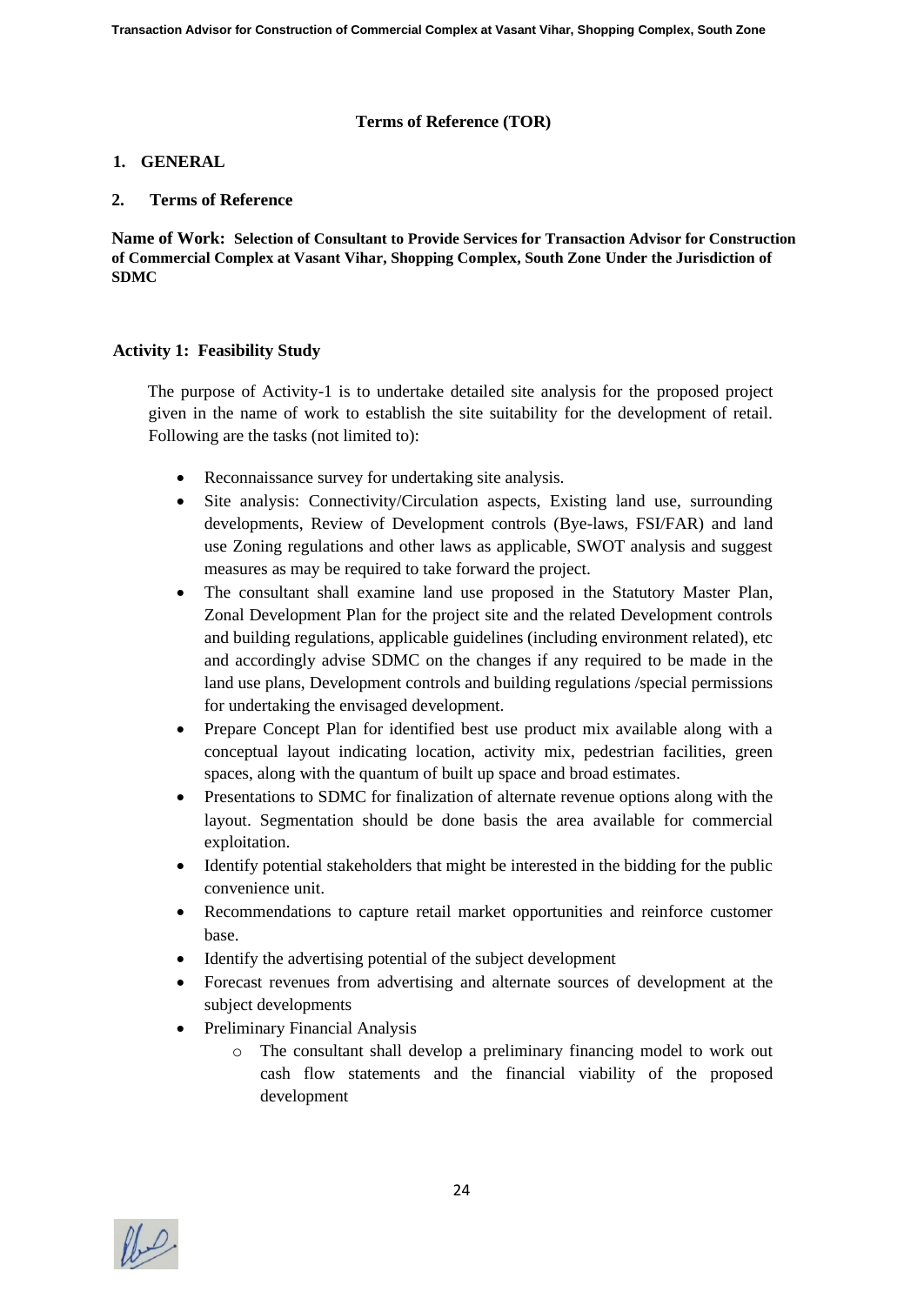### **Activity 2: Business Planning & Project Structuring**

- Undertake detailed financial assessment/ financial model and business planning based on the estimated project cost of the finalized conceptual plan.
- Study all incentives provided by state and central agencies in development, maintenance and operations of Public utility units. Formulate innovative structures to enable the operator to maximize returns from the project and SDMC
- Develop Financial Model to capture various scenarios for the cost and revenue streams, to ascertain the financial viability of the projects identified based on the best use option studies.
	- o Based upon the inputs from the above analysis, alternate financial structures for the project will be framed which proposes a financially viable model of the project so as to attract Private Sector Participation in development of projects. Consultant shall undertake sensitivity analysis for various scenarios including most probable and most pessimistic scenario.
- Propose at least two alternative project structuring options in accordance with the above covering options analysis, risk analysis, review of implementation options. The recommendations shall include:
	- o Project structure with lease tenure, payment terms, contractual obligations, etc.
	- o Minimum Development Obligations (MDOs)
	- o Roles of stakeholders ~ Operator, Retailer, SDMC, Government, etc.
	- o Implementation plan and framework
- Presentation to SDMC/ Government for finalizing the project structure, MDO's & implementation plan and project framework for the development of identified projects at identified locations.

#### **Activity 3: Bid Process Management**

- Preparation of tender and other relevant documents including Project Information Memorandum (PIM), Request for Qualification (RFQ) Request for Proposal (RFP) and Draft Concession/ Development Agreements and managing the entire bid process including marketing the project to potential investors/ operators.
	- o Preparation of Bid Document: The Consultant shall, based on SDMC's Standard Bid Document, prepare the bid documents consisting of the RFQ/RFP, the lease agreement including all its appendices, annexures and forms of the bid process. RFQ and RFP with lease agreement shall be prepared separately in case two stage bid process is followed.
	- o Preparing Collaterals/PIM: The Consultant shall prepare Collaterals/ Project Information Memorandum for the Project site. While preparing PIM, the Consultant shall supplement the details already collected in above previous activities or available with the Consultant and other information such as Google maps, information about the city and its real estate/ retail market etc. as may be required by the bidders for preparing

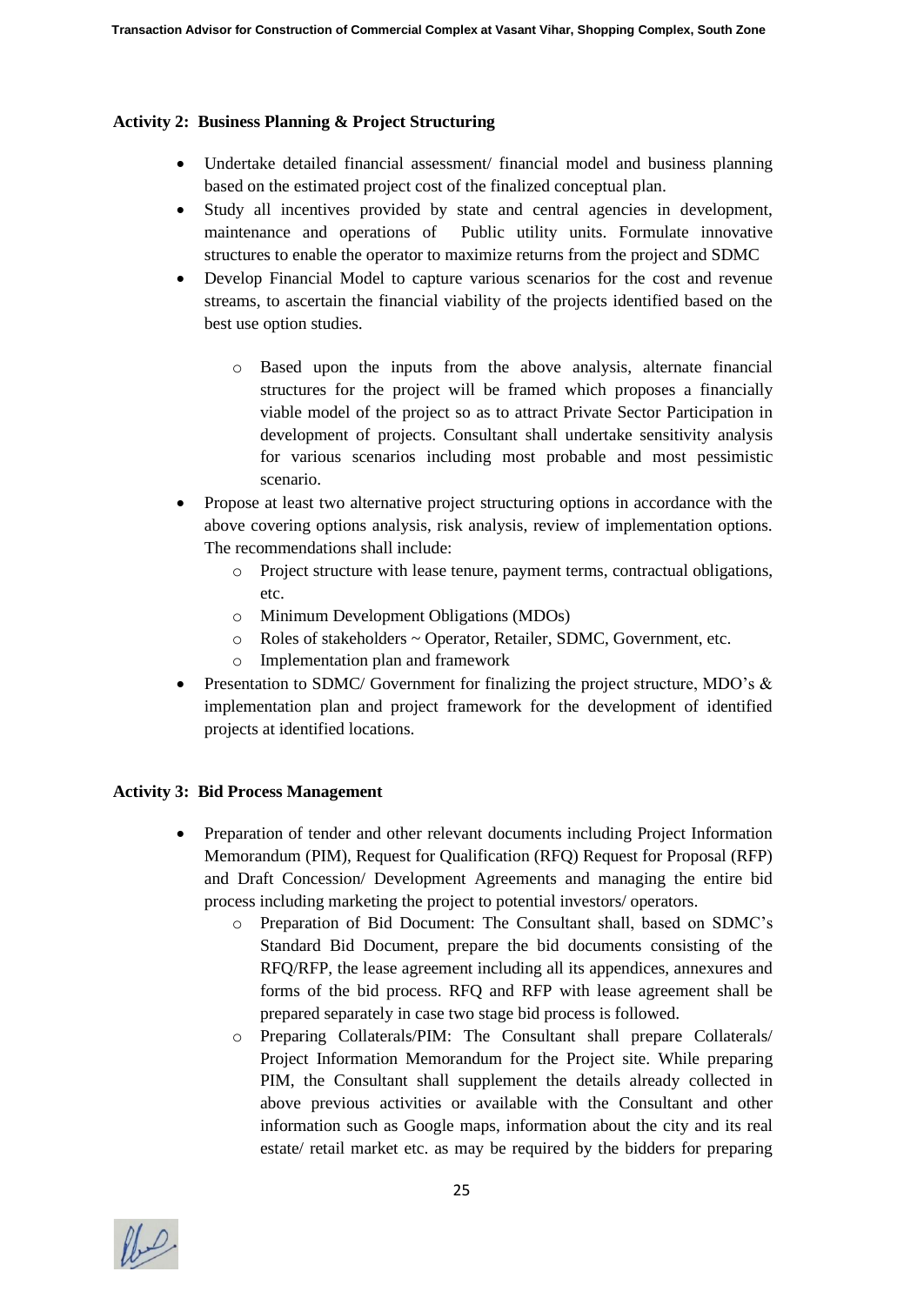their bids. Collaterals/ PIMs shall be prepared by the Consultant in an attractive colored form worthy of marketing the Project

- o Marketing & Contacting Prospective Bidders: The Consultant shall carry out requisite marketing exercise to elicit adequate response from operators and other interested parties and submit Expressions of Interest (EOIs) from end users, enabling operators to assess the profitability ahead of the tendering process, whom the Consultant has contacted in the course of the study as well as during the bidding process and who have indicated their interest in the proposed development. The format for submission of EOIs shall be submitted by the Consultant to SDMC for approval. The consultant shall send marketing experts for all formal site visits organized by SDMC for the prospective bidders and explain the site to the interested parties. The consultant shall coordinate with the respective interested bidders for arranging such site visits as may be required. The Consultant shall prepare and give presentation(s) during pre-bid or other meetings with operators anchor the meetings and explain the merits of the site and features of tender document in each such pre-bid meeting for the prospective bidders. The Consultant shall compile the queries of Bidders in such pre-bid meetings or otherwise sent through emails or post and make suggestions to SDMC against each such query. The Consultant shall carry out other such necessary efforts for maximizing participation by prospective operators in the bidding process. The Consultant shall submit a list of operators likely to participate in the bid before the last date of submission of bid so that SDMC is assured of adequate response in the bid.
- o Bid Process Management and Selection of Operator: Generally a single stage two packet bid process is to be followed unless otherwise recommended by the Consultant with reasons and agreed to by SDMC. Technical bid will be opened on due date of opening of the bid. Consultant shall carry out the evaluation of the technical bids against the respective criteria specified in the Bid Documents including legal documentary compliances. The report should cover the clarifications required to be asked from a bidder, if any. On receipt of clarifications from bidders, the Consultant shall verify them against the clarifications sought
- o Negotiation and Execution of Lease Agreement: The Consultant shall assist SDMC in negotiations, finalization and entering into lease/authorization agreement with the selected operator/bidder.

# **4. TIME AND PAYMENT SCHEDULE**

- 4.1 The total duration for preparation of the Feasibility Report and Schedules to the Concession Agreement shall be 240 days.
- 4.2 Time schedule for important Deliverables (the "**Key Dates**") of the Consultancy and the payment schedule linked to the specified Deliverables is given in Annexure 6 (Payment of Schedule).

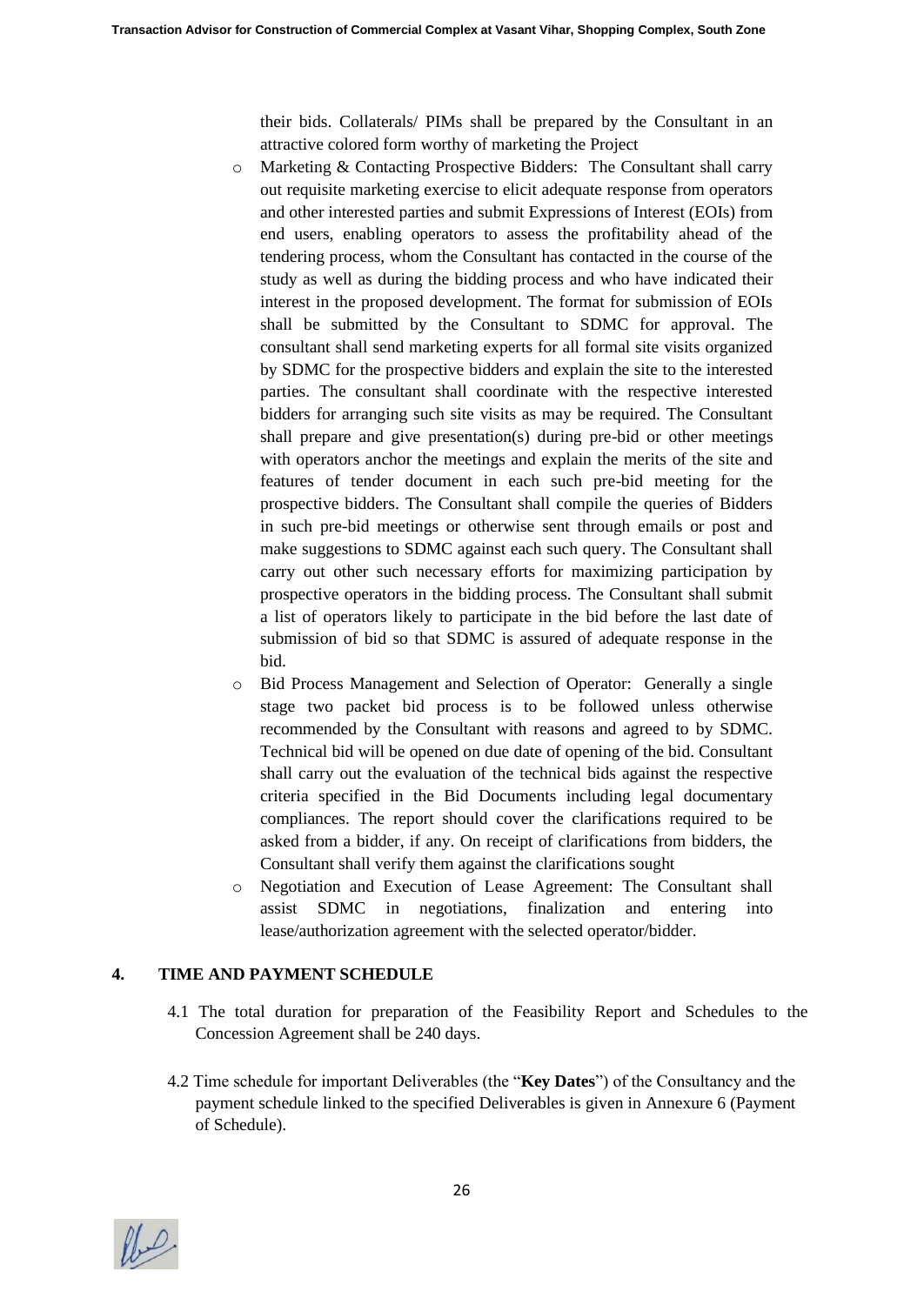#### 5. **REPORTING**

- 5.1 The Consultant will work closely with the SDMC. A designated officer of the SDMC will be responsible for the overall coordination and project development. He will play a coordinating role in dissemination of the Consultant's outputs, facilitating discussions, and ensuring required reactions and responses to the Consultant.
- 5.2 The Consultant may prepare Issue Papers highlighting issues that could become critical for the timely completion of the Project and that require attention from the SDMC.
- 5.3 The Consultant will make a presentation on the Inception Report for discussion with the SDMC. This will be a working document. The Consultant is required to prepare and submit a monthly report that includes and describes, *inter alia*, general progress to date; data and reports obtained and reviewed, conclusions to date, if any; concerns about availability of, or access to, data, analyses, reports; questions regarding the TOR or any other matters regarding work scope and related issues; and so on. The Consultants' work on the TOR tasks should continue while the report is under consideration and is being discussed.
- 5.4 Regular communication with the SDMC and the designated officer is required in addition to all key communications. This may take the form of telephone/ teleconferencing, emails, faxes, and occasional meetings.
- 5.5 The Deliverables will be submitted as per schedule provided in this RFP.

# **6. DATA TO BE MADE AVAILABLE BY THE SDMC**

The SDMC shall provide to the Consultant the available data/ documents/ reports as may be required by the Consultant, will be provided by the SDMC on request. The Engineer in Charge designated by the SDMC shall facilitate handing over of such information to the Consultant.

# **7. COMPLETION OF WORK**

7.1 All the study outputs including primary data shall be compiled, classified and submitted by the Consultant to the SDMC in soft form as well as in hard copies apart from the reports indicated in the Deliverables. The study outputs shall remain the property of the SDMC and shall not be used for any purpose other than that intended under these Terms of Reference without the permission of the SDMC. The Consultancy shall stand completed on acceptance by the SDMC of all the Deliverables of the Consultant and execution of the Concession Agreement or 60 days from the Effective Date, whichever is earlier. The SDMC shall issue a certificate to that effect.

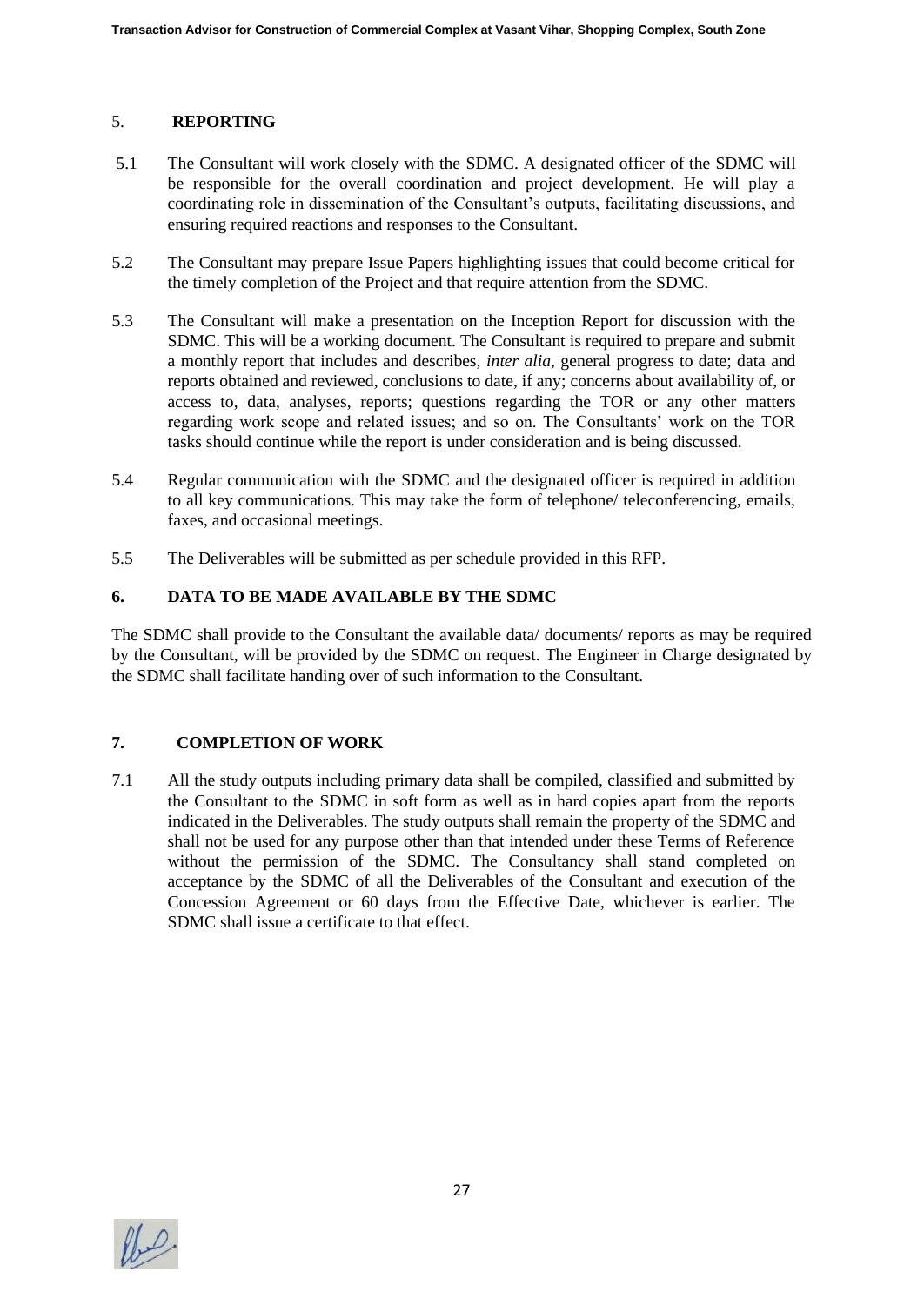#### **8. Timelines and Deliverables**

| S. No.         | <b>Description</b>                                                           | <b>Time allowed</b><br>(from stipulated Date of<br>Start) |
|----------------|------------------------------------------------------------------------------|-----------------------------------------------------------|
| $\mathbf{1}$   | Letter of Acceptance                                                         | $\overline{0}$                                            |
| $\overline{2}$ | <b>Inception Report</b>                                                      | 30 Days                                                   |
| 3              | Draft Report                                                                 | 75 Days                                                   |
| $\overline{4}$ | <b>Final Report</b>                                                          | 105 Days                                                  |
| 5              | Bid Process Management/ Preparation of Tender<br>Documents/Issue of Addendum |                                                           |
| a              | <b>Issue of Tender Documents</b>                                             | 135 Days                                                  |
| $\mathbf b$    | <b>Bidding Process Completion</b>                                            | 195 Days                                                  |
| $\mathbf{C}$   | <b>Evaluation of Bids</b>                                                    | 210 Days                                                  |
| d              | Issue of LOA                                                                 | 240 Days                                                  |

The above table excludes time taken by the SDMC for granting approvals. No compensation will be given to consultant, if the project gets extended due to acceptance of report except as agreed by the SDMC.

The consultant shall whenever required make presentations before the competent SDMC from time to time for securing approvals from SDMC.

#### **9. Payment Schedule**

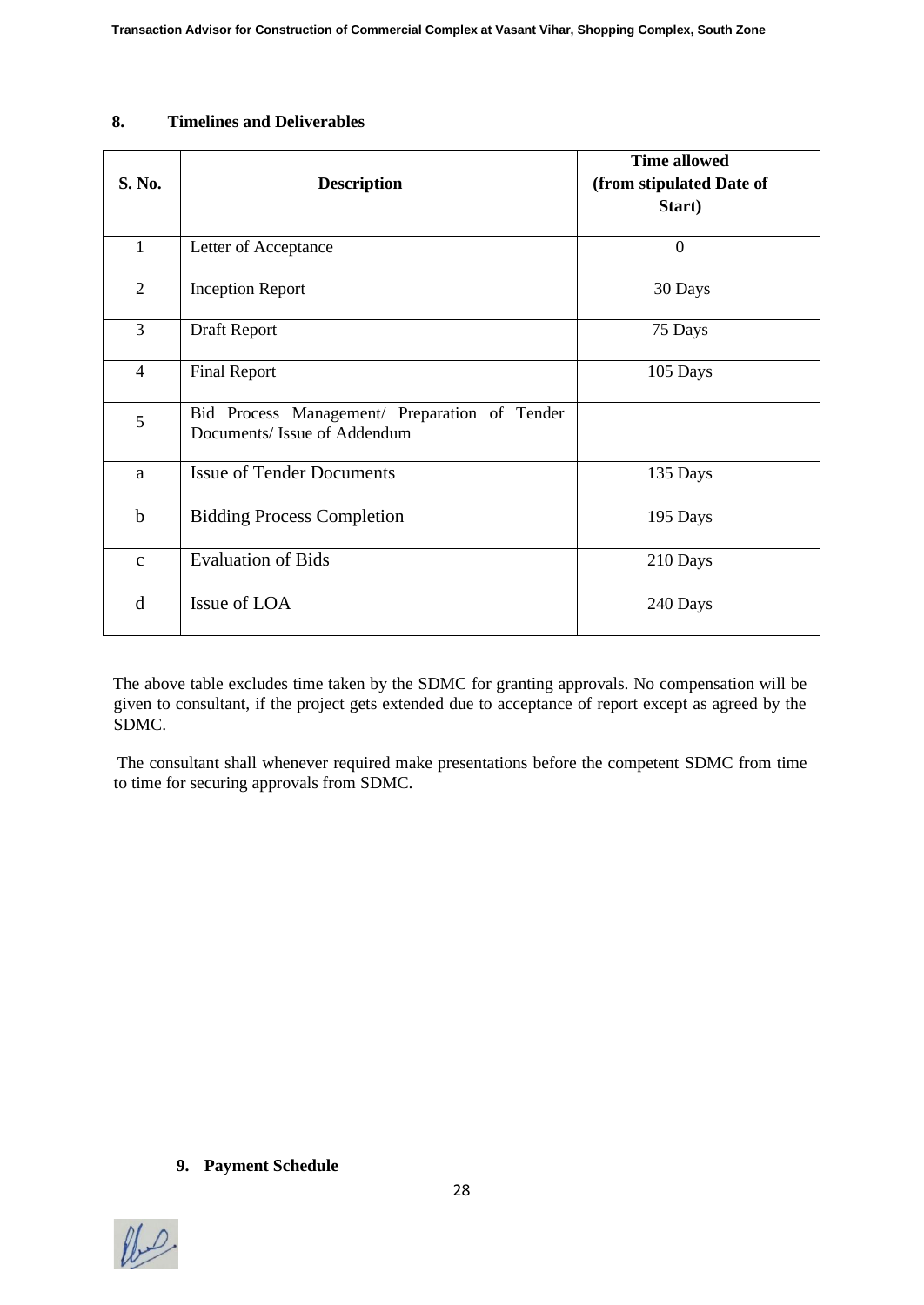The Consultants shall be paid stage-wise as a percentage of the contract value as per the schedule given below:

| S.<br>No.      | <b>Description</b>                              | <b>Payment</b> |
|----------------|-------------------------------------------------|----------------|
| $\mathbf{1}$   | Signing of Agreement                            | <b>NIL</b>     |
| 2              | Upon Submission of Draft Report                 | 10%            |
| $\overline{3}$ | Upon Submission and Acceptance of Final Report  | 20%            |
| $\overline{4}$ | <b>Bid Process Management</b>                   |                |
| a.             | <b>Upon Issuance of Tender Documents</b>        | 10%            |
| $\mathbf b$ .  | Upon Issue of LOA after submission of BG        | 10%            |
| $C_{\bullet}$  | Upon receipt of 50% of BG                       | 10%            |
| d.             | Upon receipt of complete BG from Concessionaire | 10%            |
| e.             | Upon receipt of Payment from Successful Bidder  | 20%            |
| f.             | Upon Completion and Handing Over of the Project | 10%            |
|                | <b>Total</b>                                    | 100%           |

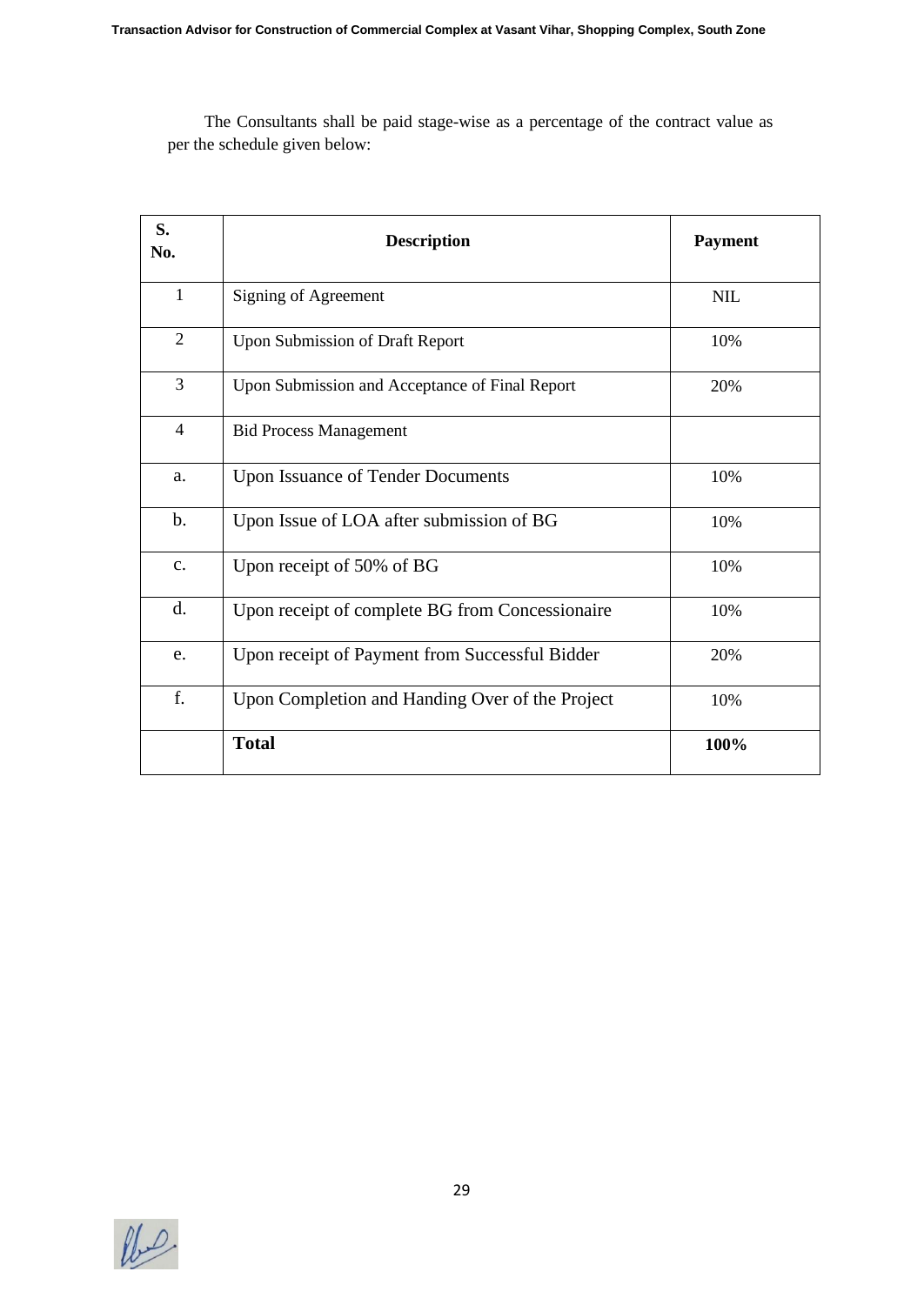#### **Bank Guarantee for Performance Security**

In consideration of ............................. acting on behalf of the Delhi Development SDMC (hereinafter referred as the "**SDMC**", which expression shall, unless repugnant to the context or meaning thereof, include its successors, administrators and assigns) awarding to ……………… having its office at ……………….. (hereinafter referred as the "**Consultant**" which expression shall, unless repugnant to the context or meaning thereof, include its successors, administrators, executors and assigns), vide the SDMC's Agreement no.

………………. dated ……………….. valued at Rs. ……………….. (Rupees ………………..), (hereinafter referred to as the "**Agreement**") the assignment for consultancy services in respect of the …………………. Project, and the Consultant having agreed to furnish a Bank Guarantee amounting to Rs. ……………….. (Rupees ………………..) to the SDMC for performance of the said Agreement.

We, ……………….. (hereinafter referred to as the "**Bank**") at the request of the Consultant do hereby undertake to pay to the SDMC an amount not exceeding Rs. ………………… (Rupees …………………. ) against any loss or damage caused to or suffered or would be caused to or suffered by the SDMC by reason of any breach by the said Consultant of any of the terms or conditions contained in the said Agreement.

- 2. We, ……………….. (indicate the name of the Bank) do hereby undertake to pay the amounts due and payable under this Guarantee without any demur, merely on a demand from the SDMC stating that the amount/claimed is due by way of loss or damage caused to or would be caused to or suffered by the SDMC by reason of breach by the said Consultant of any of the terms or conditions contained in the said Agreement or by reason of the Consultant's failure to perform the said Agreement. Any such demand made on the bank shall be conclusive as regards the amount due and payable by the Bank under this Guarantee. However, our liability under this Guarantee shall be restricted to an amount not exceeding Rs. ……………….. (Rupees …………………..).
- 3. We, ……………….. (indicate the name of the Bank) do hereby undertake to pay to the SDMC any money so demanded notwithstanding any dispute or disputes raised by the Consultant in any suit or proceeding pending before any court or tribunal relating thereto, our liability under this present being absolute and unequivocal. The payment so made by us under this bond shall be a valid discharge of our liability for payment thereunder and the Consultant shall have no claim against us for making such payment.

# 4. We, ……………….. (indicate the name of Bank) further agree that the

Guarantee herein contained shall remain in full force and effect during the period that would be required for the performance of the said Agreement and that it shall continue to be enforceable till all the dues of the SDMC under or by virtue of the said Agreement have been fully paid and its claims satisfied or discharged or till the SDMC certifies that the terms and conditions of the said Agreement have been fully and properly carried out by the said Consultant and accordingly discharges this Guarantee. Unless a demand or claim under this Guarantee is made on us in writing on or before a period of one year from the date of this Guarantee, we shall be discharged from all liability under this Guarantee thereafter.

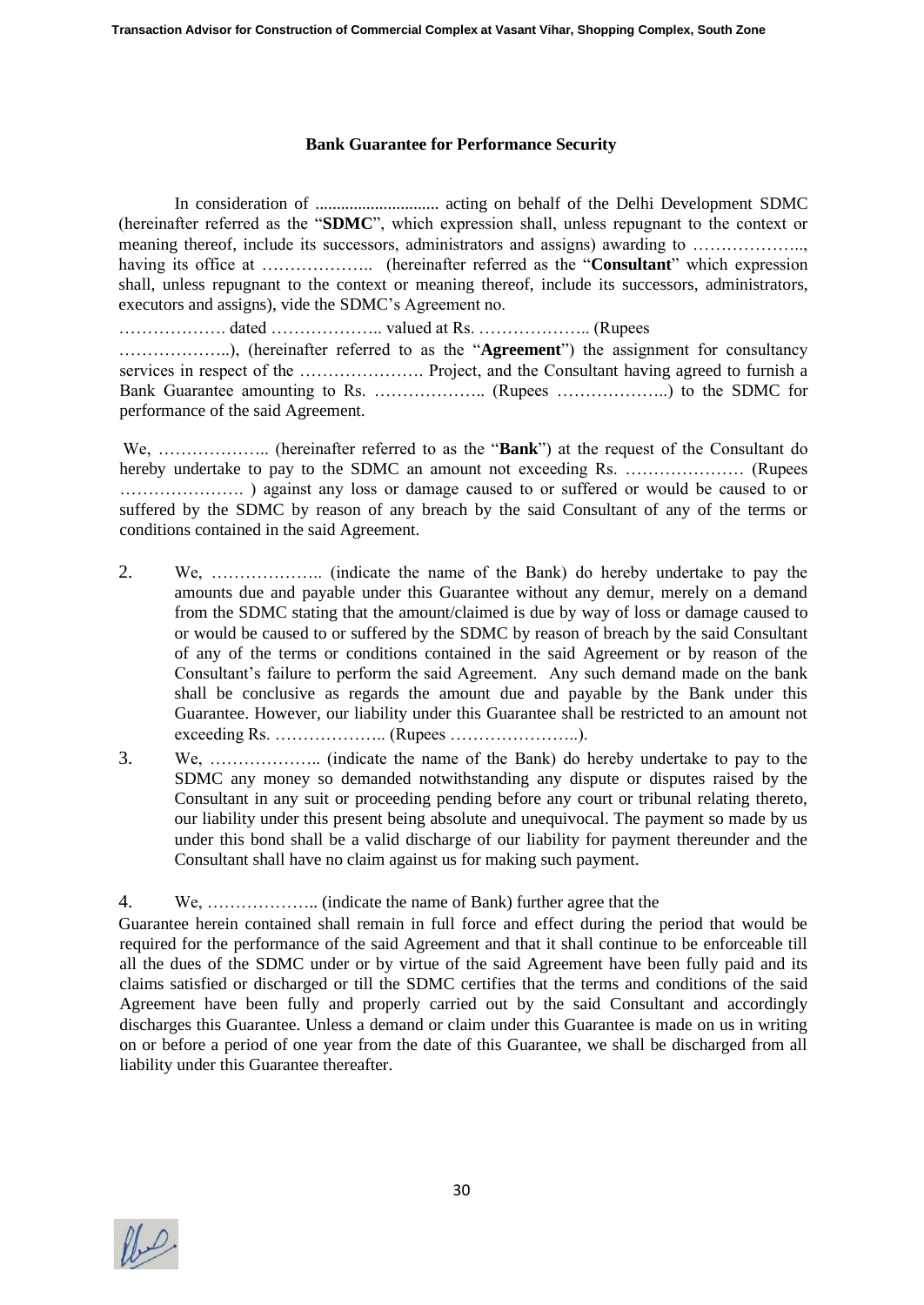### 5. We, ………………… (indicate the name of Bank) further agree with the

SDMC that the SDMC shall have the fullest liberty without our consent and without affecting in any manner our obligations hereunder to vary any of the terms and conditions of the said Agreement or to extend time of performance by the said Consultant from time to time or to postpone for any time or from time to time any of the powers exercisable by the SDMC against the said Consultant and to forbear or enforce any of the terms and conditions relating to the said Agreement and we shall not be relieved from our liability by reason of any such variation, or extension being granted to the said Consultant or for any forbearance, act or omission on the part of the SDMC or any indulgence by the SDMC to the said Consultant or any such matter or thing whatsoever which under the law relating to sureties would, but for this provision, have the effect of so relieving us.

- 6. This Guarantee will not be discharged due to the change in the constitution of the Bank or the Consultant(s).
- 7. We, ……………….. (indicate the name of Bank) lastly undertake not to revoke this Guarantee during its currency except with the previous consent of the SDMC in writing.
- 8. For the avoidance of doubt, the Bank's liability under this Guarantee shall be restricted to Rs. .......... crore (Rupees ........................................... crore) only. The Bank shall be liable to pay the said amount or any part thereof only if the SDMC serves a written claim on the Bank in accordance with Paragraph 2 hereof, on or before [.......... (indicate the date falling 365 days after the date of this Guarantee)].

For ..............................................................

Name of Bank:

Seal of the Bank:

Dated, the ...........................day of ................., 20......

(Signature, name and designation of the authorised signatory)

NOTES:

- (i) The Bank Guarantee should contain the name, designation and code number of the officer(s) signing the Guarantee.
- (ii) The address, telephone no. and other details of the Head Office of the Bank as well as of issuing Branch should be mentioned on the covering letter of issuing Branch.

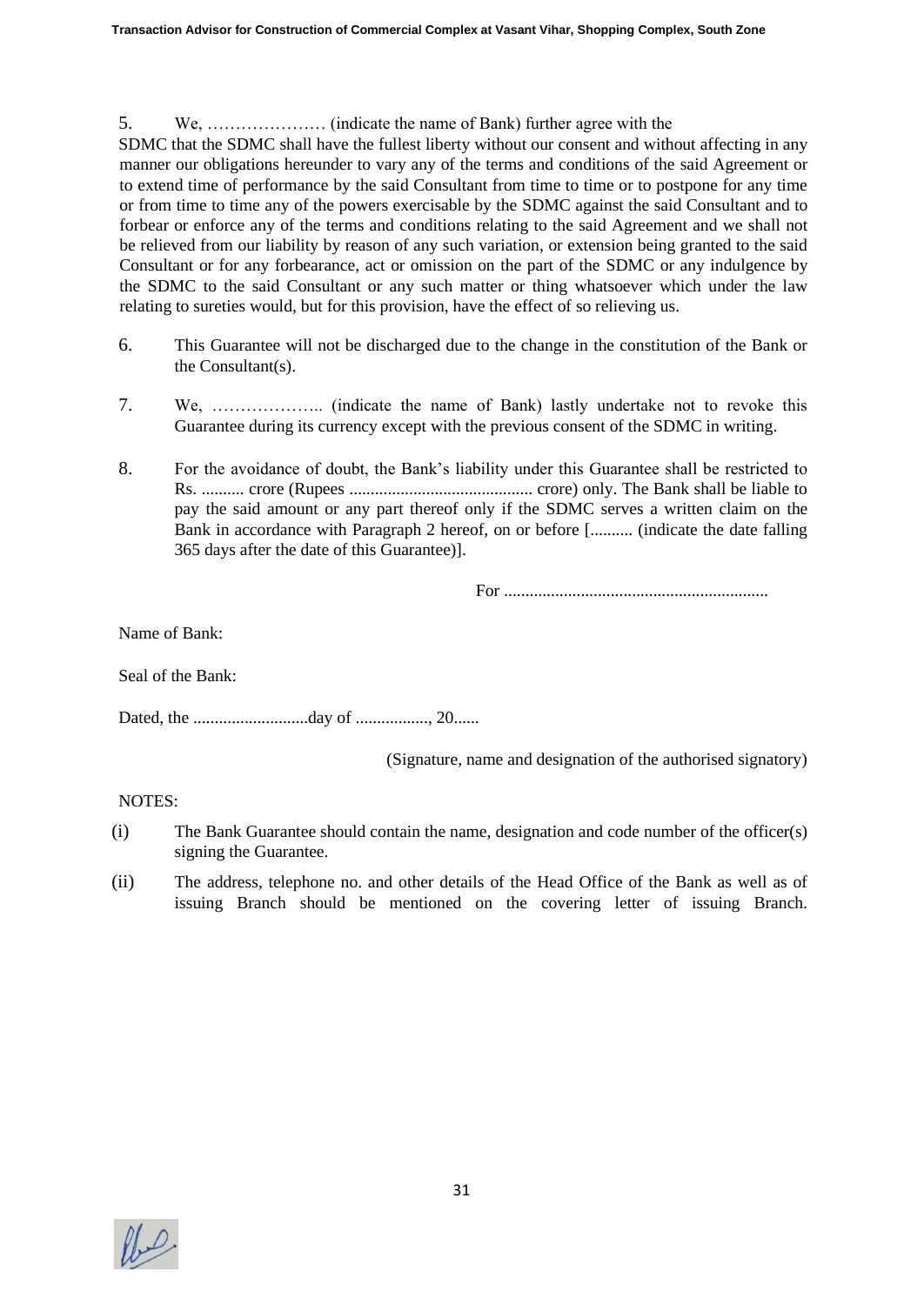# **Integrity Pact**

| To |  |
|----|--|
|    |  |
|    |  |
|    |  |
|    |  |

Dear Sir,

It is here by declared that SDMC is committed to follow the principle of transparency, equity and competitiveness in public procurement.

The subject Request for Proposal (RFP) is an invitation to offer made on the condition that the Bidder will sign the integrity Agreement, which is an integral part of tender/bid documents, failing which the tenderer/bidder will stand disqualified from the tendering process and the bid of the bidder would be summarily rejected.

This declaration shall form part and parcel of the Integrity Agreement and signing of the same shall be deemed as acceptance and signing of the Integrity Agreement on behalf of the SDMC

**Yours faithfully** 

**Executive Engineer (M-II) Najafgarh Zone**

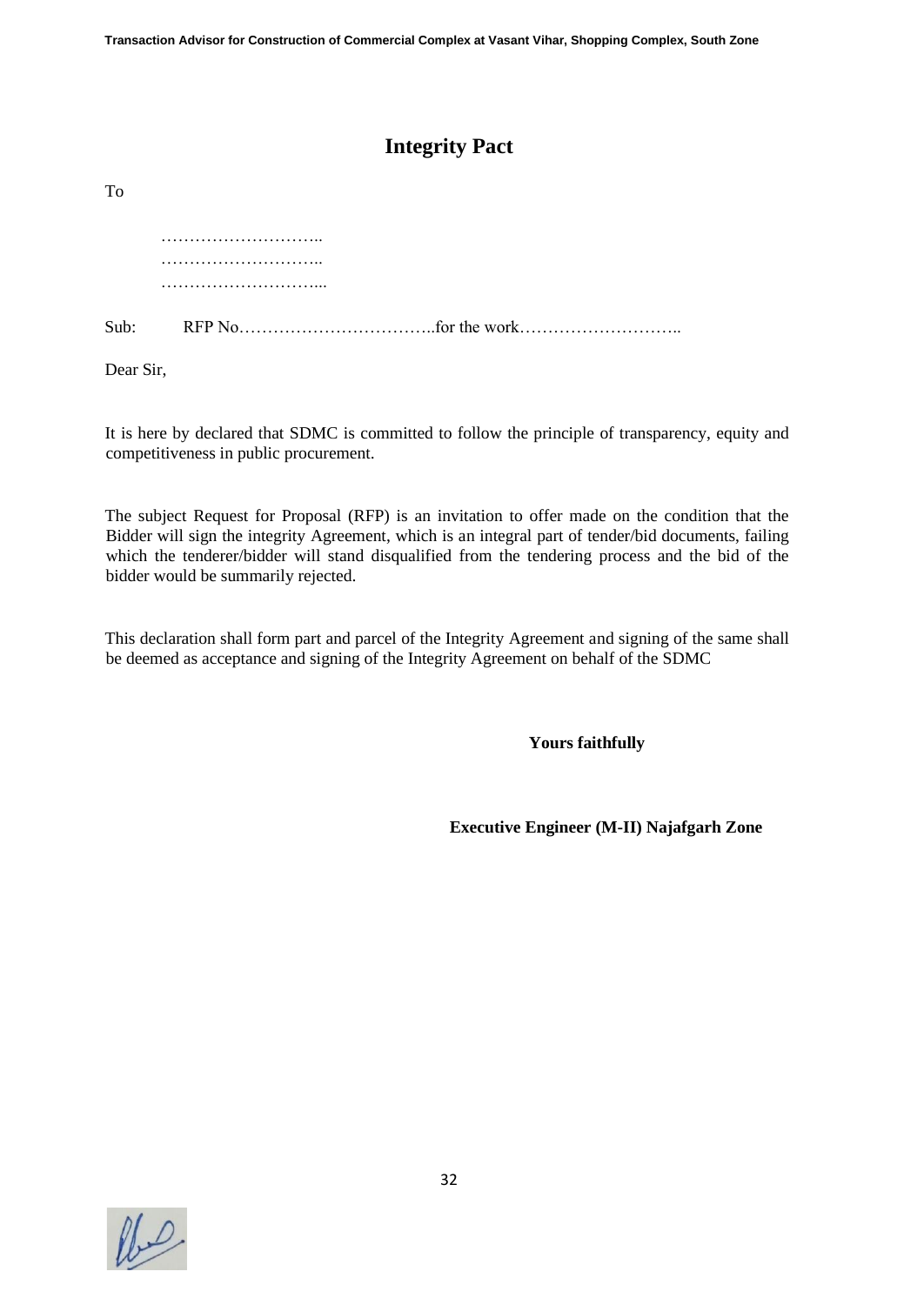# **Integrity Pact**

To

Executive Engineer (M-II) Najafgarh Zone South Delhi Municipal Corporation

Sub: Submission of Bid for the work of …………………...............................

Dear Sir,

I/We acknowledge that SDMC is committed to follow the principles thereof as enumerated in the Integrity Agreement enclosed with the tender/bid document.

I/We agree that the Request for Proposal (RFP) is an invitation to offer made on the condition that I/We will sign the enclosed integrity Agreement, which is an integral part of bid documents, failing which I/We will stand disqualified from the tendering process. I/We acknowledge that THE MAKING OF THE BID SHALL BE REGARDED AS AN UNCONDITIONAL AND ABSOLUTE ACCEPTANCE of this condition of the RFP.

I/We confirm acceptance and compliance with the Integrity Agreement in letter and spirit and further agree that execution of the said Integrity Agreement shall be separate and distinct from the main contact, which will come into existence when tender/bid is finally accepted by SDMC I/We acknowledge and accept the duration of the Integrity Agreement, which shall be in the line with Article 1 of the enclosed Integrity Agreement.

I/We acknowledge that in the event of my/our failure to sign and accept the Integrity Agreement, while submitting the tender/bid, D.D.A. shall have unqualified, absolute and unfettered right to disqualify the tenderer/bidder and reject the tender/bid is accordance with terms and conditions of the tender/bid.

# **Yours faithfully**

**(Duly authorized signatory of the Bidder)** 

**To be signed by the bidder and same signatory competent/authorized to sign the relevant contract on behalf of SDMC**

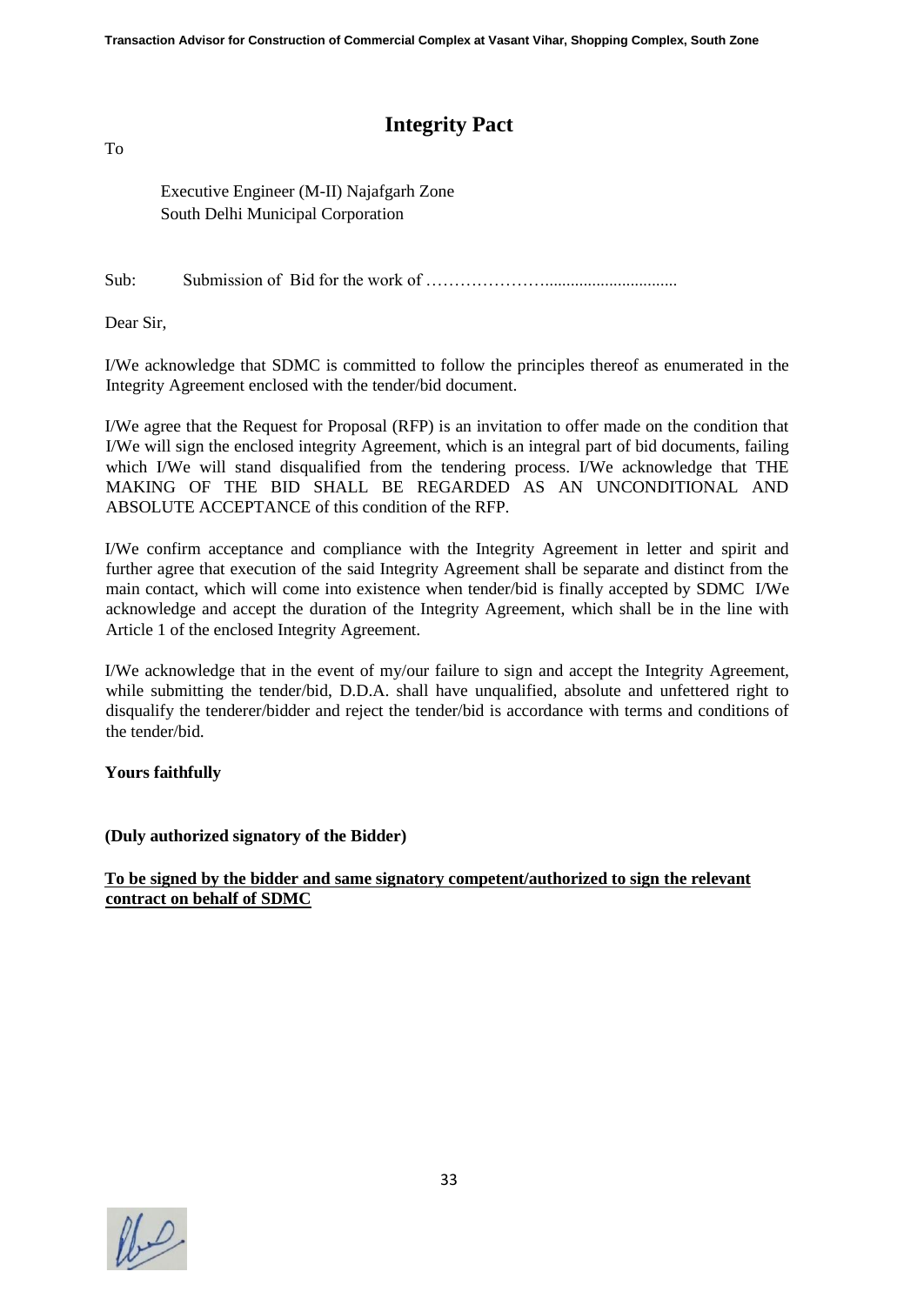# APPENDIX-I

|     | <b>Particulars of the Applicant</b>                                                                                                                                                         |  |  |  |  |
|-----|---------------------------------------------------------------------------------------------------------------------------------------------------------------------------------------------|--|--|--|--|
| 1.1 | Title of Consultancy:<br><b>Selection of Consultant to Provide Services for Transaction Advisor for Construction</b><br>of Commercial Complex at Vasant Vihar, Shopping Complex, South Zone |  |  |  |  |
|     | <b>Under the Jurisdiction of SDMC</b>                                                                                                                                                       |  |  |  |  |
| 1.2 | Title of Project:                                                                                                                                                                           |  |  |  |  |
|     | Project                                                                                                                                                                                     |  |  |  |  |
| 1.3 | State whether applying as Principal Firm or sister concern/subsidiary with complete details<br>$\ddot{\cdot}$                                                                               |  |  |  |  |
| 1.4 | State the following:<br>Name of Company or Firm:                                                                                                                                            |  |  |  |  |
|     | Legal status (e.g. incorporated private company, unincorporated business, partnership etc.):<br>Country of in SDMC:                                                                         |  |  |  |  |
|     | Registered address:<br>Year of In SDMC:                                                                                                                                                     |  |  |  |  |
|     | Year of commencement of business:                                                                                                                                                           |  |  |  |  |
|     | Principal place of business:                                                                                                                                                                |  |  |  |  |
|     | Brief description of the Company including details of its main lines of business                                                                                                            |  |  |  |  |
|     | Name, designation, address and phone numbers of authorised signatory of the Applicant:                                                                                                      |  |  |  |  |
|     | Name:                                                                                                                                                                                       |  |  |  |  |
|     | Designation:<br>Company:                                                                                                                                                                    |  |  |  |  |
|     | Address:                                                                                                                                                                                    |  |  |  |  |
|     | Phone No.:                                                                                                                                                                                  |  |  |  |  |
|     | E-mail address:                                                                                                                                                                             |  |  |  |  |
|     |                                                                                                                                                                                             |  |  |  |  |
|     |                                                                                                                                                                                             |  |  |  |  |
|     |                                                                                                                                                                                             |  |  |  |  |

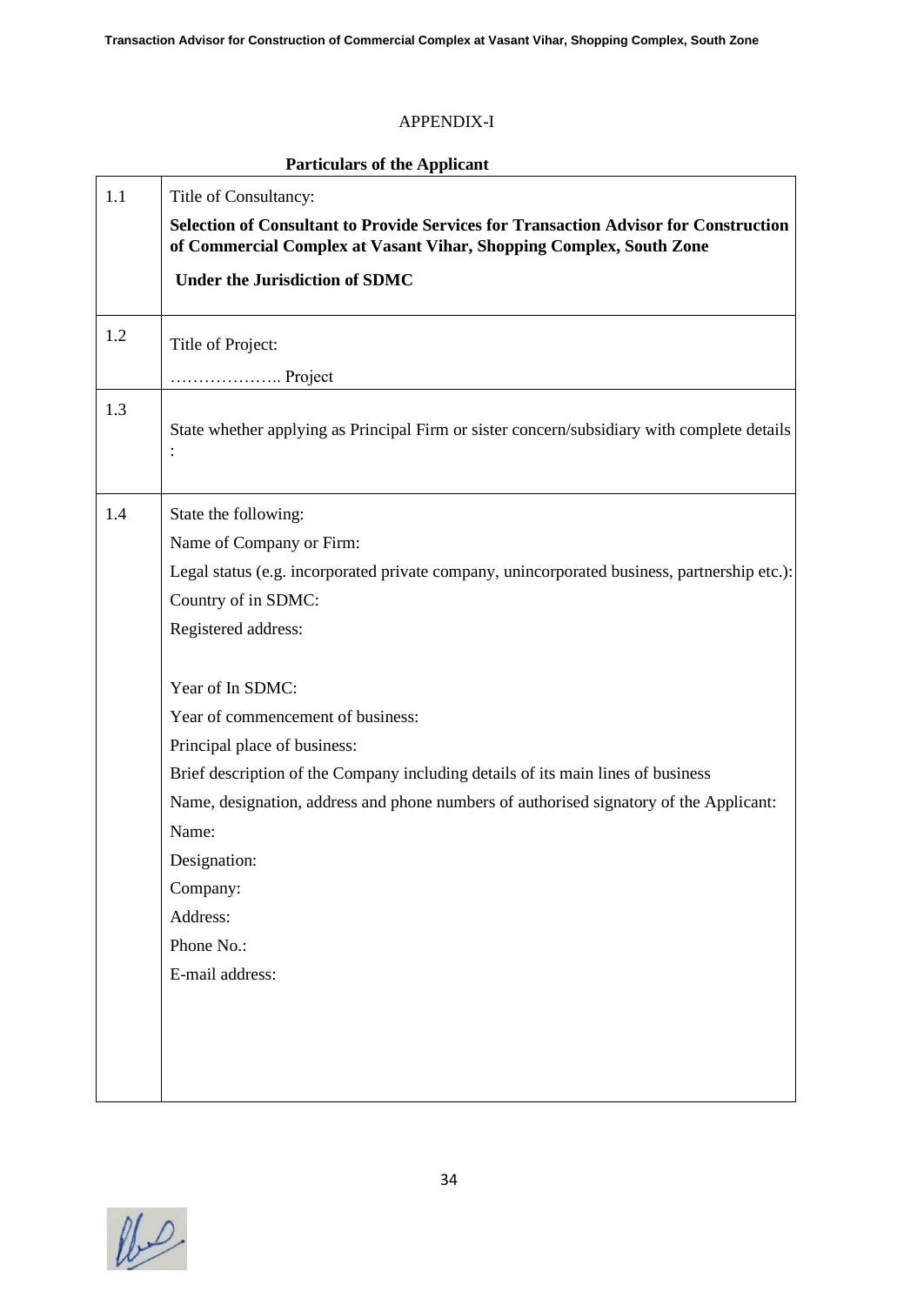#### APPENDIX-I

#### **Statement of Legal Capacity**

*(To be forwarded on the letter head of the Applicant)*

Ref. Date:

To, ..................... ....................

....................

Dear Sir,

Sub: RFP for Consultant: .................................. Project

I/We hereby confirm that we, the Applicant, satisfy the terms and conditions laid down in the RFP document.

I/We have agreed that ……………….. (insert individual's name) will act as our Authorised Representative and has been duly authorized to submit our Proposal. Further, the authorised signatory is vested with requisite powers to furnish such proposal and all other documents, information or communication and authenticate the same.

Yours faithfully,

(Signature, name and designation of the authorised signatory) For and on behalf of ..............................................

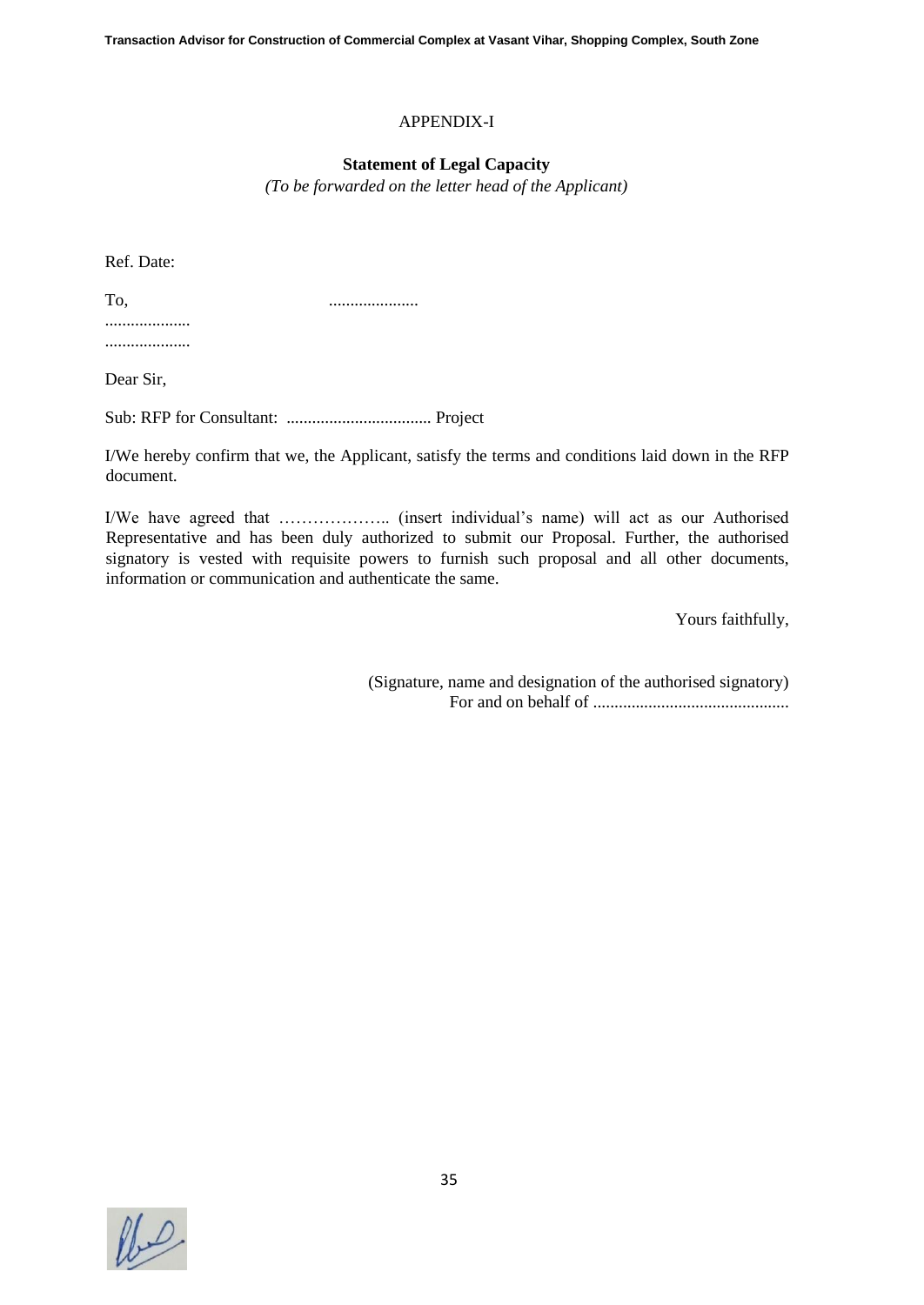#### **APPENDIX-I**

#### Form-4 **Power of Attorney**

Know all men by these presents, we, ......................................... (name of Firm and address of the registered office) do hereby constitute, nominate, appoint and authorise Mr / Ms........................................ son/daughter/wife and presently residing at ........................................**,** who is presently employed with us and holding the position of .................... as our true and lawful attorney (hereinafter referred to as the "**Authorised Representative**") to do in our name and on our behalf, all such acts, deeds and things as are necessary or required in connection with or incidental to submission of our Proposal for and selection as the Consultant for Preparation of Feasibility Report for the ........................................ Project**,** proposed to be developed by the .......................................... (the "**SDMC**") including but not limited to signing and submission of all applications, proposals and other documents and writings, participating in pre-bid and other conferences and providing information/ responses to the SDMC, representing us in all matters before the SDMC, signing and execution of all contracts and undertakings consequent to acceptance of our proposal and generally dealing with the SDMC in all matters in connection with or relating to or arising out of our Proposal for the said Project and/or upon award thereof to us till the entering into of the Agreement with the SDMC.

AND, we do hereby agree to ratify and confirm all acts, deeds and things lawfully done or caused to be done by our said Authorised Representative pursuant to and in exercise of the powers conferred by this Power of Attorney and that all acts, deeds and things done by our said Authorised Representative in exercise of the powers hereby conferred shall and shall always be deemed to have been done by us.

IN WITNESS WHEREOF WE, ................................THE ABOVE NAMED PRINCIPAL HAVE EXECUTED THIS POWER OF ATTORNEY ON THIS ...................................... DAY OF ...................., 20.......

For ............................................

(Signature, name, designation and address)

Witnesses: 1. 2. Notarised

Accepted

........................................

(Signature, name, designation and address of the Attorney) *Notes:* 

- *The mode of execution of the Power of Attorney should be in accordance with the procedure, if any, laid down by the applicable law and the charter documents of the executants(s) and when it is so required the same should be under common seal affixed in accordance with the required procedure. The Power of Attorney should be executed on a non-judicial stamp paper of Rs. 100 (hundred) and duly notarised by a notary public.*
- *Wherever required, the Applicant should submit for verification the extract of the charter documents and other documents such as a resolution/power of attorney in favour of the person*

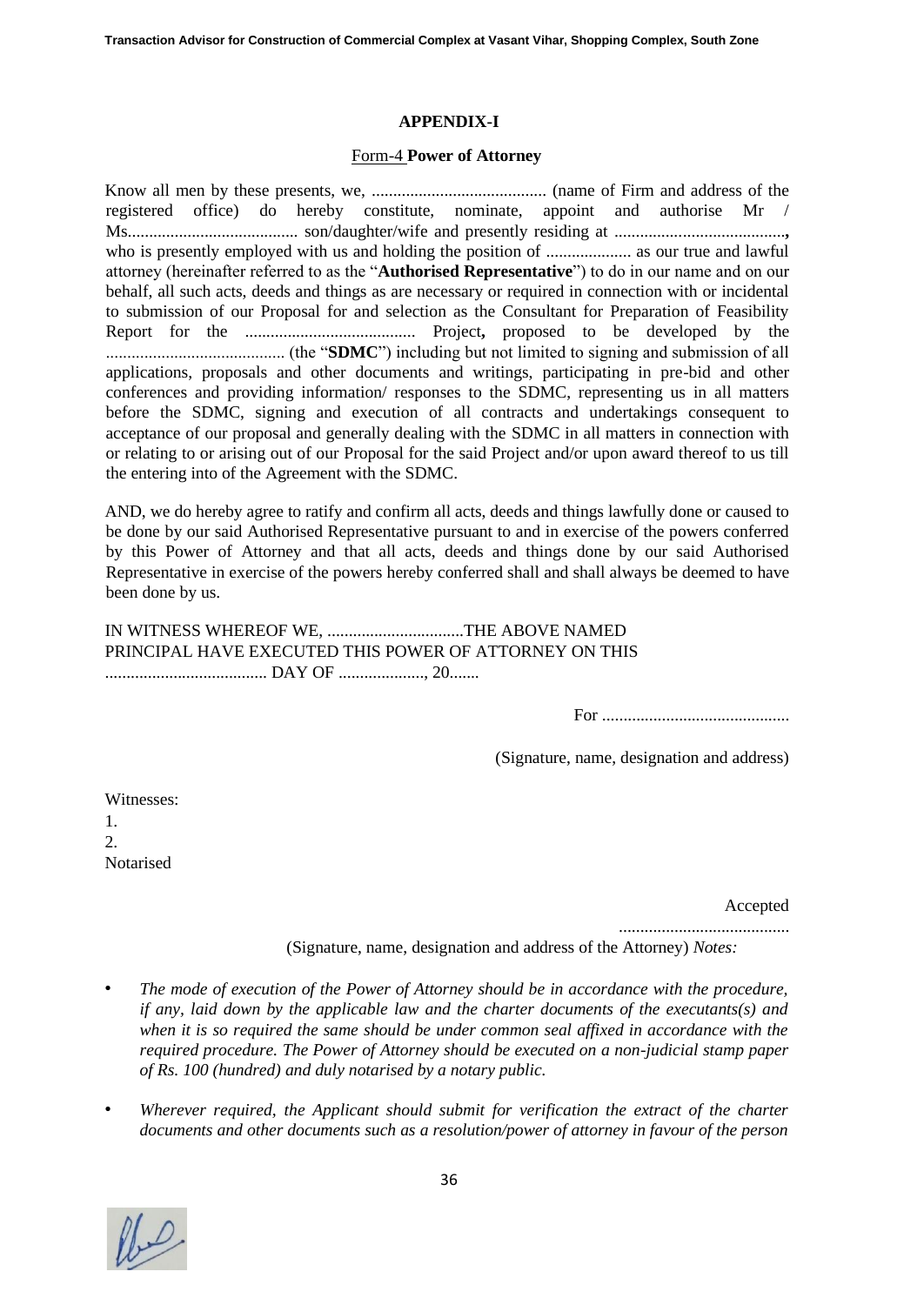*executing this Power of Attorney for the delegation of power hereunder on behalf of the Applicant.* 

• *For a Power of Attorney executed and issued overseas, the document will also have to be legalised by the Indian Embassy and notarised in the jurisdiction where the Power of Attorney is being issued. However, Applicants from countries that have signed the Hague Legislation Convention 1961 need not get their Power of Attorney legalised by the Indian Embassy if it carries a conforming Apostille certificate.* 

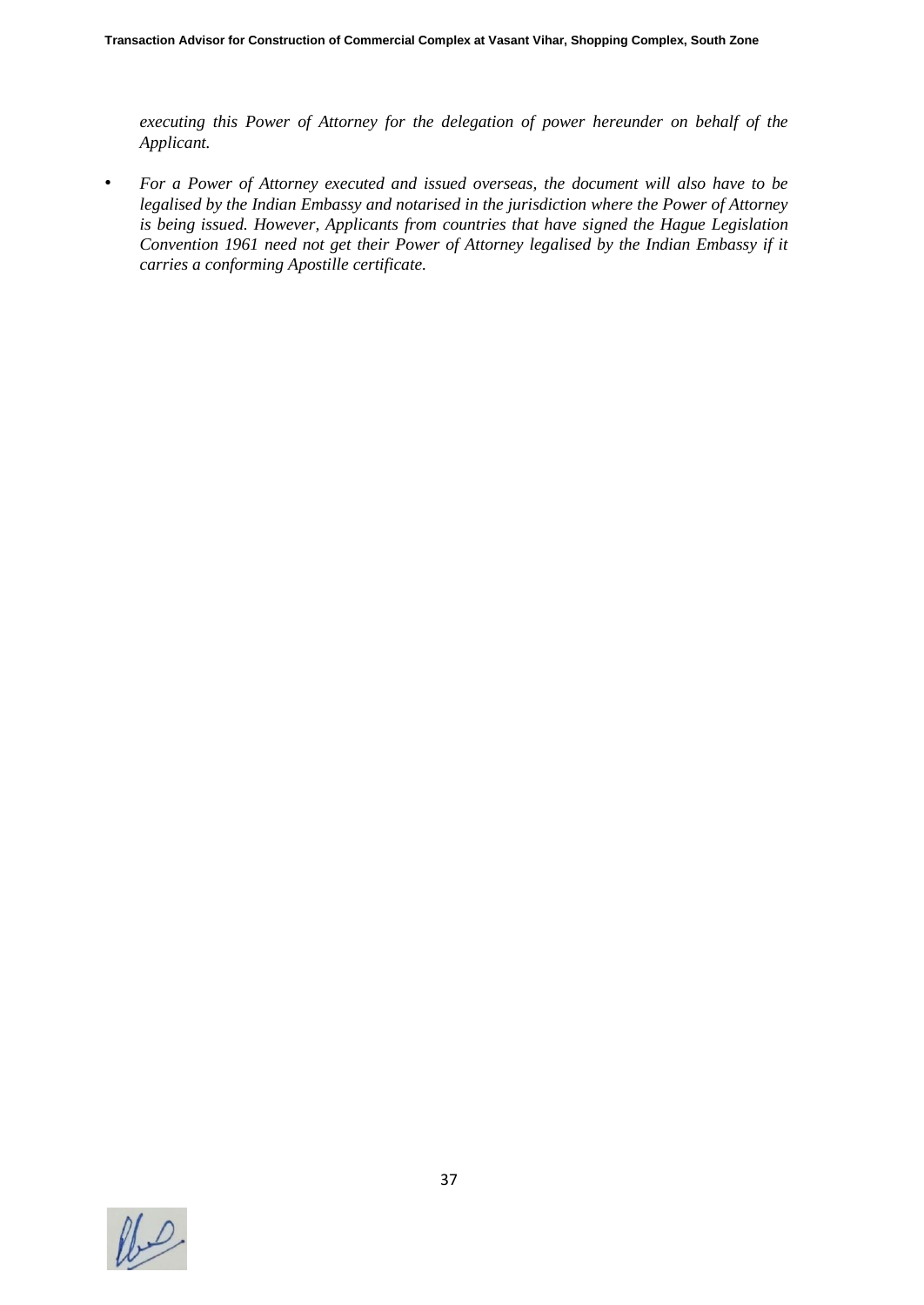# APPENDIX-II

### **FINANCIAL PROPOSAL**

**Covering Letter**  (On Applicant's letter head)

(Date and Reference)

To,

...................... .......................

.......................

Dear Sir,

**Subject: Appointment of Consultant to Provide Services for Transaction Advisor for Construction of Commercial Complex at Vasant Vihar, Shopping Complex, South Zone Under the Jurisdiction of SDMC.**

I/We, ................................. (Applicant's name) herewith enclose the Financial Proposal for selection of my/our firm as Consultant for above.

I/We agree that this offer shall remain valid for a period of 180 (one hundred eighty) days from the Proposal Due Date or such further period as may be mutually agreed upon.

Yours faithfully,

(Signature, name and designation of the authorised signatory)

**Note: The Financial Proposal is to be submitted strictly as per forms given in the RFP**.

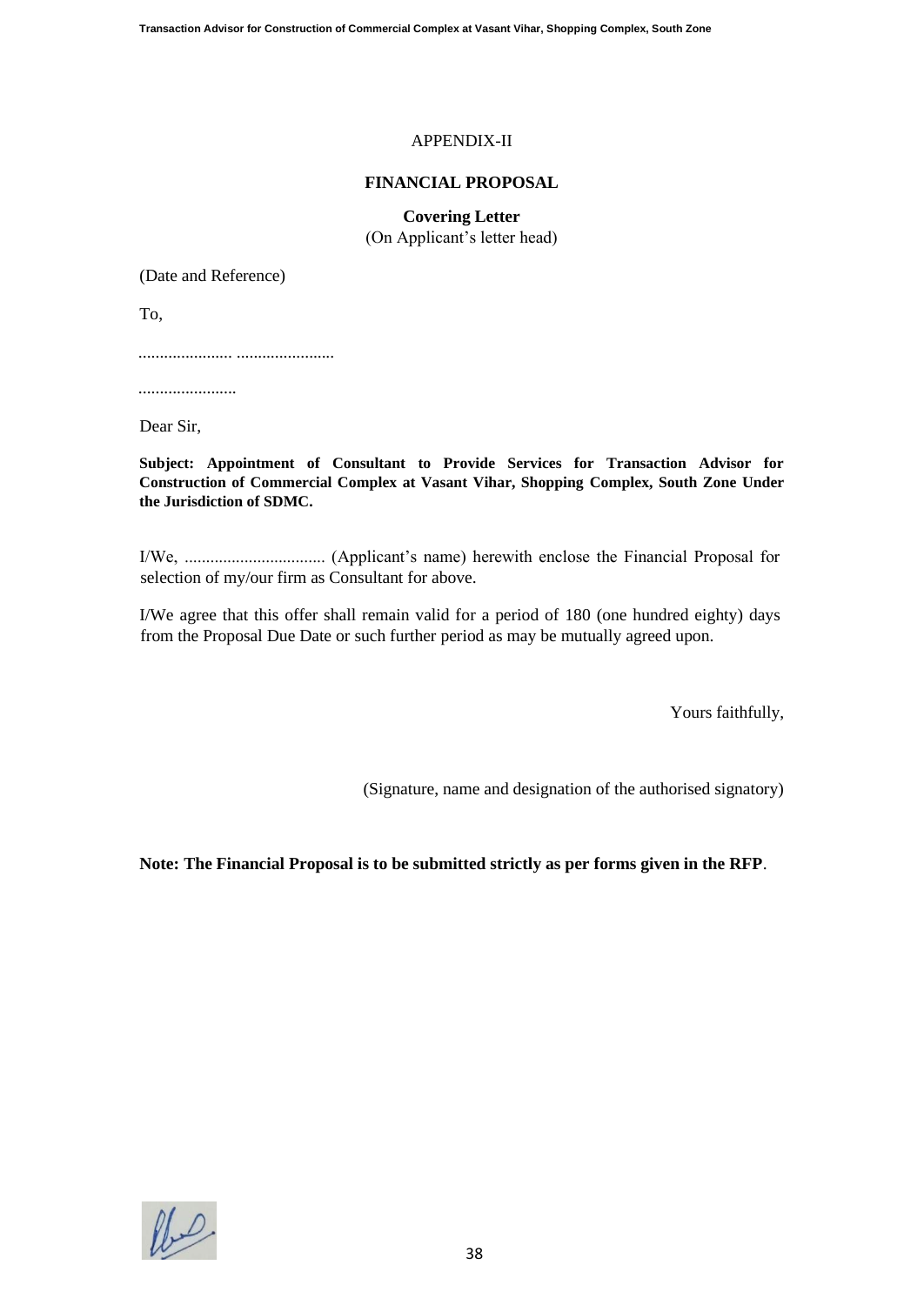| S.No. | Item                                                                                                                                                                                                      | Quantity | Unit | Rate in INR | Amount |
|-------|-----------------------------------------------------------------------------------------------------------------------------------------------------------------------------------------------------------|----------|------|-------------|--------|
| 1     | Consultancy fee to<br>provide<br><b>Services for Transaction Advisor</b><br>for Construction of Commercial<br>Complex at Vasant Vihar,<br>Shopping Complex, South Zone<br>Under the Jurisdiction of SDMC. | 1Job     | L.S. |             |        |
|       |                                                                                                                                                                                                           |          |      |             |        |

# **Form 2: Financial Proposal Schedule of Quantity (SOQ)**

Rate In words\_\_\_\_\_\_\_\_\_\_\_\_\_\_\_\_\_\_\_\_\_\_\_\_\_\_\_\_\_\_\_\_\_\_\_\_\_\_\_\_\_\_\_\_\_\_\_\_\_\_\_\_\_\_\_\_\_\_

Total amount in words\_\_\_\_\_\_\_\_\_\_\_\_\_\_\_\_\_\_\_\_\_\_\_\_\_\_\_\_\_\_\_\_\_\_\_\_\_\_\_\_\_\_\_\_\_

Rates shall be inclusive of all taxes and duties but excluding GST which shall be reimbursable on submission of proof.

Consultant shall quote the rates in both figures and words.

In case of discrepancy in figures and words, the rates quoted in words shall be taken as correct.

Signature of consultant/ Authorized representative

(Name and seal of the applicant)

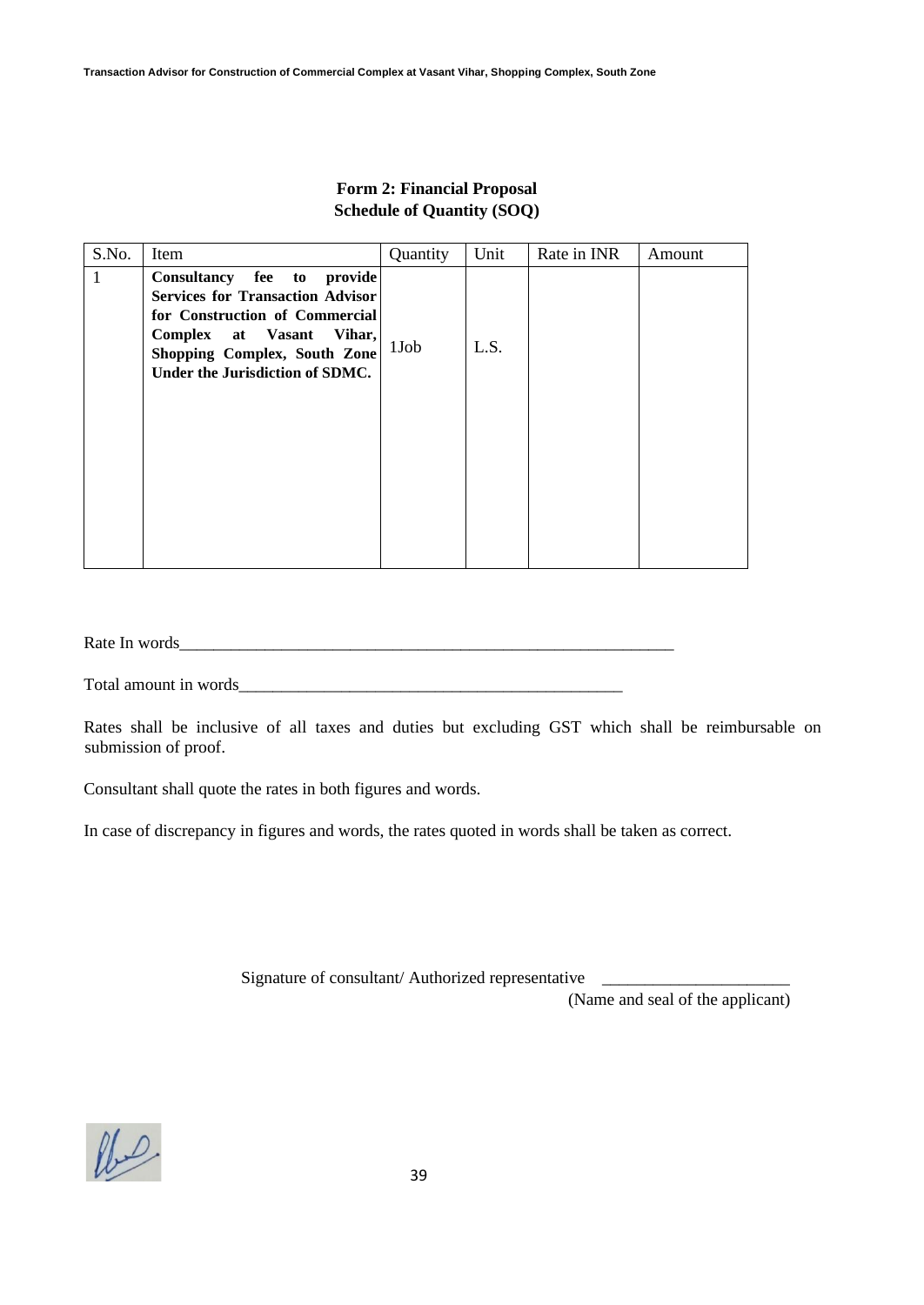#### **Transaction Advisor for Construction of Commercial Complex at Vasant Vihar, Shopping Complex, South Zone**



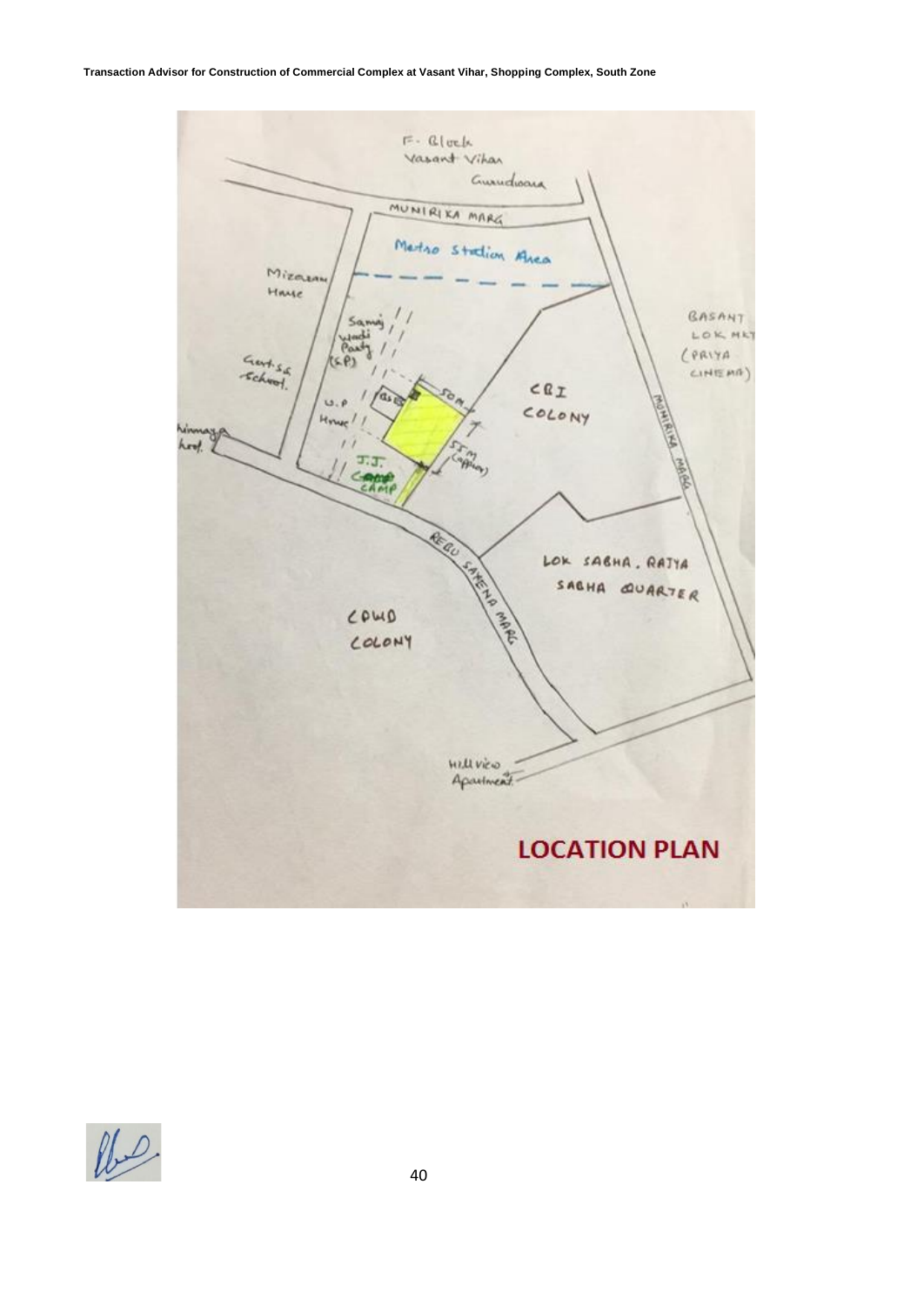